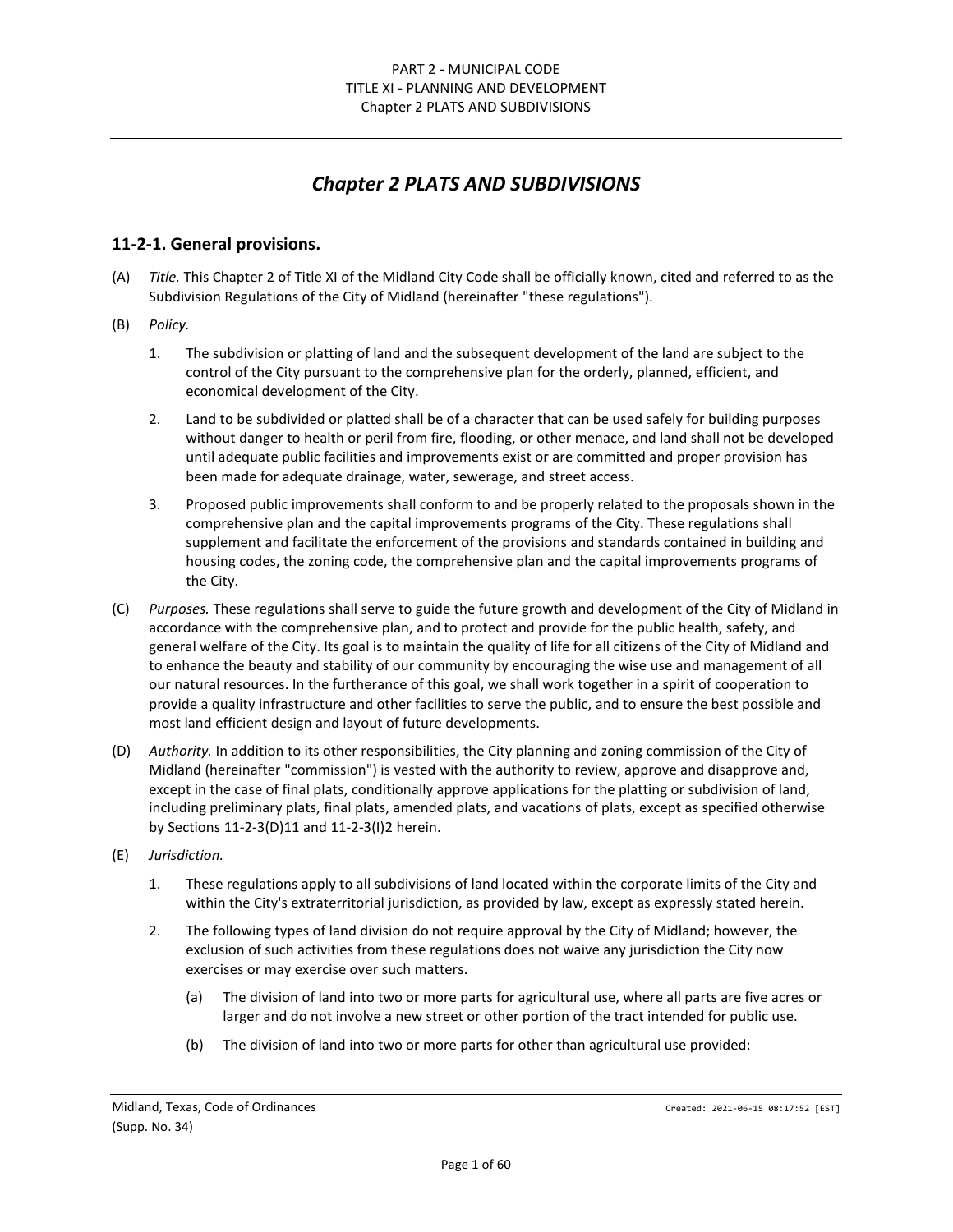- (i) All parts are five acres or larger;
- (ii) Development of the parcels does not require the dedication of any public improvements; and
- (iii) Each parcel after the subdivision has adequate access from existing streets.

"Adequate access," for purposes of this Section 11-2-1(E)2, shall mean the parcels, at the time of the subdivision, can be accessed over paved public streets which have sufficient structural and width capacity to carry the estimated levels of motor vehicle traffic to and from the parcels being divided, together with the estimated levels of traffic to and from other parcels in the area which will be accessed over the same streets, based on the most intensive use allowed in the zoning districts in which the parcels are located, and as required for platted property by Sections 11-2- 5(A)3(C) and 11-2-5(C).

- (c) The division of property through inheritance, the probate of an estate, or by a court of law.
- (d) The division of property resulting from an acquisition by a governmental entity of a portion of an undivided tract for a public purpose.
- 3. No plat will be approved for any tract of land within city boundaries which has not been permanently zoned in accordance with the zoning code.
- 4. A written request may be directed to the commission for information concerning whether a plat is required under these regulations, in accordance with V.T.C.A., Local Government Code § 212.0115, as amended.
- 5. Except as provided above, no land may be subdivided or platted through the use of any legal description other than with reference to a plat approved by the commission in accordance with these regulations.
- 6. Except as provided above, and for separate parcels of land established prior to the effective date of this Chapter 2, Title XI of this Code, no land shall be sold or transferred until the property owner has obtained approval of a final plat from the director, the commission or the City Council (hereinafter "Council") as required by these regulations.
- 7. The City shall withhold all public improvements and utilities, including the maintenance of streets and the provision of sewage facilities and water service, from all tracts, lots or additions, the subdivision of which requires approval by the City and for which such approval has not been obtained as specified herein.
- 8. The building official shall not issue building or repair permits for any structure on a lot in a subdivision for which a plat has not been approved and recorded in the manner prescribed by this Chapter, except as provided otherwise in the site requirements of the building code, Section 4-1-4 of the Midland City Code.
- 9. The Health and Senior Services Administrator shall not issue a septic permit for a new or expanded septic system within the City limits or within the City's extraterritorial jurisdiction for property for which a plat has not been approved and recorded in the manner prescribed by this Chapter. The Health and Senior Services Administrator shall obtain written confirmation from the City Manager that this section has been complied with before issuing a septic permit. A septic permit that is issued without the provisions of this section having been complied with shall be void at inception.
- (F) *Applicable law.* All applications for plat approval, including final plats, pending on the effective date of these regulations and which have not lapsed shall be reviewed under regulations in effect immediately preceding the date of adoption of these regulations.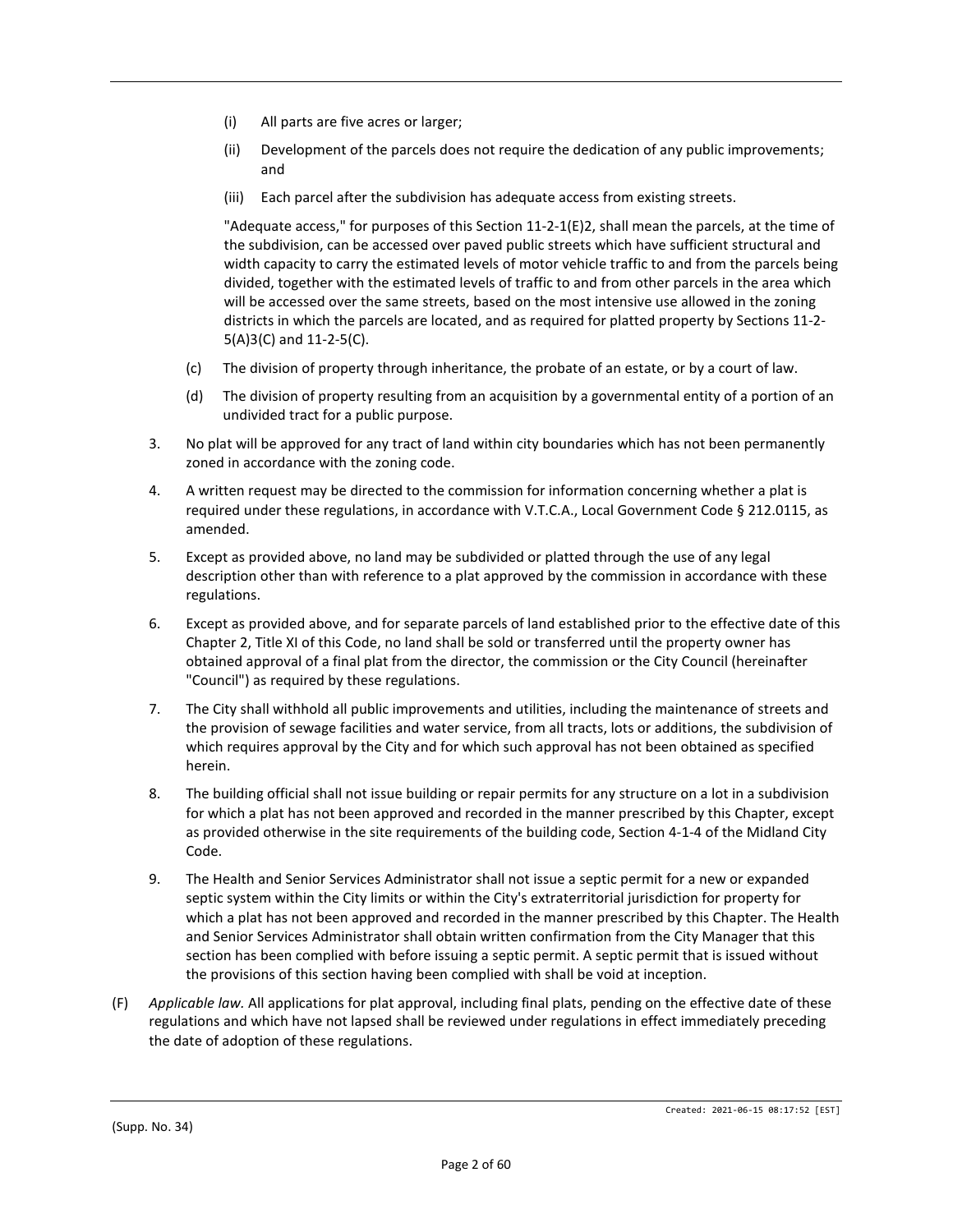- (G) *Units of measure.* All units of measurement contained herein are expressed in SI (or metric system) units, followed by the U.S. customary (or English) system units in parentheses. The measurements generally will not be equivalent because of rounding of SI units. All subdivision plats, whether sketch, preliminary, or final stage plats, shall show all units of measure either in SI units or in U.S. customary system units until January 1, 2000. Where measurements are in other than SI units, wherever practical, it is encouraged that SI units of measure follow in parentheses. Effective January 1, 2000, only SI units of measure shall be used. Unless required otherwise by other applicable regulations, until January 1, 2000, the developer may elect as primary units of measurement for his subdivision plat and for all subdivision improvements either SI or U.S. customary units, regardless of which measurement unit contained herein or in other applicable codes or public improvements standards is the more restrictive, but must conform to the minimum requirements specified in one of the systems of measurement exclusively for each subdivision. A developer shall not mix measurement systems with respect to compliance with minimum requirements. Where required for federal or state government participation in public improvements, the City may require that the SI system of measurement be used for all units of measurement. Where an extension of an existing right-of-way or easement would be a lesser width than the existing, the plat shall dedicate a suitable transition from the greater to the lesser width.
- (H) *Interpretation, conflict, and separability.*
	- 1. *Interpretation.* In their interpretation and application, the provisions of these regulations shall be held to be the minimum requirements for the promotion of the public health, safety and general welfare. These regulations shall be construed broadly to promote the purposes for which they are adopted.
	- 2. *Conflict with other laws.* These regulations are not intended to interfere with, abrogate, or annul any other ordinance, rule or regulation, statute or other provision of law except as provided in these regulations. Where any provision of these regulations imposes restrictions different from those imposed by any other provision of these regulations, or other provision of law, the provision which is more restrictive or imposes higher standards shall control.
	- 3. *Separability.* If any part or provision of these regulations or the application of these regulations to any person or circumstances is adjudged invalid by any court of competent jurisdiction, the judgment shall be confined in its operation to the part, provision, or application directly involved in the controversy in which the judgment shall be rendered and it shall not affect or impair the validity of the remainder of these regulations or the application of them to other persons or circumstances. The Council hereby declares that it would have enacted the remainder of these regulations even without any such part, provision, or application which is judged to be invalid.
- (I) *Saving provision.* These regulations shall not be construed as abating any action now pending under, or by virtue of, prior existing subdivision regulations, or as discontinuing, abating, modifying, or altering any penalty accruing or about to accrue, or as affecting the liability of any person, firm, or corporation, or as waiving any right of the City, under any section or provision existing at the time of adoption of these regulations, or as vacating or annulling any rights obtained by any person, firm, or corporation by lawful action of the City, except as shall be expressly provided for in these regulations.
- (J) *Superseding regulations.* Upon the adoption of these regulations according to law, all subdivision regulations of the City of Midland previously in effect are hereby superseded, except as provided in Section 11-2-1(F).
- (K) *Amendments.* For the purpose of protecting the public health, safety and general welfare, the commission or Council may from time to time propose amendments to these regulations, which shall then be approved or disapproved by the Council at a public meeting after a public hearing. Notice of the public hearing on any proposed amendments to these regulations shall be published at least once in the official newspaper of the City not later than seven days prior to the date of the public hearing, and shall set forth the time, date and place of the public hearing.
- (L) *Variances.*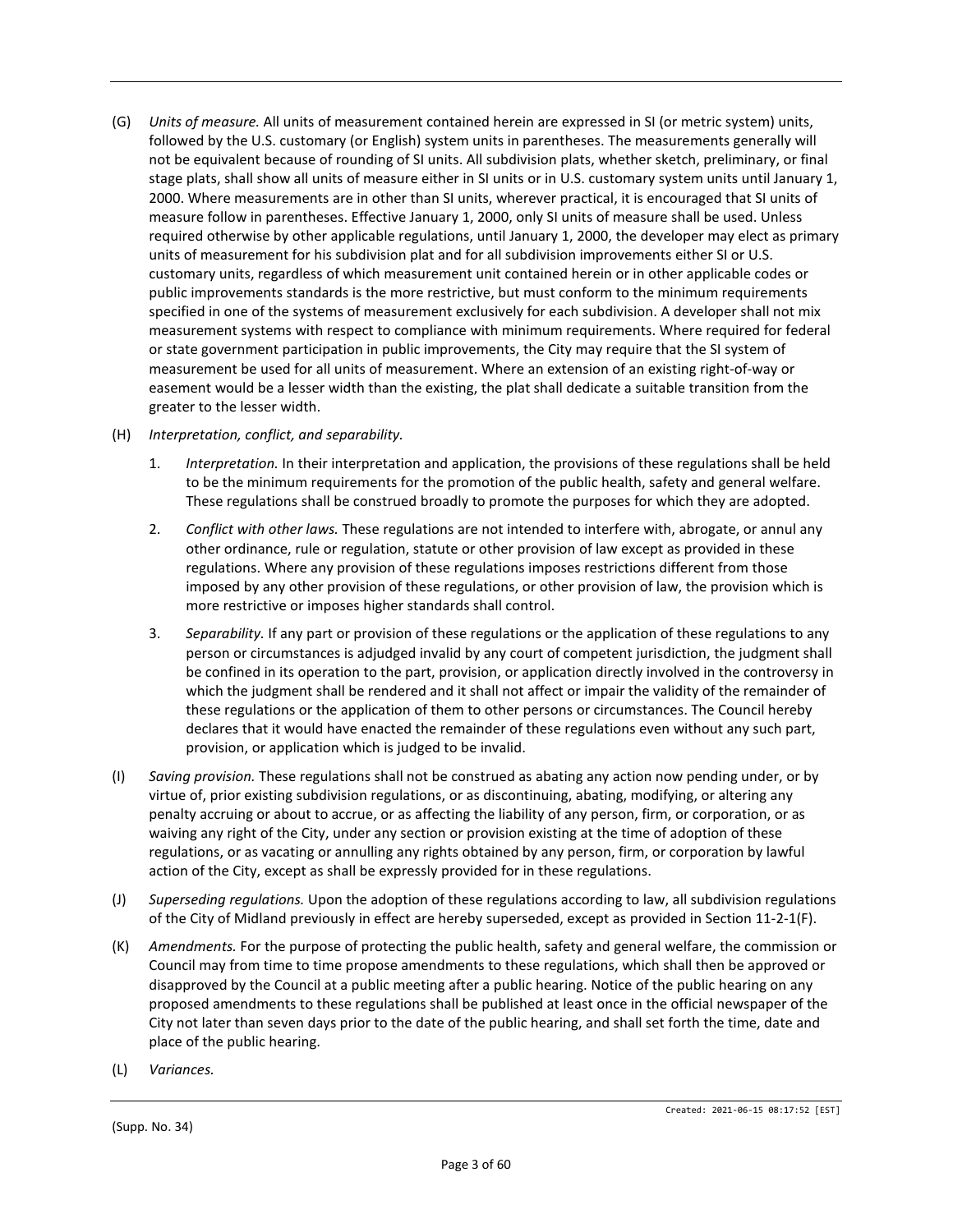- 1. *General.* Where the commission or Council finds that unreasonable hardships or difficulties may result from strict compliance with these regulations and/or the purposes of these regulations may be served to a greater extent by an alternative proposal, it may approve variances to these regulations so that substantial justice may be done and the public interest secured. A variance shall not be approved which would have the effect of nullifying the intent and purpose of these regulations.
- 2. *Criteria for variances other than from development exactions.* The granting of any variance shall take into account the nature of the proposed use of the land involved and existing uses of land in the proposed subdivision, existing and proposed streets, drainage systems, and utilities, and the probable effect of such variance upon the public health, safety, convenience and welfare in the vicinity. The commission or Council shall not approve variances unless it shall make findings based upon the evidence presented to it in each specific case that:
	- (a) The granting of the variance will not be detrimental to the public safety, health, or welfare or injurious to other property.
	- (b) Because of the particular physical surroundings, shape or topographical nature of the land, the conditions upon which the request for a variance is based are unique to the property for which the variance is sought and are neither applicable generally to other property nor are created by the owner. Because of these unique circumstances, strict application of these regulations would result in a particular hardship to the owner, as distinguished from mere inconvenience, conflict with the owner's preference, or interference with ability to maximize profits.
	- (c) The variance will not in any manner vary the provisions of Title XI, Chapter 1 of the Midland City Code, as amended, or comprehensive plan, except that those documents may be amended in the manner prescribed by law.
	- (d) The variance will not have the effect of preventing the orderly subdivision of other land in the area in accordance with the provisions of this Chapter.
- 3. *Criteria for variances from development exactions.* Where the commission or Council finds that the imposition of any development exaction pursuant to these regulations exceeds reasonable benefit to the development or is so excessive as to constitute confiscation of the tract to be platted, it may approve variances to such requirements, so as to prevent such excess. In considering such request, the commission or Council also shall take into account the detriment to the public health, safety and welfare that would result from imposing the requirements.
- 4. *Planned developments.* It is the intent of this Chapter that the subdivision of a planned development be processed in conjunction with zoning approval. If the preliminary plat for the subdivision is consistent with the site plan for the planned development zoning district approved by the Council, any variation in the standards or requirements otherwise made applicable to the plat by this Chapter, which is necessitated by said plan, may be approved without regard to the standards and procedures for variances required by this Section, provided that the commission or Council may impose such conditions as to assure that the purposes of this Chapter are met and require such covenants and restrictions as will assure conformity to and achievement of the plan.
- 5. *Conditions.* In approving a variance from these regulations, the commission or Council may require such conditions as will, in its judgment, secure substantially the objectives of the standards or requirements varied and the purposes described in Section 11-2-1(C).
- 6. *Procedures.* An application for a variance shall be submitted in writing by the property owner at the time when the preliminary plat, or final plat where no preliminary plat is required, is filed for the consideration of the commission. The petition shall state fully the grounds for the variance and all of the facts relied upon by the applicant. The commission shall decide the variance request, subject to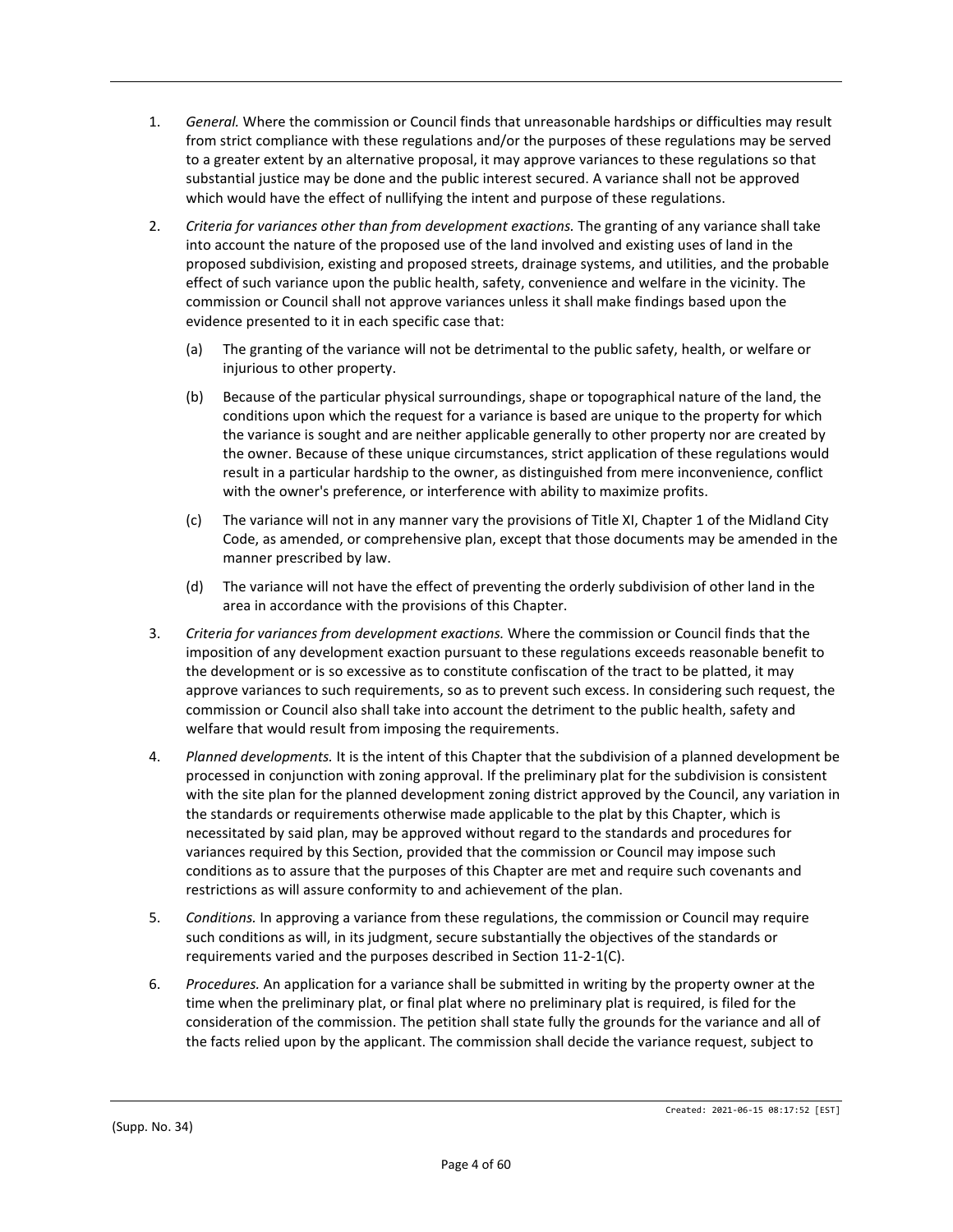appeal to the Council pursuant to Section 11-2-1(L), or to approval of the plat by the Council, where required.

- (M) *Appeals.* Any subdivider contesting any disapproval, conditional approval and/or interpretation or application of any rule, standard, regulation, determination or requirement set forth in this Chapter directly or by delegation of authority shall have the right, after filing a written request with the commission, to have a hearing thereon before the commission within 21 days after the date of filing of such request. The subdivider may appeal an adverse decision of the commission to the Council by giving written notice to the director within 15 days after the final hearing before the commission.
- (N) *Enforcement, violations and penalties.*
	- 1. *Violations and penalties.* Any person who violates any of these regulations for lands within the corporate boundaries of the City shall be subject to a fine of not more than \$2,000.00 per day, pursuant to Title I, Chapter 3, of the Midland City Code.
	- 2. *Civil enforcement.* Appropriate civil actions and proceedings may be maintained in law or in equity to prevent unlawful construction, to recover damages, to impose additional penalties, or to restrain, correct, or abate a violation of these regulations, whether such violation occurs with respect to land within the corporate boundaries of the City or within the City's extraterritorial jurisdiction. These remedies shall be in addition to the penalties described above.

(Ord. No. 7333, § 1, 6-14-1994; Ord. No. 8619, § 1, 2-26-2008; Ord. No. 9022, § 1, 6-12-2012; Ord. No. 9327, § 1, 9- 23-14 )

# **11-2-2. Definitions.**

- (A) *Usage.*
	- 1. For the purpose of this Chapter, certain numbers, abbreviations, terms, and words shall be used, interpreted and defined as set forth in this Section.
	- 2. Unless the context clearly indicates to the contrary, words used in the present tense include the future tense and words used in the plural include the singular.
	- 3. Unless the context clearly indicates otherwise, the phrases "these regulations" and "this Chapter" shall mean Chapter 2 of Title XI of the Midland City Code, the phrase "this Code" shall mean the Midland City Code, as amended, the phrase "building code" shall mean Title IV, Chapter 1 of the Midland City Code, as amended, and the phrase "zoning code" shall mean Title XI, Chapter 1 of the Midland City Code, as amended.
	- 4. Unless the context clearly indicates otherwise, citation of specific section numbers in this Chapter are to sections of the Midland City Code, as amended.
- (B) *Words and terms defined.*
	- 1. *Abandonment.* Release of the interest in easements or right-of-way by all parties with rights to said easement or right-of-way.
	- 2. *Alley.* A public or private way primarily designed to serve as a secondary means of access to the side or rear of those properties whose principal frontage is on some other street or on some other space intended in place of direct street frontage. "Alley" means public alley unless otherwise specified.
	- 3. *Amended plat.* A revised plat correcting errors or making minor changes to the original recorded final plat.
	- 4. *Amenity.* An improvement providing an aesthetic, recreational or other benefit.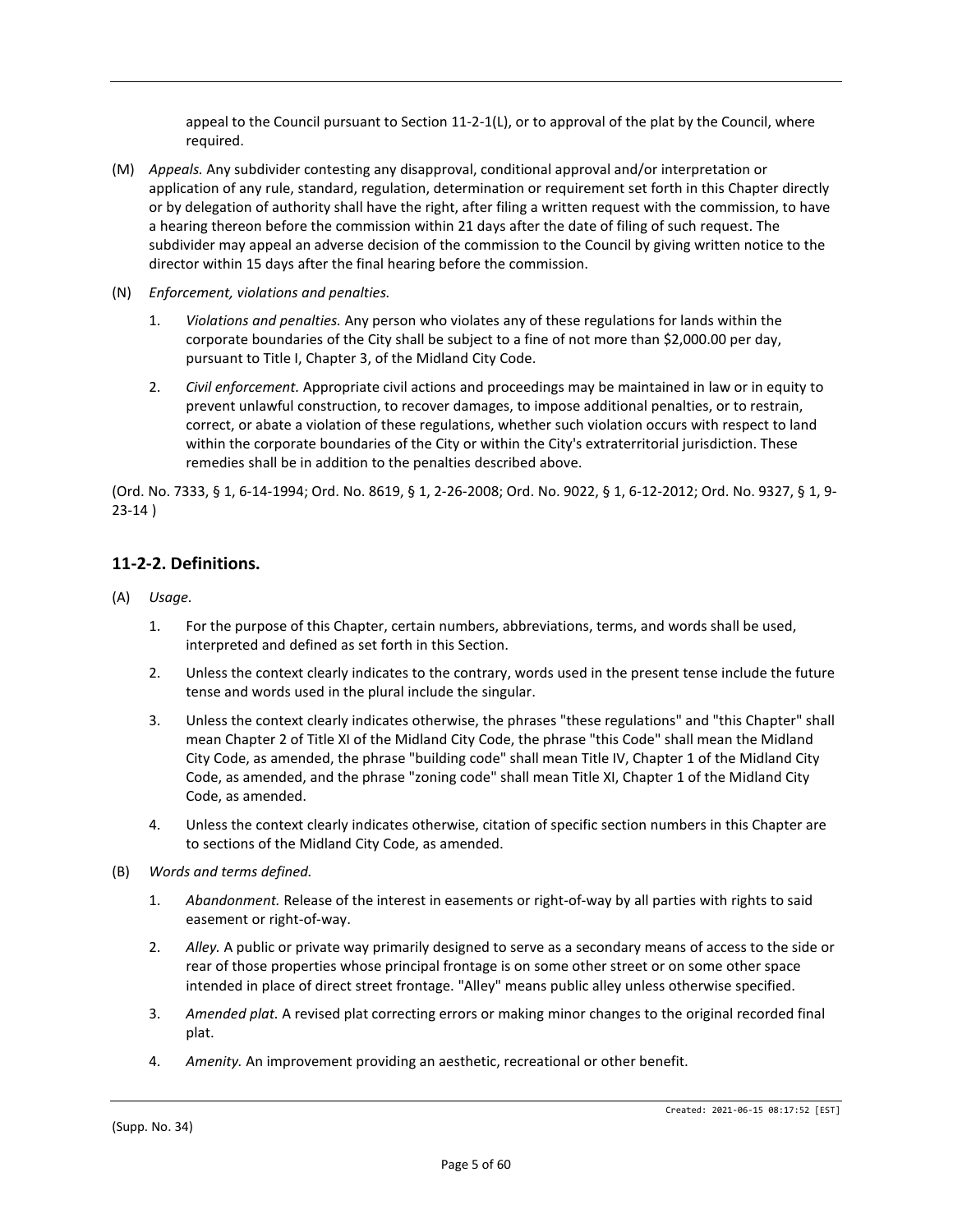- 5. *Approach road.* An off-site access road required by these regulations as a minimum condition of development approval.
- 6. *Base flood elevation.* The maximum water elevation of a flood having a one percent chance of being equaled or exceeded in any given year. The base flood shall be determined by using a fully developed watershed and the City's storm drainage design manual criteria for a 100-year storm.
- 7. *Block.* A tract of land bounded by streets, or by a combination of streets and public parks, cemeteries, railroad rights-of-way, shorelines of waterways, or boundary lines of municipalities.
- 8. *Bond.* Any form of a surety bond executed by a surety company authorized to do business in the State of Texas in an amount and form satisfactory to the City.
- 9. *Capital improvements program.* An adopted schedule of future capital improvement projects together with cost estimates.
- 10. *City.* The City of Midland, Texas.
- 11. *City engineer.* The city official with responsibility to review and release plans for construction projects, or his designee.
- 12. *Commission.* The city planning and zoning commission for the City of Midland.
- 13. *Comprehensive plan.* A plan for development of the City prepared and adopted by the Council, and including any part of such plan separately adopted and any amendment to such plan, or parts thereof.
- 14. *Contiguous.* Lots are contiguous when at least one boundary line of one lot touches a boundary line or lines of another lot.
- 15. *Council.* The City Council of the City of Midland, Texas.
- 16. *County.* Midland, Martin or Ector County, depending on whether a proposed subdivision or addition, or part thereof, is located in such county.
- 17. *Dedication plat.* A plat prepared for the purpose of dedicating land or easements for rights-of-way for public use.
- 18. *Detention basin.* A manmade or natural water collector facility designed to collect surface and subsurface water in order to impede its flow and to release the same gradually at a rate not greater than that prior to the development of the property, into natural or manmade outlets.
- 19. *Developer* or *subdivider.* Any person, business, corporation, association or other legal entity who (1) having legal title to or sufficient proprietary or other interest in the land comprising the subdivision causes it, directly or indirectly, to be divided into a subdivision, or who (2) directly or indirectly sells, leases, or develops, or offers to sell, lease, or develop, or advertises to sell, lease, or develop, any interest, lot, parcel, site, unit, or plat in a subdivision or addition, or who (3) engages directly or through an agent in the business of selling, leasing, developing, or offering for sale, lease, or development a subdivision or addition or any interest, lot, parcel, site, unit or plat in a subdivision or addition, and who (4) is directly or indirectly controlled by, or under direct or indirect common control with, any of the foregoing. The term "developer" includes the term "subdivider" and the term "property owner."
- 20. *Development.* Any manmade change to improved or unimproved real estate, including but not limited to the construction, reconstruction, conversion, structural alteration, relocation or enlargement of any building or other structure, paving, drainage or utilities; mining, excavation, landfill or land disturbance; and any use or extension of the use of land.
- 21. *Development contract* or *agreement for public works construction (development agreement).* A contract entered into by the developer and the City by which the developer promises to complete the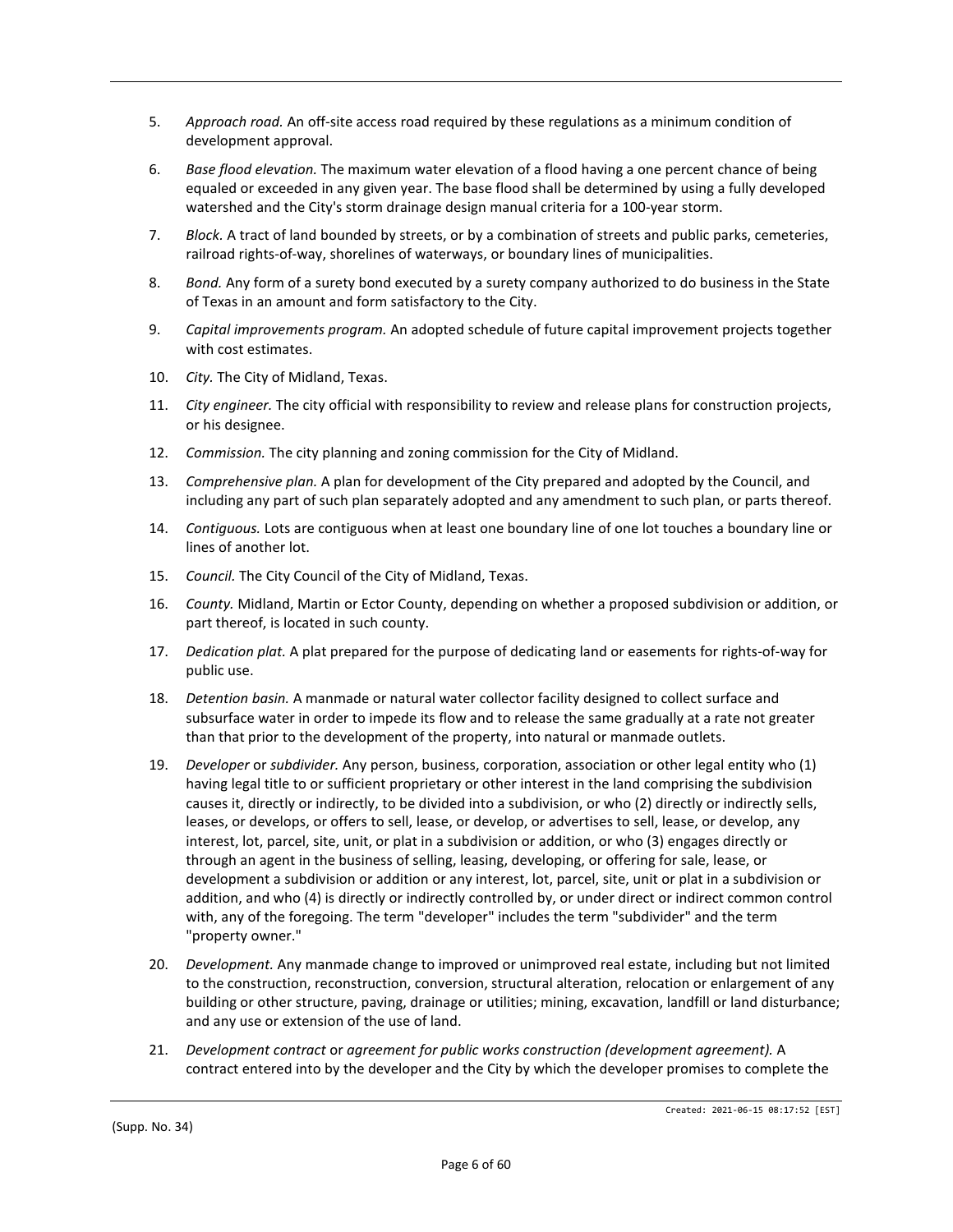required public improvements within the subdivision within a specified time period following final plat approval.

- 22. *Development exaction.* Any dedication of land or easements for, construction of, or contribution toward construction of a public improvement required as a condition of plat approval by the City under these regulations.
- 23. *Director.* The director of engineering and development of the City of Midland.
- 24. *Divided street.* A street having an island, median or other barrier separating moving lanes.
- 25. *Drainage.* The removal of surface water or groundwater from land by drains, grading or other means.
- 26. *Drainage system.* The system through which water flows from the land, including all watercourses, water bodies and wetlands.
- 27. *Drainageway.* All land areas needed to allow passage of the base flood, including sufficient access above the base flood elevation along each side of and parallel to the natural or excavated channel.
- 28. *Driveway.* An area improved for ingress or egress of vehicles, and allowing access from a street to a building or other structure or facility.
- 29. *Easement.* The right of a person, government agency, or public utility company to use public or private land owned by another for specific purpose.
- 30. *Extraterritorial jurisdiction (ETJ).* The unincorporated area that is contiguous to the corporate boundaries of the City as defined in V.T.C.A., Local Government Code ch. 42, as amended, except as set forth in such agreements that may be entered between the City and any other governmental entity whose ETJ would overlap the City's ETJ.
- 31. *Filing of application for final plat.* Submission by the property owner of a plat which has received all preliminary approvals prescribed by these regulations, conforms to all conditions imposed pursuant to such preliminary approvals and which meets submittal requirements for a final plat as prescribed by this Chapter.
- 32. *Final plat.* The map of a subdivision or addition to be recorded after approval by the commission and any accompanying material and additional requirements as described in this Chapter.
- 33. *Fire lane.* A dedicated, privately maintained drive, constructed to city standards, providing an unobstructed means of access for fire department apparatus.
- 34. *Floodplain.* Any land area susceptible to being inundated by water from the base flood.
- 35. *Floodway.* The channel of a river or other watercourse and the adjacent land areas that must be reserved in order to discharge the base flood as defined in Section 11-3-1 without cumulatively increasing the base flood elevation more than a designated height.
- 36. *Frontage.* That side of a lot abutting a public or private street.
- 37. *Global Positioning System (GPS).* A system which utilizes satellites to determine relative location of a point on the earth's surface with highly accurate reference coordinates.
- 38. *Grade.* The degree of rise or descent of a sloping surface, such as a street, parkway or berm, usually expressed in percentage terms.
- 39. *Island.* In street design, a raised area, usually curbed, placed to guide traffic and separate lanes, or used for landscaping, signing, or lighting.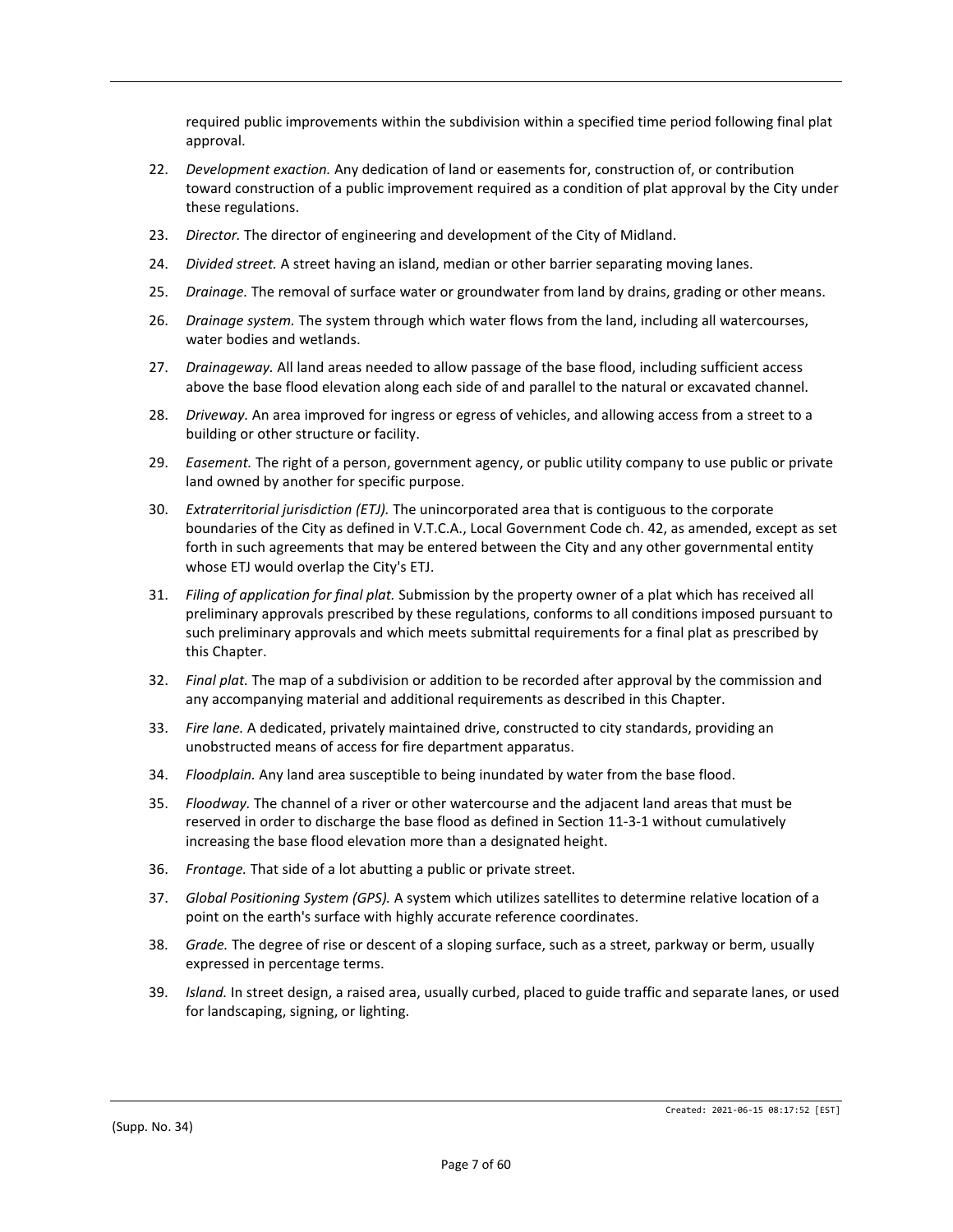- 40. *Lake area.* Any natural or manmade stormwater lake area or playa in the City or within the jurisdiction of this Chapter, the perimeter of which may be or has been established and shown on maps maintained by the City engineer, and is substantially the estimated high-water level for the lake.
- 41. *Loop street.* A street whose only connections to another street are at two points on that street; usually a collector or local street.
- 42. *Lot* or *parcel.* A tract, plot or portion of a subdivision, addition or other parcel of land intended as a unit for the purpose, whether immediate or future, of transfer of ownership or possession or for building or development.
- 43. *Lot area.* The total horizontal area within the lot lines of a lot.
- 44. *Lot line.* The line dividing one lot from another lot or from a street, alley, right-of-way, public place or common use area.
- 45. *Lot of record.* A parcel of land which is designated as a separate and distinct lot or tract on a duly approved subdivision plat, which has been recorded in the office of the county clerk of the appropriate county.
- 46. *Main.* In any system of continuous piping, the principal artery of the system to which branches may be connected.
- 47. *Median.* That portion of a divided roadway separating lanes of traffic proceeding in opposite directions.
- 48. *Minor plat.* A proposed plat with no more than four contiguous lots, with said lot or lots fronting on an existing street, and not requiring the creation of any new street or any public improvements.
- 49. *Mutual access easement.* An officially approved, privately maintained drive, open to unrestricted and irrevocable access to two or more lots.
- 50. *Open space.* Any parcel or area of land or water essentially unimproved and set aside, dedicated, designated or reserved for public or private use or enjoyment, or for the use and enjoyment of owners and occupants of land adjoining or neighboring such open space.
- 51. *Oversize main.* A water or wastewater main required to interconnect property being developed with the City's water or wastewater system, which is a larger size than a 20 centimeter (8 inches) water main or a 25 centimeter (10 inches) wastewater main.
- 52. *Park.* An area conveyed or otherwise dedicated to a municipality, municipal agency, board of education, state or county agency, or other public body for recreational or conservational uses.
- 53. *Parkway.* The area of a street within the dedicated right-of-way located between the boundary of the right-of-way and the street pavement, normally reserved for the placement of utilities, sidewalks and landscaping.
- 54. *Performance bond* and/or *surety bond.* A financial guarantee to ensure that all improvements, facilities or work required by this Chapter will be completed in compliance with the ordinance, regulations and approved plans and specifications of a development.
- 55. *Perimeter street.* Any existing or planned street which abuts the subdivision or addition to be platted.
- 56. *Plat.* The plan or map for the subdivision or addition to be filed for record in the county where such subdivision or addition is located.
- 57. *Platting.* The act of preparing for approval and processing, pursuant to this Chapter, the plan or map for the subdivision or addition to be filed for record in the county where such subdivision or addition is located.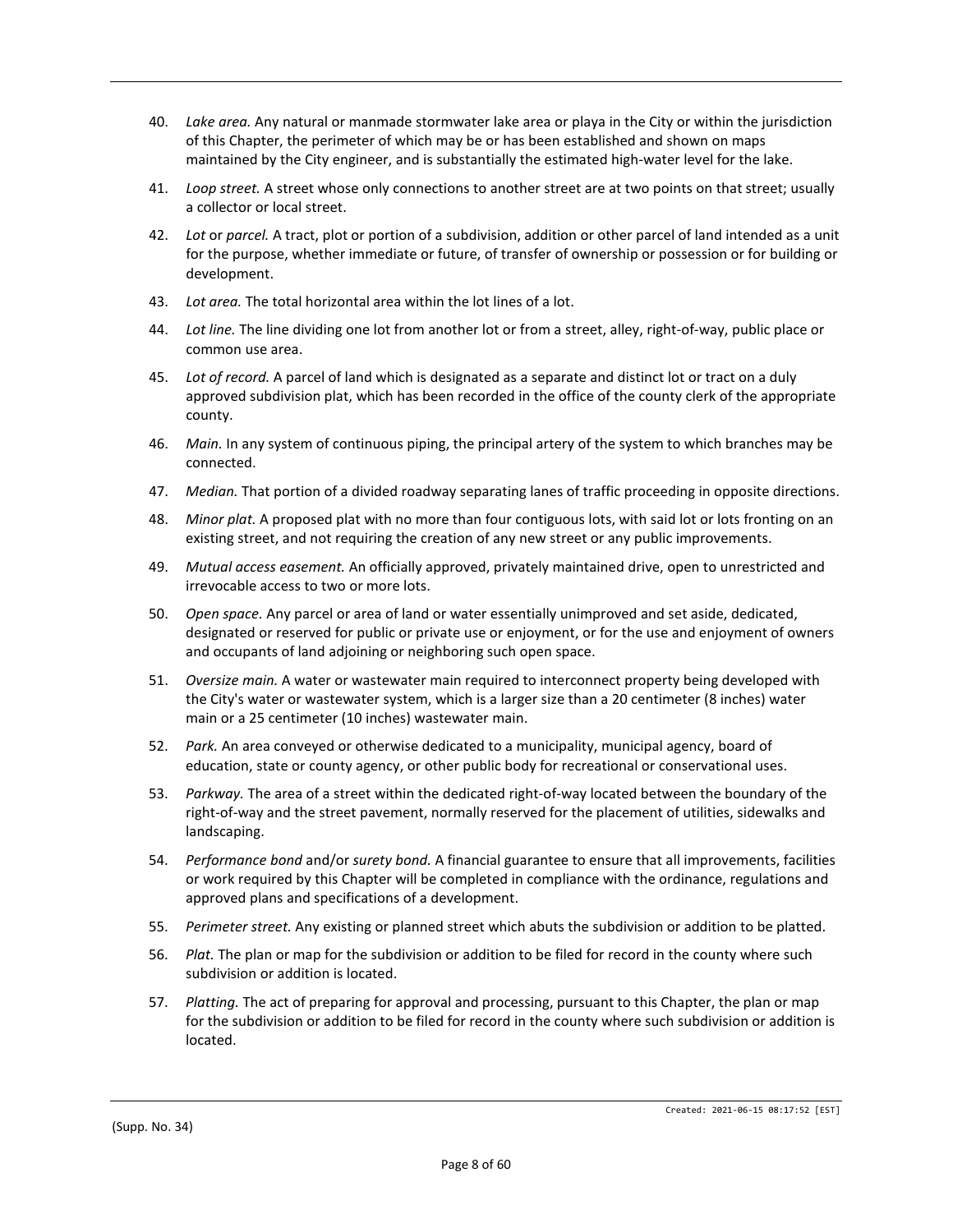- 58. *Pre-application conference.* An initial meeting between developers and city representatives which affords developers the opportunity to present their proposals informally.
- 59. *Preliminary plat.* The preliminary drawing or drawings, described in these regulations, indicating the proposed manner or layout of the subdivision or addition to be submitted to the director for approval as specified herein.
- 60. *Private street.* A vehicle accessway which provides access to one or more lots, in place of a public street, but not dedicated to the public use.
- 61. *Property owner.* Any person, group of persons, firm or firms, corporation or corporations, or any other legal entity having legal title to or sufficient proprietary interest in the land comprising the subdivision or addition, or any representative or agent thereof, who has express written authority to act on behalf of such owner. The term includes developer.
- 62. *Property owners' association.* A private, nonprofit corporation of owners and/or residents of a fixed area formed for the purpose of owning, operating and maintaining various common properties or facilities.
- 63. *Pro rata.* A charge against a developer requesting to connect to existing water or sanitary sewer lines, said charge serving as reimbursement to the original installer of the line.
- 64. *Public improvement.* Any drainageway, roadway, parkway, sidewalk, utility, pedestrian way, off-street parking area, lot improvement, open space, or other facility for which the City or other governmental entity will ultimately assume the responsibility for maintenance and operation, or which may affect an improvement for which local government responsibility is established or that affects the health, safety or welfare of the general public.
- 65. *Public improvement plans.* The plans showing the specific location and design of public improvements to be installed in the proposed subdivision or addition in accordance with the requirements of the commission as a condition of the approval of the plat. These plans, as determined by the City engineer, may include, but are not limited to, grading plan, dimensional control plan, paving plan/profile, drainage area map, drainage plan/profile, water and sewer plan/profile, lift station plan, special details, hydrologic studies and other plans.
- 66. *Remainder.* The residual land left after platting of a portion of a tract or the residual of a lot, a portion of which has been replatted. The residual of such partially replatted lot shall be considered an unplatted tract.
- 67. *Registered surveyor.* A registered professional land surveyor as authorized by state statutes to certify land surveys in the State of Texas.
- 68. *Replatting.* Any change in a map of an approved or recorded plat, except as permitted as an amended plat, that affects any street layout on the map or area reserved or dedicated thereon for public use or any lot line, or that affects any map or plan legally recorded prior to the adoption of any regulations controlling subdivisions or additions. Replatting includes the combination of lots into a single lot for purposes of development.
- 69. *Reserve strip.* A strip along a plat boundary, reserved with the purpose of preventing access to an element of the subdivision, usually a street, alley, easement, or other public facility.
- 70. *Retaining wall.* A structure erected between lands of different elevation to protect structures and/or prevent the washing down or erosion of earth from the upper slope level.
- 71. *Retention basin.* A pond, pool, or basin used for permanent storage of water runoff.
- 72. *Right-of-way.* A parcel of land occupied or intended to be occupied by a street or alley, and, where appropriate, other facilities and utilities including sidewalks, railroad crossings, electrical,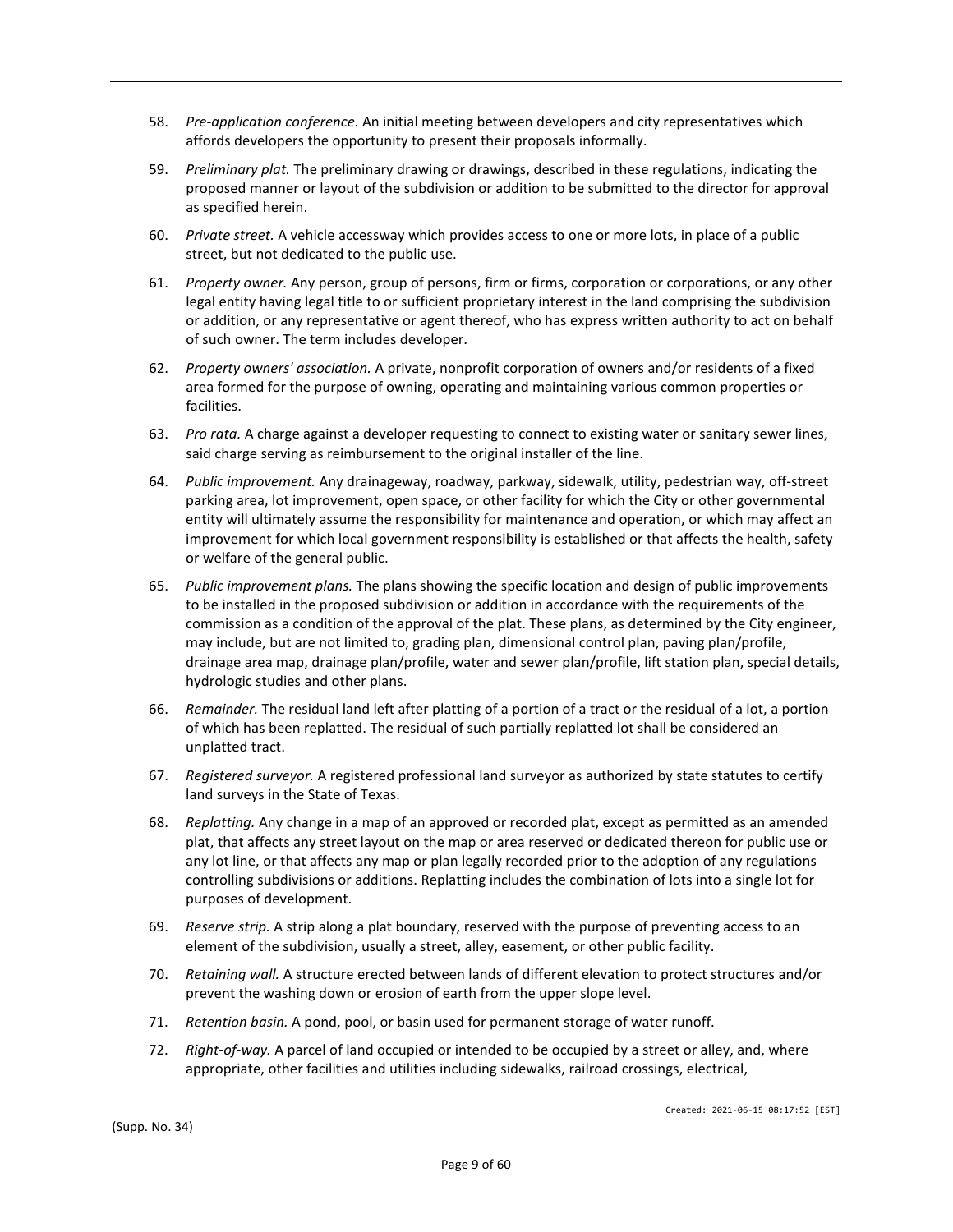communication, oil or gas, water or sanitary or storm sewer facilities, or for any other special use. The use of right-of-way shall also include parkways and medians outside of pavement. The usage of the term "right-of-way" for land platting purposes shall mean that every right-of-way hereafter established and shown on a final plat is to be separate and distinct from the lots or parcels adjoining such right-ofway and not included within the dimensions or areas of such lots or parcels.

- 73. *Security.* The bond, letter of credit or cash escrow provided by the applicant to secure its promises in the improvement agreement.
- 74. *Sewer.* Any pipe conduit used to collect and carry away sewage or stormwater runoff from the generating source to treatment plants, receiving streams, or retention basins, either constructed or natural.
- 75. *Sight triangle.* A triangular-shaped portion of land established at intersecting streets, highways, alleys and driveways in which nothing may be erected, placed, planted or allowed to grow in such a manner as to limit or obstruct the sight distance of motorists entering or leaving the intersection, as required by the City Code.
- 76. *Site plan.* A plan of a specific parcel of land, prepared to scale, showing accurately all buildings, existing or proposed, in relation to the platted parcel of land, and containing proposed floor area and coverage area for each structure and all impervious surface areas, to be used in determining compliance with the requirements of this ordinance, along with other essential site elements such as parking facilities necessary to comply with the minimum requirements of the proposed use, locations of all buildings and structures, means of access, and areas to be landscaped, together with any other requirements of the zoning code or other valid ordinances of the City.
- 77. *Sketch plat.* A sketch preparatory to the preliminary plat or final plat, to enable the property owner to save time and expense in obtaining city staff review and comment as to the form of the plat and the objectives of these regulations.
- 78. *Street.* A public right-of-way used, or intended to be used, for passage or travel by motor vehicles and classified as follows:
	- (a) *Arterial street,* including such terms as "freeway" or "expressway," is a street of considerable continuity which is intended to function primarily as a main traffic artery for travel of high volumes of vehicles through and among large areas of the City, at speeds consistent with safety and efficiency of such travel and with minimum delay, including any street so designated on the major thoroughfare plan.
	- (b) *Collector street* is a street which carries traffic from minor streets to arterial streets, including the principal entrance streets of a residential development.
	- (c) *Local street* is a street used primarily for access to the abutting properties. A cul-de-sac or deadend street is a local street with only one outlet.
	- (d) *Marginal access street* is a minor street which is parallel and adjacent to an arterial street and which provides access to abutting properties and protection from through traffic.
	- (e) *Commercial or industrial street* is a street intended primarily to serve traffic within an area of commercial or industrial development or proposed development.
- 79. *Street hierarchy.* The conceptual arrangement of streets based upon function. A hierarchical approach to street design classifies streets according to function from heavy-traffic roads down to streets whose function is residential access.
- 80. *Subdivision.* The division of any tract or parcel of land into two or more lots for the purpose, whether immediate or future, of offer, sale, or lease or for the purpose of development or transfer of

(Supp. No. 34)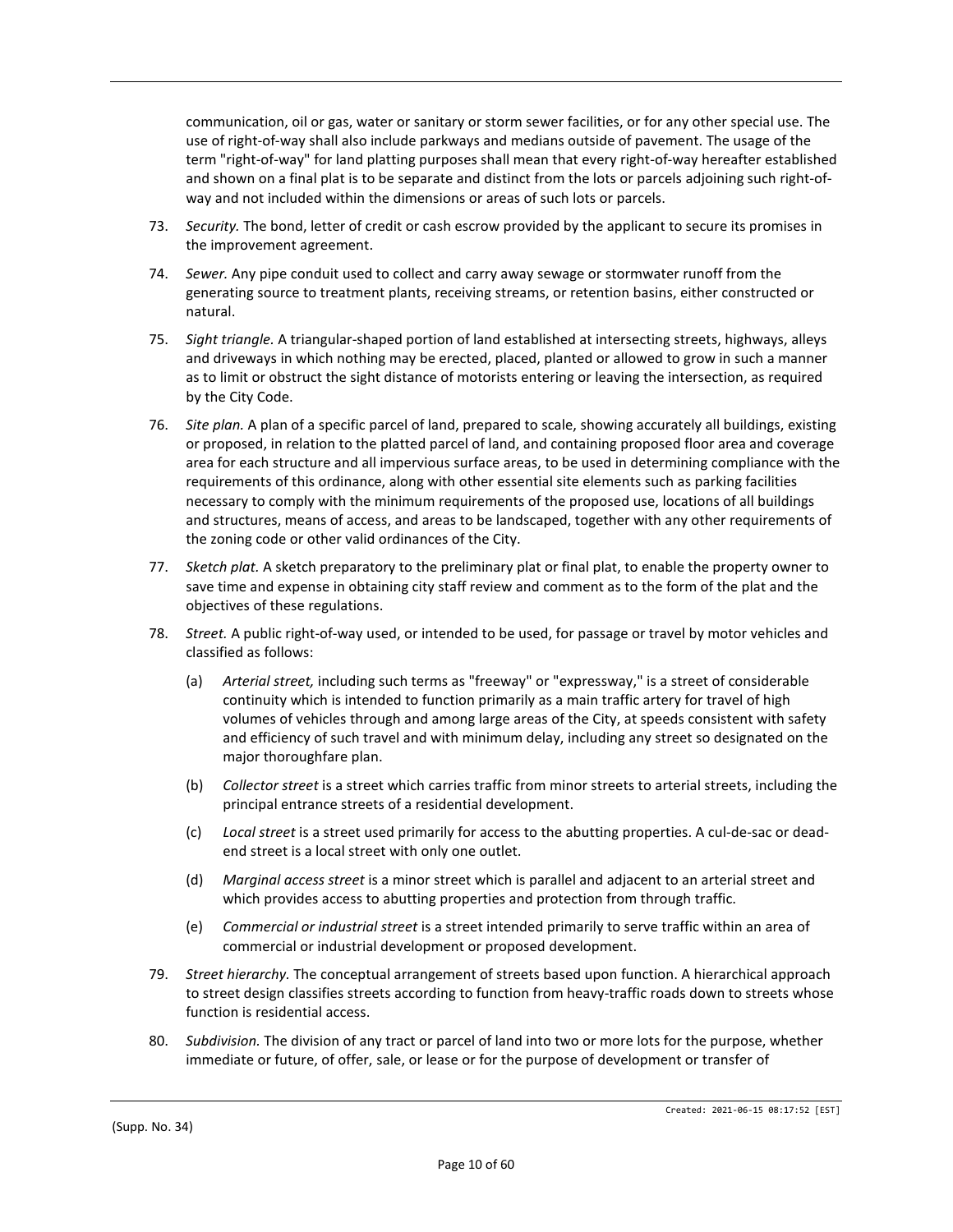ownership. Subdivision includes the division or development of residentially and nonresidentially zoned land, whether by deed, metes and bounds description, devise, intestacy, lease, map, plat or other recorded instrument. Subdivision also includes resubdivision. Subdivision also refers to the land to be so divided, as the context may indicate, and includes the term "addition."

- 81. *Substandard street.* An existing street or highway that is not constructed to the ultimate standards for the type of roadway as designated in the major thoroughfare plan or does not meet other minimum specifications in the major thoroughfare plan or the City's minimum standards and specifications, or, if a state highway, does not meet the minimum standard specifications of the Texas Department of Transportation.
- 82. *Survey control monument, official city (city survey control monument).* A permanent monument, established by or accepted by the City engineer as an official city survey monument, and marking a point on the City of Midland Control Network (CMCN). A record of all such monuments is maintained in the office of the City engineer.
- 83. *Temporary improvement.* Improvements built and maintained by an owner during construction of the development of the subdivision or addition and prior to release of the performance bond or improvements security and required for the shortterm use of the property.

(Ord. No. 7333, § 1, 6-14-1994)

# **11-2-3. Platting procedures.**

- (A) *General.*
	- 1. *General application requirements for all plats.* The following requirements shall be met in the submittal of an application for plat review or approval, whether sketch plat, preliminary plat, final plat, replat, amending plat or plat vacation, except as specified herein:
		- (a) Title block in the lower righthand corner of each plat which indicates:
			- (1) The proposed subdivision name.
			- (2) The owner's name, address and phone number.
			- (3) The name and address of the individual or firm preparing the plat.
			- (4) The name of a contact person with address and phone number, except for final plats.
		- (b) A locator map.
		- (c) North direction clearly indicated to the top or right of the drawing, theta angle for the permanent survey monument on the plat boundary nearest the City survey control monument (not required on sketch plat), graphic scale, and last revision date.
		- (d) Names of adjacent subdivisions or additions or the names of record owners of adjoining parcels of unplatted land.
	- 2. *Fees, application forms and procedures.* The Council shall establish a schedule of fees as it determines appropriate to recoup costs related to the administration of this Chapter. The director shall establish procedures, forms and standards with regard to the content, format and number of copies of information constituting an application for a sketch plat, preliminary plat, replat, vacation of plat or final plat.
- (B) *Official submission date.* For the purpose of this Chapter, the date on which an application for approval of a final plat that contains all required elements mandated by V.T.C.A., Local Government Code § 212.004(b), and the elements required by Section 11-2-3(A) and (H) is first filed shall constitute the official submission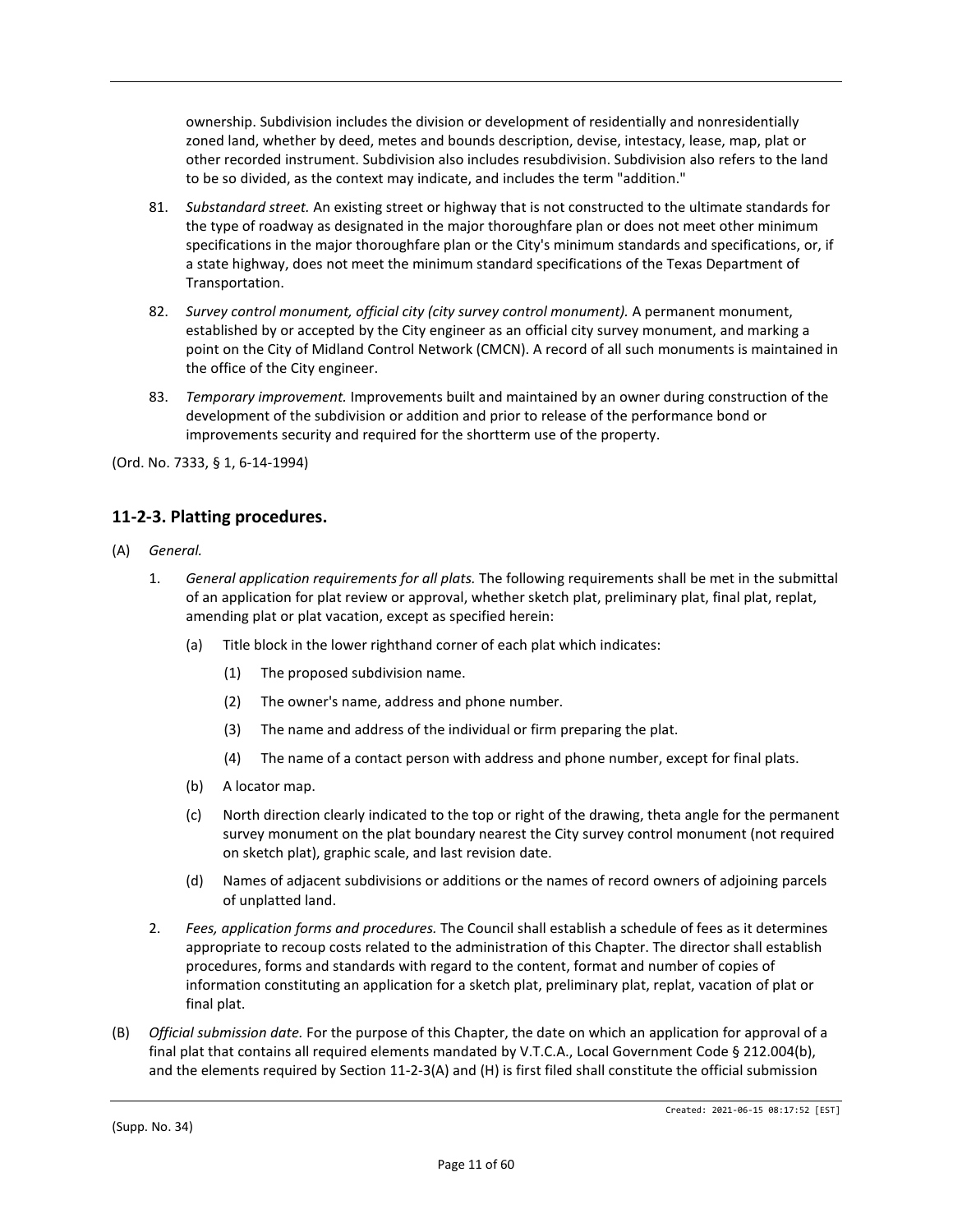date for the plat, after which the statutory period required for approval or disapproval of the plat shall commence to run.

- (C) *Sketch plat.*
	- 1. *Purpose.* The purpose of the sketch plat is to allow the City staff to review and comment on a general plan for the development of property, including the layout of streets, lots, open space, sites for public facilities and utilities.
	- 2. *Application procedure and requirements.*
		- (a) *Pre-application conference.* Before preparing the sketch plat, the applicant may schedule an appointment and meet with the director or his designee to discuss the procedures for approval of the plat and the requirements or recommendations as to general layout of streets and/or reservations of land, street improvements, drainage, sewerage, fire protection, and similar matters, as well as the availability of existing services.
		- (b) *General application requirements.* At least 12 days prior to submitting a preliminary plat, the owner shall file an application and a sketch plat with the planning division. The sketch plat shall be drawn to a scale no smaller than 1:2,500 ( $1'' = 200'$ ) and shall contain the following information in addition to those items described in Section 11-2-3(A):
			- (1) The location, width, and names of all existing or platted streets or other public ways within or adjacent to the tract, existing permanent buildings, railroad rights-of-way, and topography with existing drainage channels, and other important features. The location map should include an area not less than 1.5 kilometers (1.0 mile) beyond the plat boundary or such greater area as necessary to show the relationship of the proposed subdivision to existing community facilities which serve or influence it. The subdivision name and location, main traffic arteries, elementary and secondary schools and parks and playgrounds should be included.
			- (2) Tract lines and record owners of all unplatted land immediately adjoining the proposed subdivision within a distance of 100 meters (330 feet) thereof.
			- (3) The layout, names and widths of proposed collector streets and intersections, and a general configuration and widths of proposed streets, alleys and easements. Off-site rightsof-way and easements within 100 meters (330 feet) of the plat boundary shall be included if expected to have an effect on the proposed plat.
			- (4) A general arrangement of land uses, including but not limited to park and school sites; municipal facilities; private open space; floodplains, drainageways, and drainage basins within 100 meters (330 feet) of the plat boundary; phasing plan; and proposed nonresidential and residential uses and densities.
			- (5) The location of any proposed screening walls and/or other forms of screening.
			- (6) The layout and number of one-family and two-family lots, typical lot width and depth, net area of each apartment or business area, playgrounds, park areas and public areas.
			- (7) Existing contours of the tract in intervals of 0.60 meter (2 feet) or less, referred to National Geodetic Vertical Datum of 1929. Contour information may be shown as supplied by the City engineer, if available, or shall be furnished by a registered surveyor.
			- (8) Existing sewers, water mains, culverts, or other underground structures within the tract and immediately adjacent thereto, with pipe sizes and locations indicated.
- (D) *Preliminary plat.*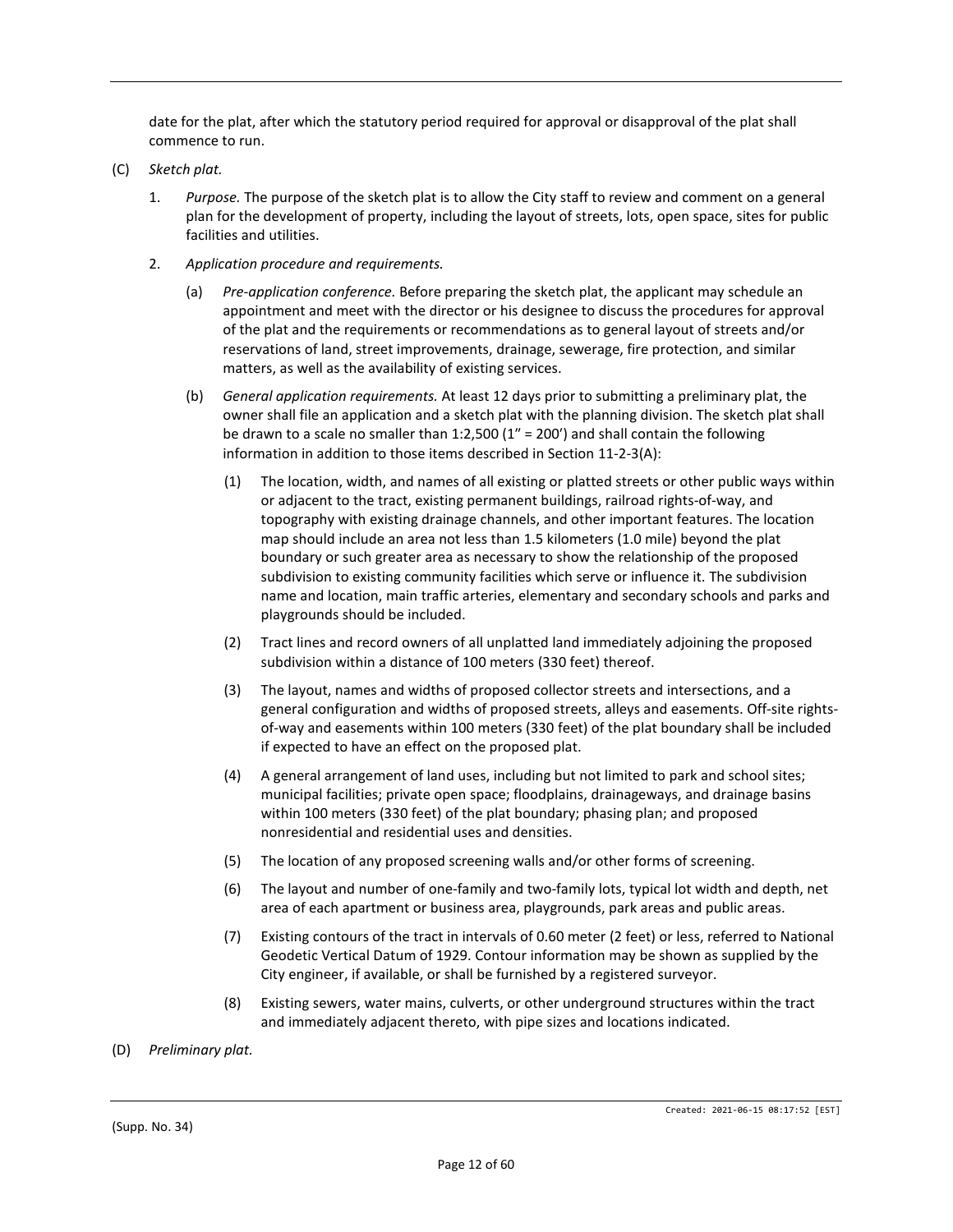- 1. *Purpose.* The purpose of the preliminary plat is to allow the commission to evaluate the proposed plat for conformity with this Chapter and other applicable provisions of this Code and with the comprehensive plan and to evaluate related public improvement plans.
- 2. *Applicability.* A preliminary plat shall be required for all subdivisions of property and the recording of single lots within the City, except as provided by Sections 11-2-1(E) and 11-2-3(I).
- 3. *Pre-application conference.* Before preparing the preliminary plat, the applicant may request that the director schedule a conference with those departments affected by the proposed plat, to discuss the results of the staff's sketch plat review. The director will schedule the conference to follow the 12-day period allowed for review of the sketch plat and will invite representatives of the departments of utilities, community services and others, as applicable, to meet with the applicant.
- 4. *General application requirement.* On forms approved by the City, the applicant shall file for approval of a preliminary plat. The plat shall include a drawing of the boundary description which has been prepared by a registered surveyor and shall bear his seal, signature and date on each sheet and a statement that the boundary description shown thereon accurately describes the survey of the tract boundary conducted by said surveyor. The payment of all applicable fees shall be required at the time of submission. The proposed preliminary plat shall conform to the following standards and shall contain the following information in addition to the requirements specified in Section 11-2-3(A):
	- (a) Application form provided by the office of the director.
	- (b) The plat shall be clearly and legibly drawn to a scale of 1:2,500 (1″ = 200′) or such larger scale as may be required by the director or commission.
	- (c) Proposed use of lots and restrictive covenants, if any common area is proposed.
	- (d) Contours with intervals of 0.30 meter (1 foot) referred to National Geodetic Vertical Datum of 1929, as required for a sketch plat. Contours, including benchmark references, shall be determined from the benchmark elevation given by the City engineer, if available. The location and elevation of the reference benchmark shall be specified on the plat.
	- (e) Location of existing utilities, drainage channels, power poles and such other significant items which may affect general development of the property.
	- (f) All parcels and easements to be dedicated to public use, including off-site dedications within 100 meters (330 feet) of the plat boundary.
	- (g) Layout, names and widths of streets with curve data, alleys and easements.
	- (h) Layout, numbers and approximate dimensions of lots and blocks.
	- (i) Tract lines and record owners of all unplatted land immediately adjoining the proposed subdivision within a distance of 100 meters (330 feet) thereof.
	- (j) Existing improvements located within or near the boundary of the tract(s) to be subdivided.
	- (k) Boundaries and existing features required on final plats shall be shown and described by a registered surveyor based on a survey on the ground and certified by him.
	- (l) A drainage plan in the form and containing the elements specified by the City of Midland storm drainage design manual.
	- (m) Proposed water, sanitary sewer and storm sewer pipelines with culverts, bridges, and other appurtenances or structures shown.
	- (n) Stormwater retention or detention basins as required.
	- (o) Phases of development and schedule of phasing.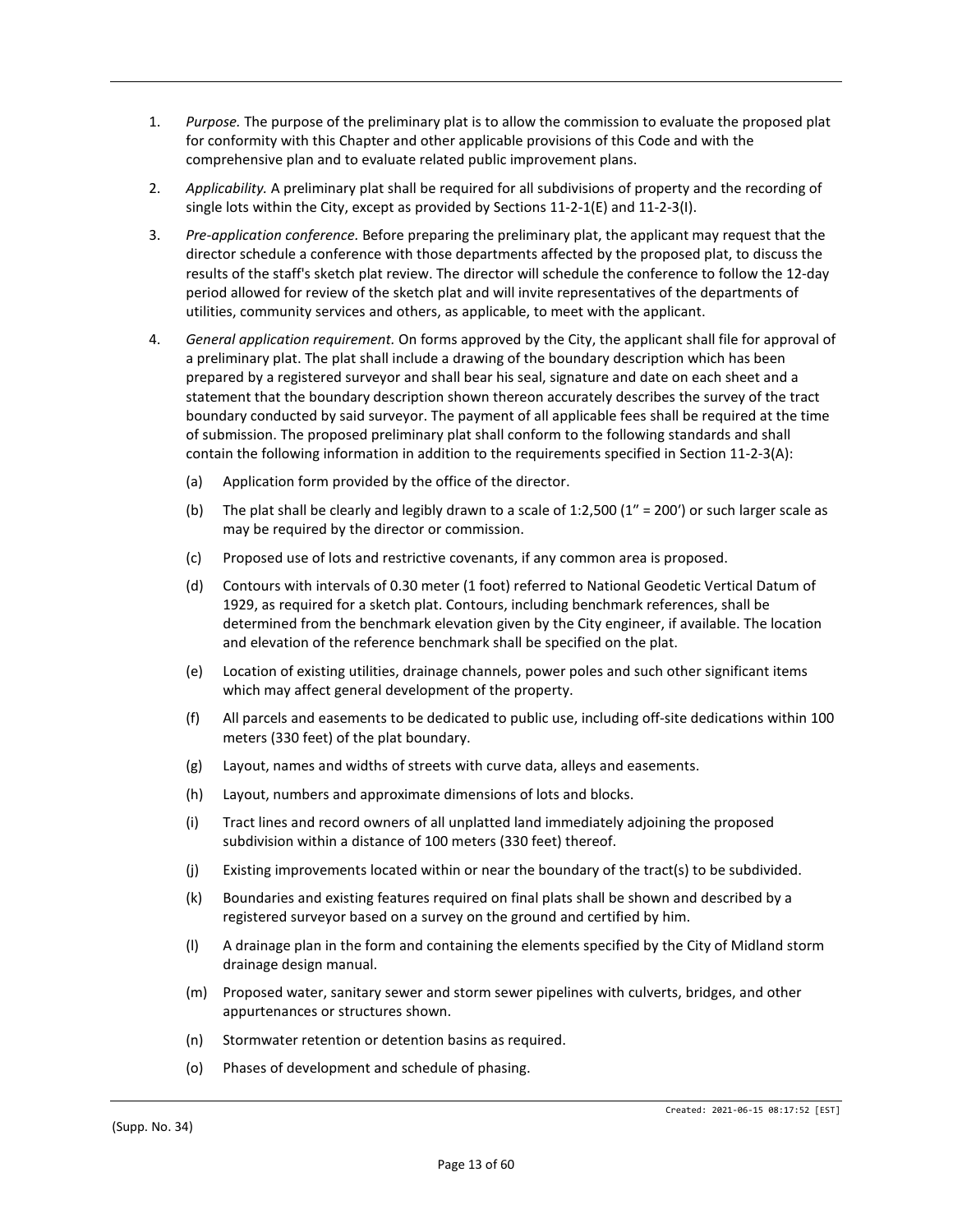- 5. *Public improvements installed prior to final plat.* If the developer intends to install public improvements in the subdivision prior to approval of the final plat, the preliminary plat shall contain the engineering plat data required for final plats by Section 11-2-3(H)3(b) except items (1) and (8) thereof.
- 6. *Filing.*
	- (a) The developer, at least 12 days prior to the date of any regular meeting of the commission at which consideration is desired, shall file the preliminary plat and application for approval with the commission. The preliminary plat shall be considered officially filed only when it has been received in the office of the director in full compliance with the provisions of this subsection (D). The following notice shall be stamped on the face of each preliminary plat: "Preliminary Plat—for review purposes only."
	- (b) *Filing fee.* A filing fee shall accompany each preliminary plat when submitted. Said fee shall be for the purpose of defraying, in whole or in part, the cost of review of said plat, and no refund shall be made.
- 7. *Review by director.* The director, following determination that the application is complete, shall transmit copies of the plat to the director of utilities and the Texas Department of Transportation when the land to be subdivided abuts a state or state-maintained highway. The director shall review the plat for conformance with the requirements of this Chapter and shall make recommendations to the commission for approval, conditional approval or disapproval of the preliminary plat. The director also shall report the applicable comments and recommendations of other agencies to the commission.
- 8. *Standards for approval.* No preliminary plat shall be approved by the commission or by the Council unless the following standards have been met:
	- (a) A preliminary drainage plan has been approved by the City engineer. The city engineer may approve a preliminary drainage plan which does not include information in sufficient detail to determine whether public street, alley and drainage improvement plans which will be submitted later will conform to all usual standards, but the lack of such detailed information shall result in approval of the preliminary plat being conditioned as described in paragraph 13 below, whether such condition is or is not explicit in the commission or Council's action.
	- (b) The plat conforms to applicable zoning and other regulations.
	- (c) The plat meets all other requirements of these regulations, subject to approval of variances.
- 9. *Plats requiring zoning district changes.* A preliminary plat which is dependent, for conformance with this Chapter or the comprehensive plan, upon changes in existing zoning districts may be considered by the commission concurrently with its consideration of such zoning district changes. If the commission makes a recommendation to the Council that the needed zoning district changes be approved, it may then consider and approve the preliminary plat, conditioned upon later zoning approval by the Council. Following conditional approval by the commission, if the preliminary plat is one that requires Council approval, it shall be forwarded for Council consideration along with the needed zoning district changes. If the commission recommends that the needed zoning district changes be disapproved, the commission shall disapprove the preliminary plat, citing as its basis the lack of conformity of the proposed plat to the existing zoning districts and this Chapter, and the plat shall not be further considered unless the Council subsequently approves the needed zoning district changes. In the event of such subsequent zoning approval within a period of 90 days following the commission's disapproval of the proposed plat, the developer shall be entitled to file the preliminary plat for reconsideration by the commission, and no additional plat review fee shall be charged for the refiling.
- 10. *Action by the commission.* Upon receipt of the preliminary plat and other information from the director together with his recommendations, the commission shall render a decision within 30 days from the date the plat was properly filed with the director. The commission may approve, disapprove or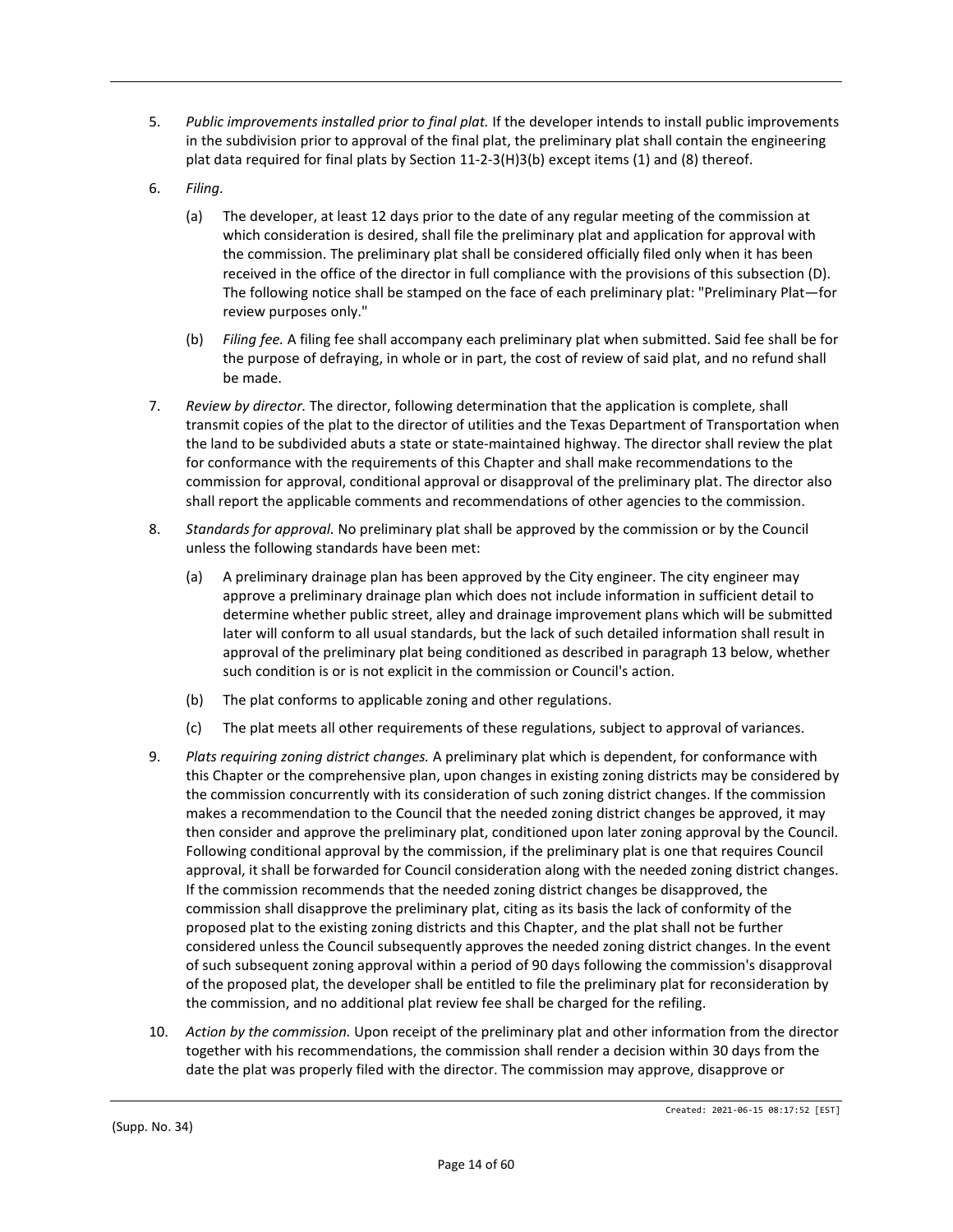conditionally approve the preliminary plat. If approval by the Council is required pursuant to Section 11-2-3(D)11, approval by the commission shall be considered a recommendation to the Council and shall be subject to the Council's concurrence, modification or disapproval.

- 11. *Approval by the Council.*
	- (a) Approval by the Council shall be required prior to consideration of a final plat by the commission for any preliminary plat which:
		- (1) Is ten hectares (25 acres) or more in area and involves any request for a variance from the regulations of this Chapter;
		- (2) Includes any new street or continuation of an existing street which connects two arterial streets;
		- (3) Involves a request for a variance from any of the subdivision design standards affecting any arterial street;
		- (4) Does not provide an alley abutting or connected by pedestrian access easement to each lot zoned for four dwelling units or less;
		- (5) Includes any proposed private street or alley or other area of common ownership;
		- (6) Is ten hectares (25 acres) or more in area and is located in any survey section (approximately one square mile) which does not contain a publicly owned site or sites intended for both a public school and park, or public site reservation therefor;
		- (7) Involves any other matter cited in this Chapter as requiring Council approval;
		- (8) Involves any matter of such policy significance that the commission determines that said plat should be considered by the Council; or
		- (9) Includes any potentially significant problem, in its form as approved by the commission, that the City manager determines, upon the recommendation of any department head of the City, should be considered by the Council.
	- (b) The preliminary plat, together with the recommendation of the commission, shall be submitted, by the director, to the Council for its consideration where required, within 30 days after approval by the commission or following the filing of a revised preliminary plat, conforming to all conditions of approval by the commission.
	- (c) The Council shall act on the preliminary plat and recommendation of the commission within 20 days after receipt from the director unless such time is extended by agreement with the property owner.
	- (d) The Council shall review the recommendation of the commission and determine whether to approve, conditionally approve or disapprove the preliminary plat.
- 12. *Recording action taken.* When the preliminary plat has been approved, conditionally approved, or disapproved, the director or his designee shall notify the property owner in writing. All objections made to the preliminary plat, or conditions imposed, shall be furnished to the property owner in writing. When a preliminary plat has been approved, the director shall stamp a copy of said plat as approved and affix his signature and date of approval thereto, together with a statement of the conditions of approval, if any, and retain the plat for the City's records.
- 13. *Effect of approval.*
	- (a) Approval of a preliminary plat shall be considered to be approval of the general arrangement of lots, streets and alleys and the widths of streets and alleys but is conditional and shall not be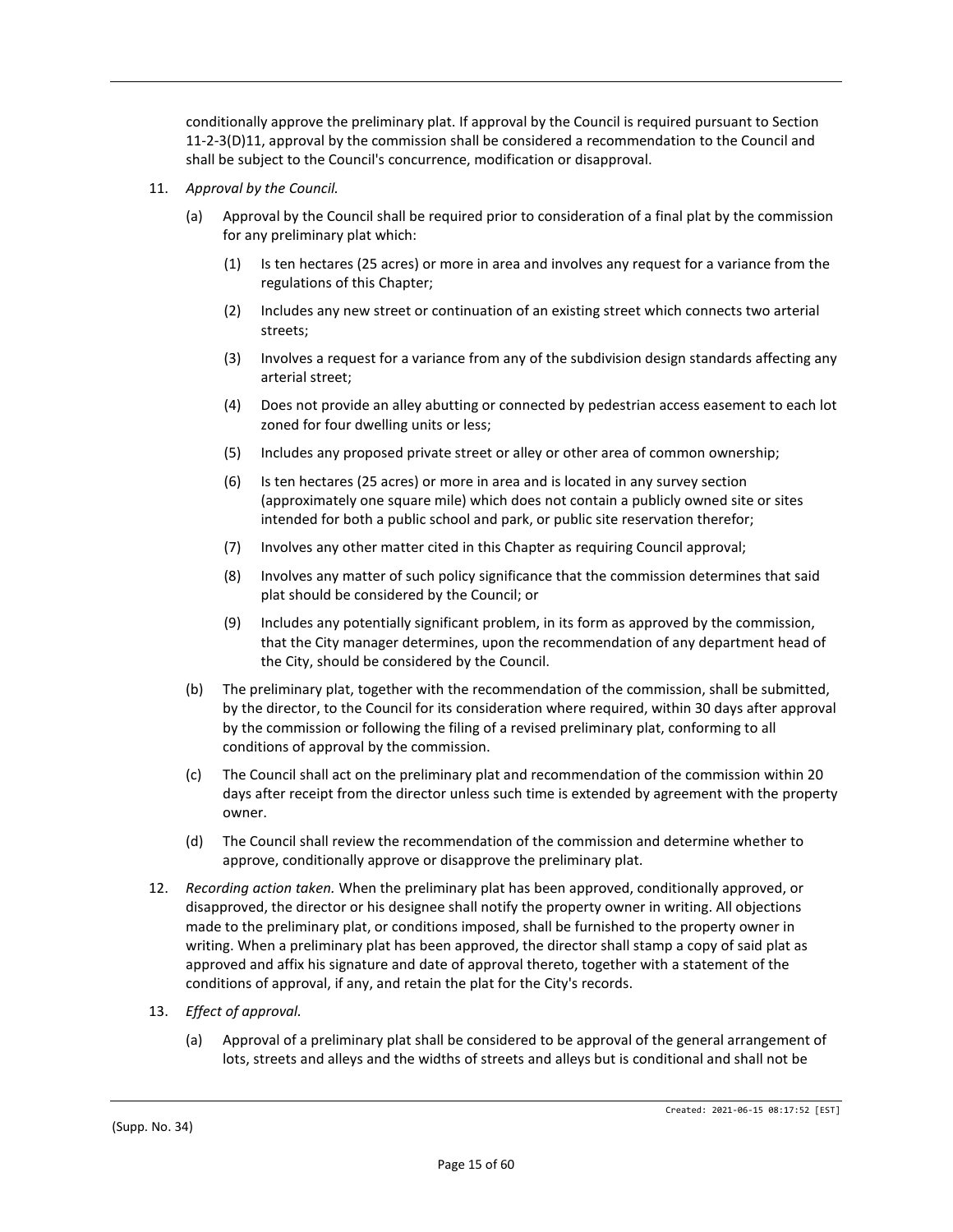considered to be final acceptance of the subdivision or approval that all dimensions, notations and other matters of detail appropriate to a final plat are sufficient. Approval shall also be subject to approval of public improvement plans by the City engineer, and matters such as the locations, alignments, and widths of streets, alleys and easements are subject to the possible need for changes if public improvement plans as submitted by the developer do not conform to the usual standards for such facilities. If any plat is disapproved by the commission or Council, such disapproval shall be deemed a refusal by the City of the offered dedications shown thereon.

- (b) Approval of a preliminary plat by the commission, and completion of a development agreement, if applicable, constitutes authorization for the City engineer to release public improvement plans subject to his final approval and for the property owner to commence grading of the site and construction of such public improvements as he desires. Approval of a preliminary plat also authorizes the property owner, upon fulfillment of all requirements and conditions of approval, to submit an application for final plat approval. Upon release of the public improvement plans, the City engineer shall issue a certificate indicating the said plans have been released and construction of the improvement is thereafter authorized. Additional certificates may be issued by the City engineer authorizing the construction of private utilities on a phased schedule. The certificate shall read as follows: "The preliminary plat for (insert name of the subdivision or addition) as approved by the City of Midland (Planning Commission) (Council) [insert whichever body is applicable] on (insert date of approval) is authorized for the construction of public improvements as approved by the City engineer. A final plat shall be approved by the planning commission upon the completion of all public improvements or the provision of a subdivision improvement agreement and a public improvements guarantee as required and submission of a final plat in compliance with Section 11-2-3(G) and (H) of the Midland City Code, as amended."
- 14. *Lapse of preliminary plat approval.* The applicant shall submit a final plat to the City for the entire area for which a preliminary plat has been approved, or, if the subdivision is to be developed in phases, the first of a series of final plats, each covering a portion of the approved preliminary plat, within six months of the date of approval or conditional approval of the preliminary plat. Each time the applicant submits a final plat of one phase of the development, conforming to the approved preliminary plat, and said final plat is approved, the approval of the preliminary plat shall be extended for a period of one year from the date of approval of said final plat. If the property owner fails to submit an initial or additional final plat application within such period, the preliminary plat shall lapse, and all further proceedings concerning the subdivision shall terminate. The applicant shall be required to submit a new sketch plat or preliminary plat, as required by this Chapter, subject to all zoning and subdivision standards then in effect.
- (E) *Amendments to preliminary plat.*
	- 1. At any time following the approval of a preliminary plat, and before the lapse of such approval, a property owner may request approval of an amendment.
	- 2. The commission shall approve, conditionally approve or disapprove any proposed amendment and may make any modifications in the terms and conditions of preliminary plat approval reasonably related to the proposed amendment.
	- 3. If the applicant is unwilling to accept the proposed amendment under the terms and conditions required by the commission, the applicant may withdraw the proposed amendment.
- (F) *Extension and reinstatement procedure.*
	- 1. Sixty days prior to the lapse of approval for a preliminary plat, the property owner may petition the commission to extend or reinstate the approval. Such petition shall be considered at a public meeting of the commission.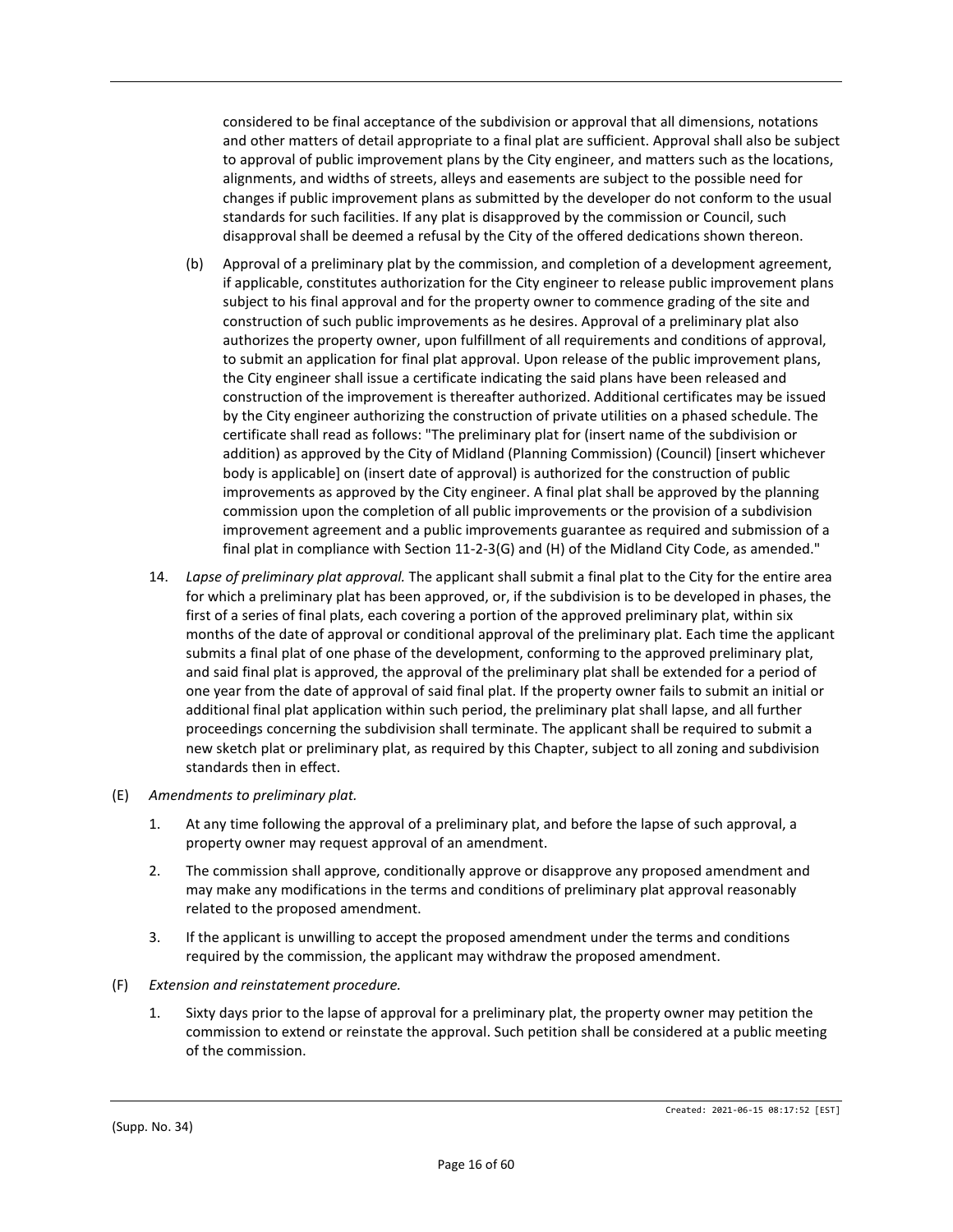- 2. In determining whether to grant such request, the commission shall take into account the reasons for lapse, the ability of the property owner to comply with any conditions attached to the original approval, the extent to which the property owner agrees to abide by newly adopted subdivision regulations, and any changed conditions in the surrounding area which would make an extension undesirable. The commission shall extend its approval of the plat, or deny the request. In the event the commission denies extension of the preliminary plat, the property owner must submit a new application for approval.
- 3. The commission may specify a shorter time for lapse of the extended plat than is applicable to original approvals, but shall not extend the period that a preliminary plat approval is valid to more than two years from the date of original approval.
- 4. At any time following the lapse of approval of a preliminary plat, a developer may request, and the commission may approve, at its discretion, a reinstatement of such preliminary plat for the purpose of considering and approving a final plat for all or a portion of the area covered by the preliminary plat. The commission shall reinstate a preliminary plat only when it determines that it would be in the public interest to do so to avoid unnecessary review of a new sketch plat, if applicable, and preliminary plat, and when the pattern of development proposed by the plat would not be to the detriment of any nearby area or the general development of the City. The commission may establish such conditions on reinstatement as are necessary to ensure that the reinstated plat conforms to the City's comprehensive plan, Chapter 1 of Title XI of the Midland City Code, as amended, and provisions of this Chapter, including plans or policies referenced herein, which may have been amended since the original approval of the lapsed preliminary plat.
- (G) *Public improvements.*
	- 1. *Timing of public improvements.* Except as provided otherwise herein, all street, alley, water, sanitary or storm sewer, and other public improvements, as well as lot improvements on the individual lots of the subdivision or addition as required in these regulations, for subdivisions within the City or within 1.5 kilometers (0.93 miles) thereof, shall be installed as required by the public improvement plans, prepared in accordance with Section 11-2-4, offered for dedication and accepted by the City prior to final plat approval. The required improvements shall be those specified and approved by the City in the public improvement plans. As used in this Section, "lot improvements" refers to grading and installation of improvements required for proper drainage and prevention of soil erosion.
	- 2. *Request for deferral of improvements.* The developer may request that subdivision improvements be installed, offered for dedication and accepted by the City following final plat approval. If the City agrees, the developer shall be required to execute a subdivision development agreement and provide security as required by Section 11-2-4. The developer shall include a schedule of phasing and construction for the development agreement.

## (H) *Final plat.*

- 1. *Purpose.* The purpose of a final plat is to record the subdivision of property, including but not limited to the accurate description of blocks, rights-of-way, easements, building lines and street names and other property restrictions.
- 2. *Applicability.* A final plat shall be required for all subdivisions of property and the recording of single lots within the City, except as otherwise provided in Section 11-2-1(E). A final plat shall require approval by the commission.
- 3. *General application requirements.* The final plat shall contain all of the information required for plats, as specified in Section 11-2-3(A). In addition, the application shall be accompanied by the following:
	- (a) If a final plat approval is required by the county, such plat shall be signed by an authorized county official prior to filing of the application with the City.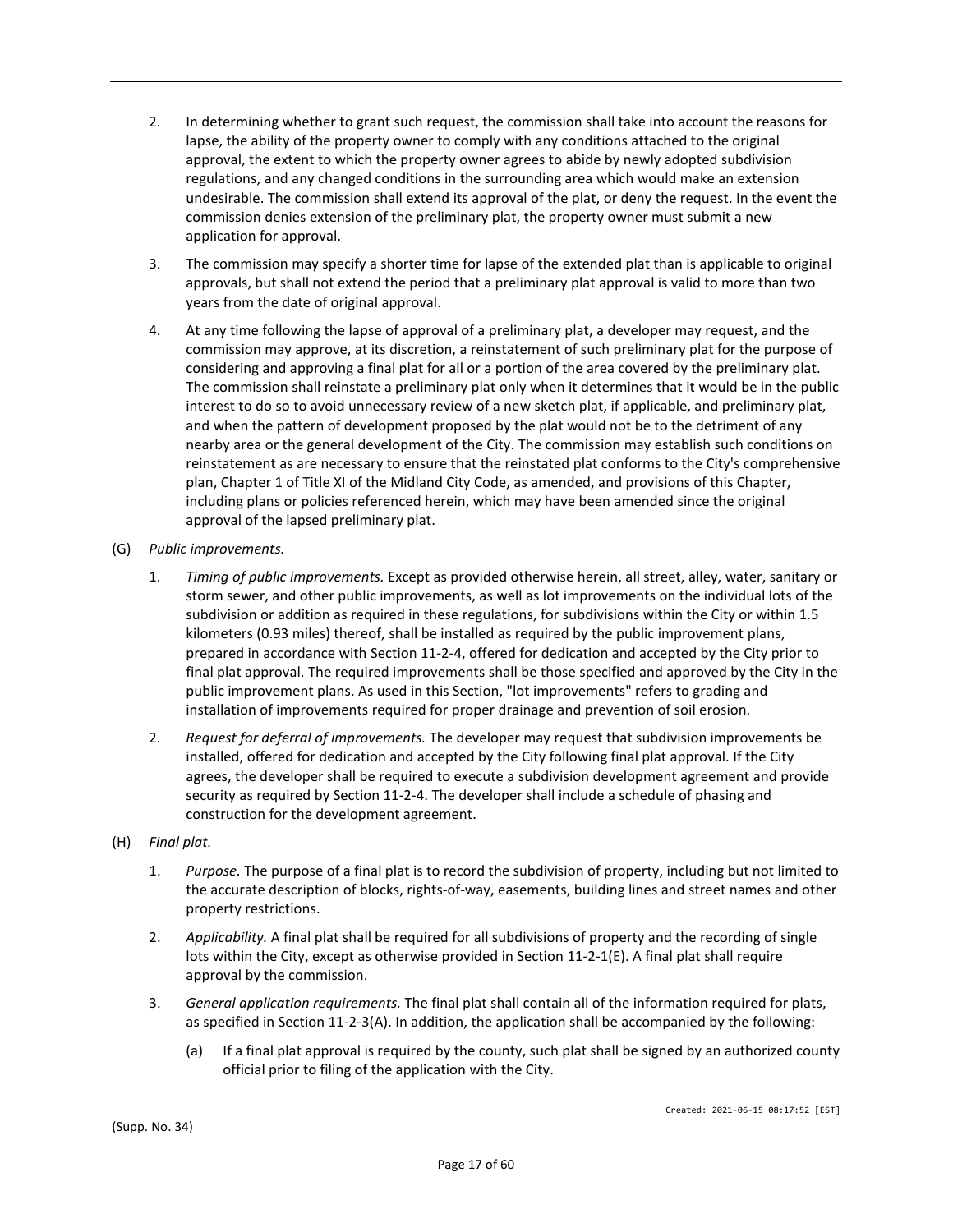- (b) Copies of the proposed final plat, clearly and legibly drawn on one or more sheets of mylar or other comparable material with a minimum dimension of 40 centimeters (16 inches) to a scale of 1:1,200 (1″ = 100′) or such larger scale as required by the director or commission. The plat shall have a minimum letter size of 0.20 centimeter (0.08 inch). The density of inking shall be sufficient to insure legible reproduction of the entire plat. The plat shall contain the following:
	- (1) Language stating: "Notice: Selling a portion of this addition by metes and bounds may be a violation of City ordinance and state law and subject to fines and withholding of utilities and building permits."
	- (2) The boundary lines with accurate distances and courses and the exact location and width of all existing or recorded streets, blocks, lots, alleys, easements or other rights-of-way, watercourses, and other important features within or adjacent to the boundaries of the tract and within 60 meters (200 feet) thereof. Lines or indications outside the plat boundary shall be dashed lines. The boundary of the tract or tracts the plat is proposed to subdivide shall be shown with distinctly heavier lines than other lines on the plat (solid if tract boundaries, dashed within continuous rights-of-way).
	- (3) If the subdivision is within 1.5 kilometer (1 mile) of an existing city survey control monument, at least two corner points on the subdivision boundary shall be tied by grid bearing and grid distance to a city survey control monument and shown on the plat. Two additional corner points on the opposite side of any subdivision greater than 16 hectares (40 acres) in area shall be tied to a city survey control monument. These boundary corner points shall be described by theta angle and combination sea level and mapping grid factor, relative to the U.S. Coast and Geodetic Survey NAD 83 Plane Coordinate System. If the subdivision is not within one mile of an existing city survey control monument, the subdivision boundary ties shall be to the nearest established street intersection and to a permanent survey monument (PSM) accepted by the City engineer as a known point for survey reference. The location and description of each PSM required by Section 11-2-5(A) shall be shown on the final plat. Those PSMs which are not required to be in place prior to filing of the final plat with the director for consideration shall be depicted as proposed monuments.
	- (4) The location and elevation of each benchmark required by Section 11-2-5(A) and the vertical datum used to establish the elevation of each benchmark.
	- (5) Course and distance of all street centerlines, including curve data comprised of the central angle, tangent length, arc length, chord length, and chord bearing or azimuth. This data may be shown adjacent to each curve or compiled in a curve table on the plat.
	- (6) The exact layout of all plat features, including (i) street names; (ii) length of all arcs, radii, internal angles, points of curvature, length, and bearings of the tangents; (iii) locations and dimensions of all easements for rights-of-way provided for public services or utilities, including guying easements, and any limitations of the easements; and (iv) all lot and block numbers and lines with accurate dimensions in meters (feet), and hundredths of meters (feet). The courses, either in bearing or azimuth form, of all lot lines shall be shown either adjacent to the lot line or in a line table on the plat. Curve data shall be presented for all curves including returns at block corners and length, arc length, chord length, and chord bearing or azimuth. This data may be shown adjacent to each curve or compiled in a curve table on the plat.

Cul-de-sac turnarounds shall have curve data shown on the plat. The radius point of such turnarounds must be shown on the plat and course and distance shown to the right-of-way lines.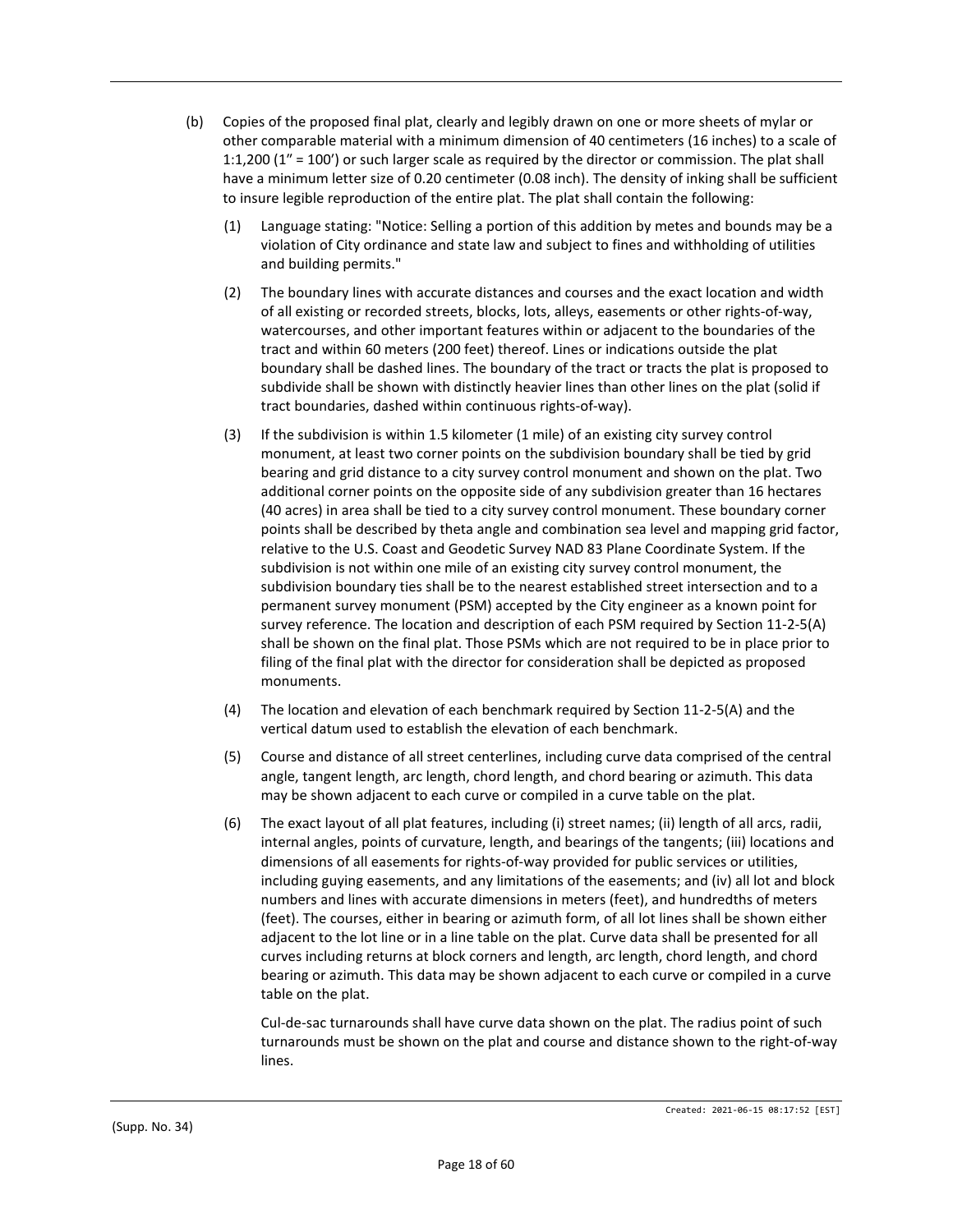Where a street or other public right-of-way lies along a boundary of the plat and the property on the opposite side of said right-of-way is located within a platted subdivision, the plat survey shall certify the total width of the right-of-way, including any additional dedication being made by the plat, and the property corners along the opposite side of the right-of-way and the minimum dimensions across said right-of-way shall be shown on the plat.

- (7) The accurate outline of all property being offered for dedication for public use with the purpose indicated thereon, including off-site dedications within 100 meters (330 feet) of the plat boundary, and of all property that may be reserved by deed covenant for the common use of the property owners in the subdivision or addition.
- (8) Special restrictions including, but not limited to, drainage, fire lanes, screening, standard notes for floodway, if applicable, and other standard notes for plats, including boundaries and notes required for special flood hazard areas, as specified by Section 11-2-5(D)6, where applicable.
- (9) Certification by a registered surveyor to the effect that the plat represents a survey made by him or under his supervision and that all the monuments shown thereon have been placed under his direction, and that their location, size, and material description are correctly shown, and that the survey correctly shows the locations of all visible easements and rights-of-way and all rights-of-way, easements and other matters of record affecting the property being platted.
- (10) Plat boundary survey closure and subdivision area calculation.
- (11) The volume and page or filing references of recorded instruments in the county records of each existing public dedication and public and private easement which encumbers the area of the plat.
- (c) Additional documents necessary for dedication or conveyance of easements or rights-of-way, as required by the City. The City may, in some instances, require the conveyance of fee simple title for certain rights-of-way. Except as otherwise provided in this Chapter, the developer shall be responsible for securing and submitting, in proper form, with the plat, all dedication instruments needed in conjunction with the plat, but located outside the plat boundary.
- (d) Formal irrevocable offers of dedication to the public of all streets, local government uses, utilities, and easements either in the form specified herein on the plat or, if separate, in a form approved by the City attorney.
- (e) A copy of an owner's policy of title insurance, a commitment for issuance of a title policy, or a title opinion prepared by a member in good standing of the Texas Bar Association. Said title policy, title commitment, or title opinion must have been issued and dated not earlier than 90 days prior to the date the final plat is considered by the City and identify all record owners and lienholders of the property covered by the final plat as of the date of issuance.
- (f) The development agreement and security, if required, in a form satisfactory to the City attorney, and in an amount established by the commission upon recommendation of the City engineer, as provided in Section 11-2-4, and shall include a provision that the property owner shall comply with all the terms of the final plat approval as determined by the commission.
- (g) A plat application fee in an amount as set by the Council.
- (h) The final plat shall also be supplied in digital form either as a DOS Auto Cad ".dxf" or ".dwg" file or as a DOS ASCII text file. A ".dxf" or ".dwg" file shall contain the plat boundary and all lots within the subdivision. If an ASCII text file is supplied, it shall contain the point numbers and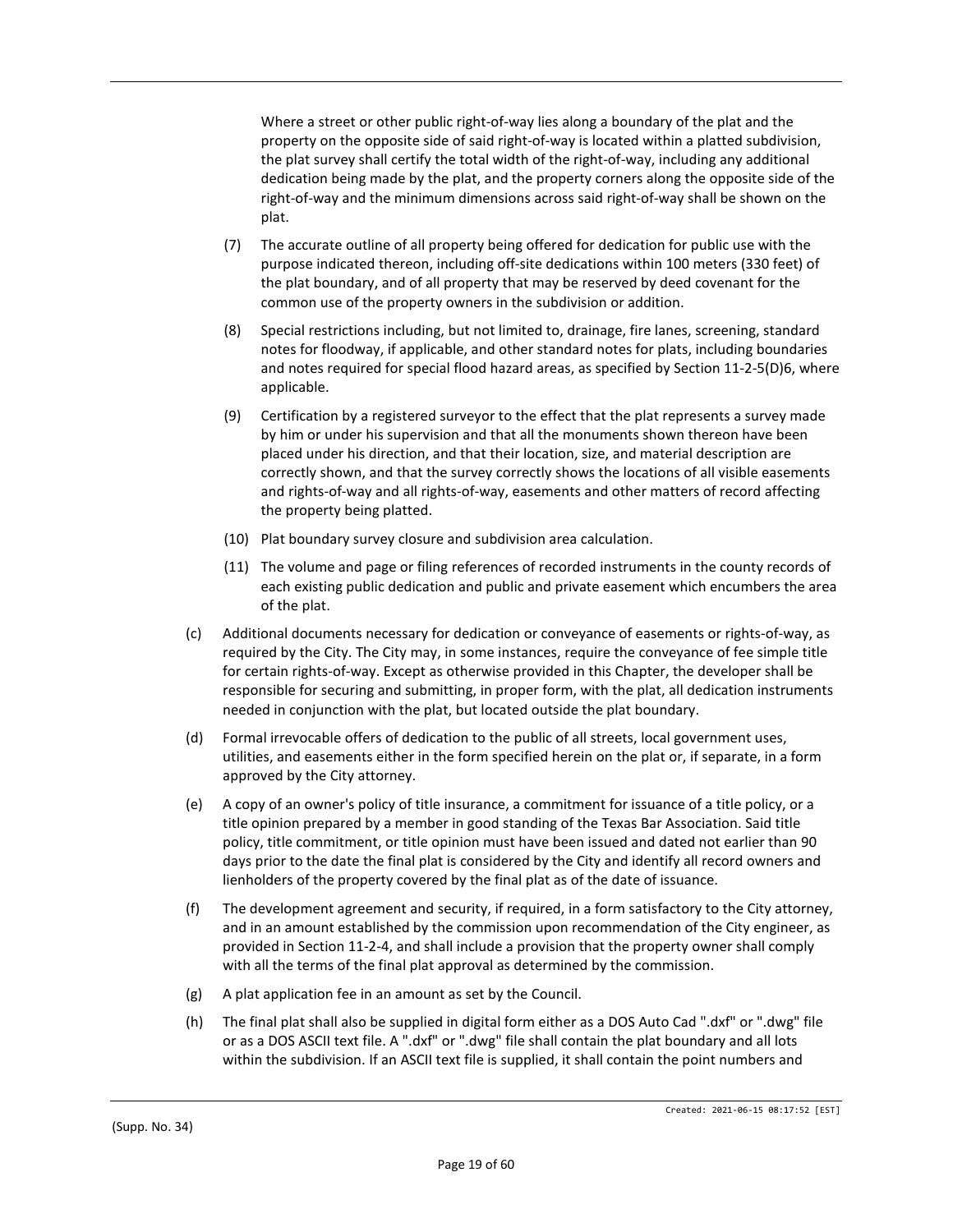coordinates for all lots, radius points, and boundary points for the subdivision, together with a point drawing which shall supply the location of all points and their respective numbers. Alternatively, the developer may choose not to submit a digital file and shall instead pay a fee which will be established in the schedule of platting fees for conversion of the plans to digital form by the City.

- (i) Construction record drawings prepared by the property owner's engineer, if public improvements have been completed, as required by Section 11-2-4(C)2.
- (j) A written application for final approval and authorization for the City secretary to file the plat with the county clerk for recording. The application shall also authorize the filing of the associated documents which are approved by the commission and shall authorize the City to reproduce from the plat, at the expense of the applicant, two film positives, ten direct prints for city record files, and one direct print for each utility company franchised to provide service within the City, after final approval.
- (k) Tax certificates showing that no taxes are delinquent against the land being platted.
- (l) Restrictive covenants which require approval by the planning and zoning commission.
- (m) Certificates to be placed on plat as applicable:
	- (1) Owner's certificate (to be placed on plat), which must be acknowledged by the owner(s) of the property in the same manner as deeds as required by V.T.C.A., Property Code § 12.001, as amended. Acknowledgments may be modified to reflect the type of individual or entity who has an ownership interest in the property and the capacity in which a person is signing, e.g., partner, officer of corporation, etc. A separate acknowledgment should be made for each person signing. A separate acknowledgment need not be done for the same person signing in various capacities (i.e., both individually and as a corporate officer) if the signature block and acknowledgment indicate all capacities in which the person is signing.

#### OWNER'S CERTIFICATE

#### STATE OF TEXAS COUNTY OF MIDLAND

WHEREAS, \_\_\_\_\_\_\_\_\_\_\_\_\_ is/are the record owner(s) of a tract of land situated in the Survey, County of Midland, and more particularly described (as follows:) (hereon.) [use whichever applies]

BEGINNING … (if applicable)

NOW, THEREFORE, KNOW ALL MEN BY THESE PRESENTS:

That \_\_\_\_\_\_\_\_\_\_\_ do(es) hereby adopt this plat designating the hereinabove described property as \_\_\_\_\_\_\_\_\_\_\_, an addition to the City of Midland, Texas, and, hereby dedicate to the public use forever the streets, alleys and easements (and parks) (and parkways) (and drainage basins) [include all that apply] shown thereon.

WITNESS our hands at (City, State), this the \_\_\_\_\_\_ day of \_\_\_\_\_\_\_, 19\_\_\_. (Include a separate statement for each location or date of signature.)

| (Print or Type Name Here) |
|---------------------------|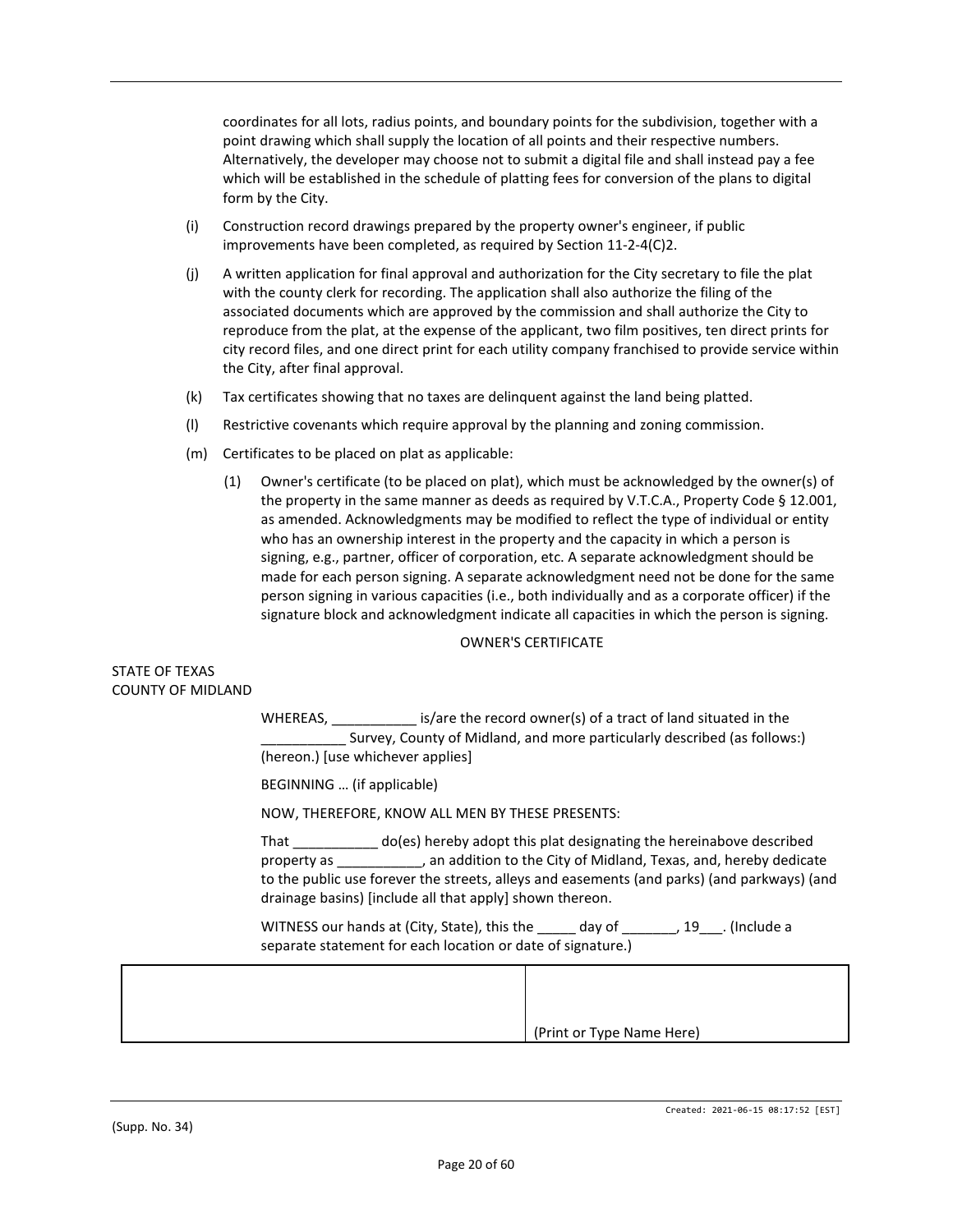\*If applicable.

#### ACKNOWLEDGMENT

#### STATE OF TEXAS COUNTY OF

This plat was acknowledged before me on (DATE) by (NAME OF OWNERS SIGNING ABOVE).

| (Notary Seal) |                               |
|---------------|-------------------------------|
|               | Notary Public, State of Texas |

(2) Surveyor's certificate.

#### SURVEYOR'S CERTIFICATE

#### KNOW ALL MEN BY THESE PRESENTS:

That I, \_\_\_\_\_\_\_\_\_\_\_, a Registered Professional Land Surveyor, do hereby certify that I prepared this plat from an actual and accurate survey of the land and that the corner monuments shown thereon were properly placed under my personal supervision, in accordance with the Subdivision Regulations of the City of Midland, Texas.

| (Print or Type Name Here)  |
|----------------------------|
| <b>Registration Number</b> |

(3) Certificate of approval by the City planning and zoning commission (to be placed on plat).

#### CERTIFICATE OF APPROVAL

For approval by the commission:

This is to certify that the above and foregoing plat of \_\_\_\_\_\_\_\_\_\_\_ Addition was approved by proper action of the City Planning and Zoning Commission of the City of Midland, Texas on this \_\_\_\_\_\_ day of \_\_\_\_\_\_\_, 19\_\_\_.

| Signed:                              |
|--------------------------------------|
| (Print or Type Name Here), Chairman  |
| Attest:                              |
| (Print or Type Name Here), Secretary |

For approval by the Director:

This is to certify that the above and foregoing plat of \_\_\_\_\_\_\_\_\_\_\_ Addition was approved by proper action of the Director of Engineering and Development of the City of Midland, Texas on this  $\_\_\_\_$  day of  $\_\_\_\_\_$  19 $\_\_\_\$ .

(4) Utility company's certificate (to be placed on plat).

This plat has been checked for accessibility of utilities.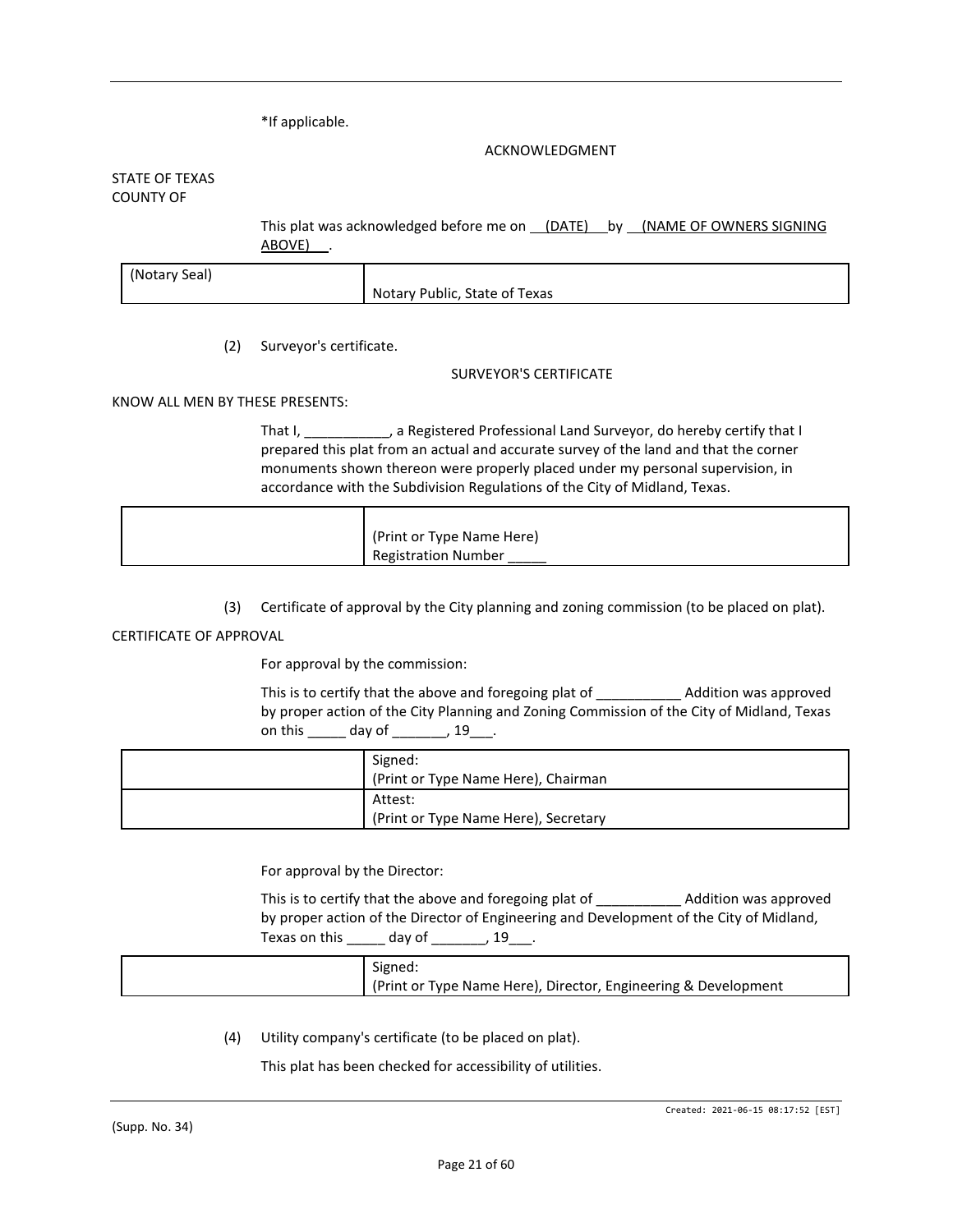| (Name of each)<br>Company)<br>`Utilit\<br>$\mathbf{v}$ |
|--------------------------------------------------------|
|--------------------------------------------------------|

Note: Provide one signature line for each utility, not operated by the City of Midland, and franchised to operate within the City.

- 4. *Filing.* A complete application for approval of a final plat shall be filed, together with all required documents, not less than ten days prior to the date of any regular meeting at which consideration is desired. The final plat shall be considered filed for approval on the date that an application that meets all the requirements of this Section and those elements mandated by V.T.C.A., Local Government Code § 212.004(b), is submitted.
- 5. *Standards for approval.* No final plat shall be approved by the director, the commission or the Council unless the following standards have been met:
	- (a) The plat substantially conforms to the approved preliminary plat, and all conditions of approval thereof, if a preliminary plat was required.
	- (b) Where the final plat includes only a portion of the area of the approved preliminary plat, and a phasing plan for final plats has not previously been approved by the commission or Council, the partial plat is determined to provide adequate street and alley circulation and otherwise to represent a logical and well-planned phasing of the development and that adequate provision for public improvements has been made.
	- (c) Required public improvements have been constructed and accepted, or a development agreement setting forth a schedule of phasing and construction and providing for security for the subsequent completion of improvements has been accepted by the City.
	- (d) The plat conforms to applicable zoning and other city regulations, and provisions of state law.
	- (e) Provision has been made for adequate public facilities under the terms of this Chapter.
	- (f) The plat meets all other requirements of this Chapter, subject to approval of variances.
	- (g) All escrow and pro rata fees have been paid.
- 6. *Approval procedure.*
	- (a) *Review by director.* The director, following determination that the application is complete, shall transmit copies of the final plat to the director of utilities and to the Texas Department of Transportation when the land to be subdivided abuts a state or state-maintained highway. The director shall forward all legal documents to the City attorney for approval as to form. The director shall review the plat for conformance with the requirements of this Chapter and shall make recommendations to the commission for approval or disapproval of the final plat. The director shall notify the property owner of any recommended changes or suggestions so that the final tracing or other required material may be corrected and resubmitted for final approval.
	- (b) *Time requirement.* The commission shall act on the final plat within 30 days after the filing of the plat or corrected plat, as may be the case, unless such time is extended by agreement with the subdivider or his agent. If approved, the chairman and secretary of the commission shall affix their signatures to the plat denoting final approval. If not approved within 30 days from the date of filing, the commission shall disapprove and reject the plat with the right to reconsider same when the objections are cured.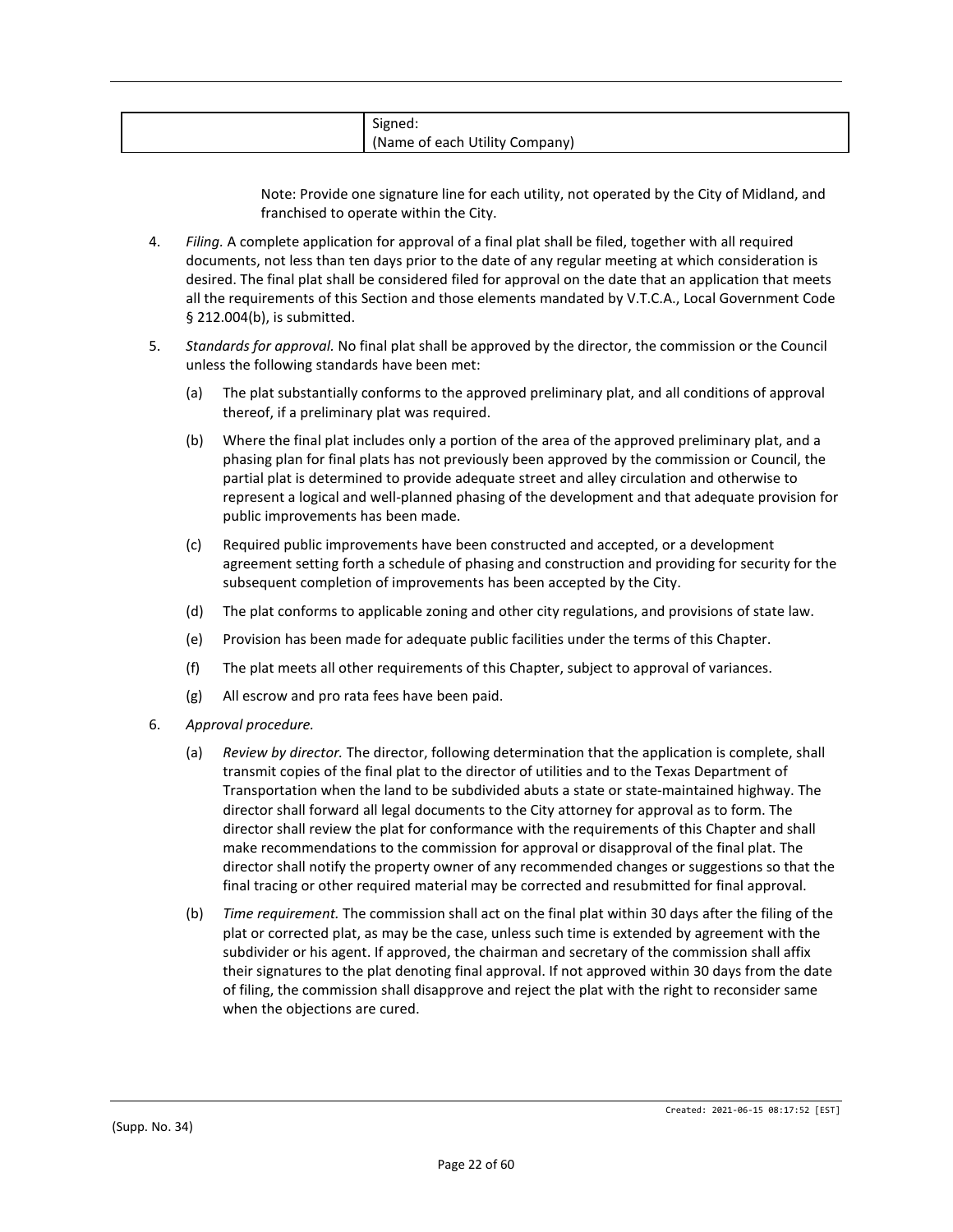- (c) *Recording.* Upon approval of the final plat, the commission shall immediately forward the plat to the City secretary, who shall record one copy of the plat and requisite documents in the office of the county clerk.
- 7. *Effect of approval.* Approval of a final plat shall certify compliance with the regulations of the City pertaining to the subdivision of land. An approved and signed final plat may be used to reference lots and interests in property thereon defined for the purpose of conveyance and development as allowed by these regulations.
- (I) *Alternative approval procedures.*
	- 1. *Short form procedure.*
		- (a) *Applicability.* The procedure provided herein may be followed for approval of a subdivision when the land proposed to be subdivided or resubdivided meets the following conditions and requirements:
			- (1) Adequate existing streets, easements and public areas. The land abuts upon a street of adequate width and is so situated that no additional street, alley, easement nor other public property is required in order to meet the requirements of this Chapter.
			- (2) Satisfactory survey, plat and proximity to monument. The perimeter of the tract being subdivided has been surveyed and marked on the ground and a plat thereof prepared by a registered surveyor and filed with the director showing that the nearest corner of each lot or parcel of such proposed subdivision is within 60 meters (200 feet) of a known corner which is adequately marked by concrete monument or iron stakes, as determined by the City engineer.
			- (3) *Satisfactory drainage.* The topography of the tract and the surrounding land is such that no drainage improvements are required, or, where drainage facilities are required, arrangements have been made for the construction of such facilities as approved by the director.
			- (4) *Utilities.* The utilities, as required in this Chapter, are in place to serve each parcel or lot of such subdivision or resubdivision, or arrangements to provide such facilities have been made.
			- (5) *Zoning.* The proposed map of any part of the subdivision is not inconsistent with existing zoning.
		- (b) *Procedure.* Not sooner than 12 days following submission of a sketch plat, the final plat may be submitted for consideration without prior approval of a preliminary plat. All requirements and procedures for final plat approval shall be as specified in Section 11-2-3(H), except that final plats which are to be considered pursuant to this procedure shall be filed with the director not less than 14 days prior to the commission meeting at which consideration is requested, with a written request for short form consideration.
	- 2. *Administrative approval.*
		- (a) *Applicability.* If a proposed minor plat contains no more than four lots and requires no public improvements nor the creation of any public streets, nor the extension of any public facilities, the director may approve the final plat without consideration by the commission. The director may not approve a variance to these regulations, nor disapprove the proposed plat.
		- (b) *Procedure.* Submittal requirements and approval standards shall be the same as for other final plats. The director shall approve the minor plat within 30 days from the date the application is filed. If the director determines not to approve the plat, he shall transmit the plat to the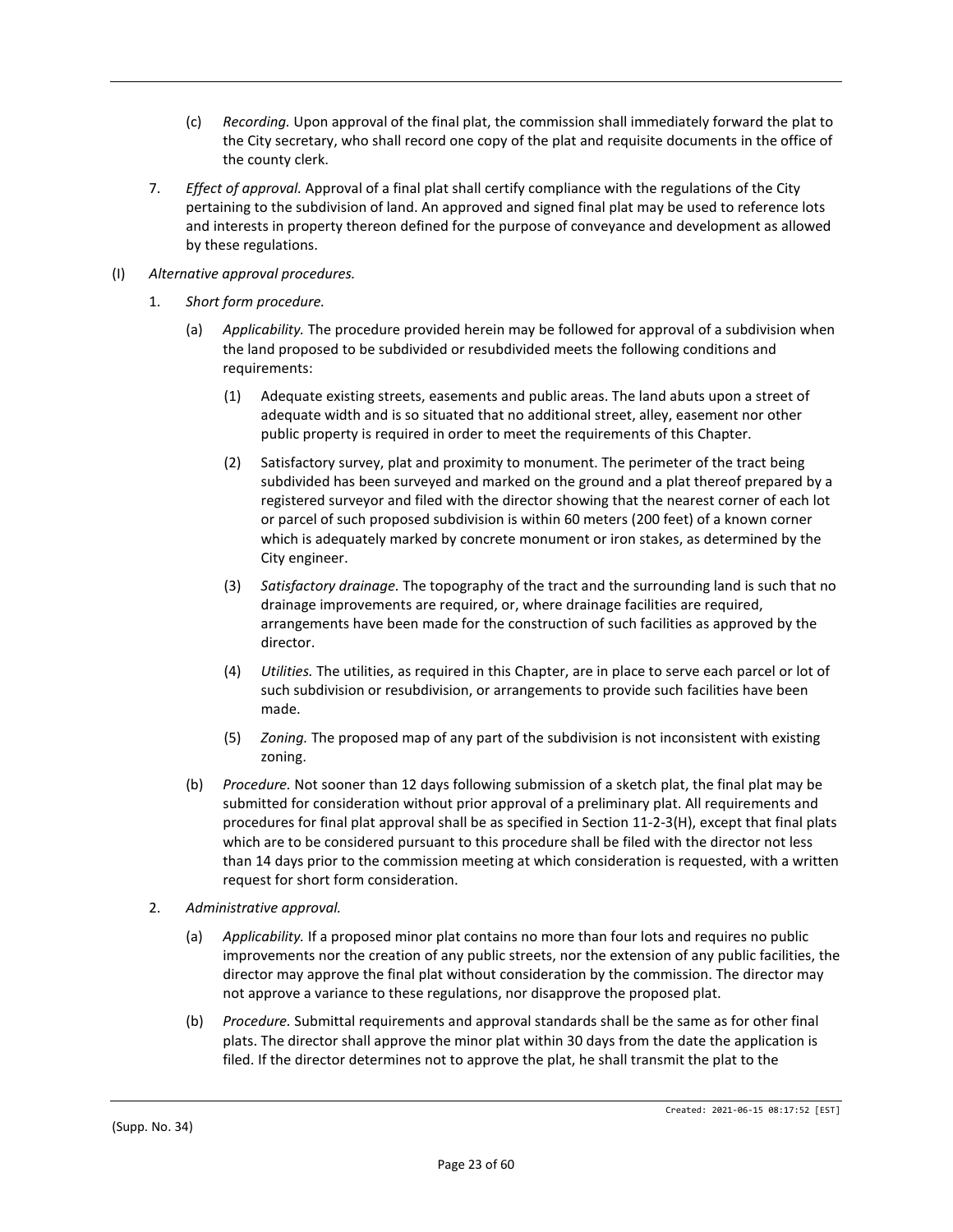commission for its consideration within sufficient time to enable the commission to act on the plat within 30 days from the date the application is filed. The time for approval of the plat may be extended by agreement with the property owner.

- 3. *Survey monumentation.* For plats approved by short form procedure or through administrative approval, at least two corner points of the plat boundary shall be tied to a city survey monument by grid course and grid distance shown on the plat if it:
	- (a) Contains any parcel or combination of parcels which is zoned as a nonresidential district and which is 0.5 hectare (1.2 acres) or more in area or contains a total area of all parcels of 1.0 hectare (2.5 acres) or more; and
	- (b) Lies within 1.5 kilometers (1.0 mile) of a city survey monument.

If not, it shall show a tie to any established point approved by the City engineer.

4. Benchmarks shall be shown as required for other final plats.

(Ord. No. 7333, § 1, 6-14-1994)

# **11-2-4. Assurance for completion and maintenance of improvements.**

- (A) *Required improvements and required subdivision development agreement.*
	- 1. *Public improvement plans review.*
		- (a) *General application requirements.* Public improvement plans shall be prepared by or under the supervision of a professional engineer registered in the State of Texas as required by state law governing such professions. Plans submitted for review by the City shall be dated and bear the responsible engineer's name, serial number and the designation of "engineer," "professional engineer," or "P.E." and an appropriate stamp or statement near the engineer's identification, stating that the documents are for preliminary review and are not intended for construction. These plans shall conform in all details to the City's standards as to the design, grade, location, size and quality of materials and construction. Final plans acceptable to the City shall bear the seal and signature of the engineer and the date signed on all sheets of the plans.
		- (b) *Public improvement plan review and inspection procedure.*
			- (1) Copies of the public improvement plans, and the required number of copies of the plat, shall be submitted to the engineering and development department for approval prior to submittal of a final plat.
			- (2) Plans and profiles submitted by the developer's engineer shall be prepared on standard 60 centimeter by 90-centimeter (24-inch by 36-inch) sheets. Plans and profiles shall be shown at scales of 1:500 or 600 (1″ to 50′) horizontal and 1:20, 24, or 25 (1″ to 2′) vertical, or at a scale which is approved by the engineering division. The plans shall contain all necessary information for construction of the project, including screening walls if proposed, and other special features. Each sheet of the plans shall contain a title block including space for the notation of revisions. This space is to be completed with each revision to the plan sheet and shall clearly note the nature of the revision and the date the revision was made.
			- (3) Two copies each of plans and specifications shall initially be submitted for preliminary review and comment by the City engineer, who shall return his comments within a period of seven days. Upon receipt of those comments, revisions shall be made as required and not less than six copies with revisions (nine copies if a development agreement is to be prepared) shall be submitted not later than 11 days prior to a Council meeting at which a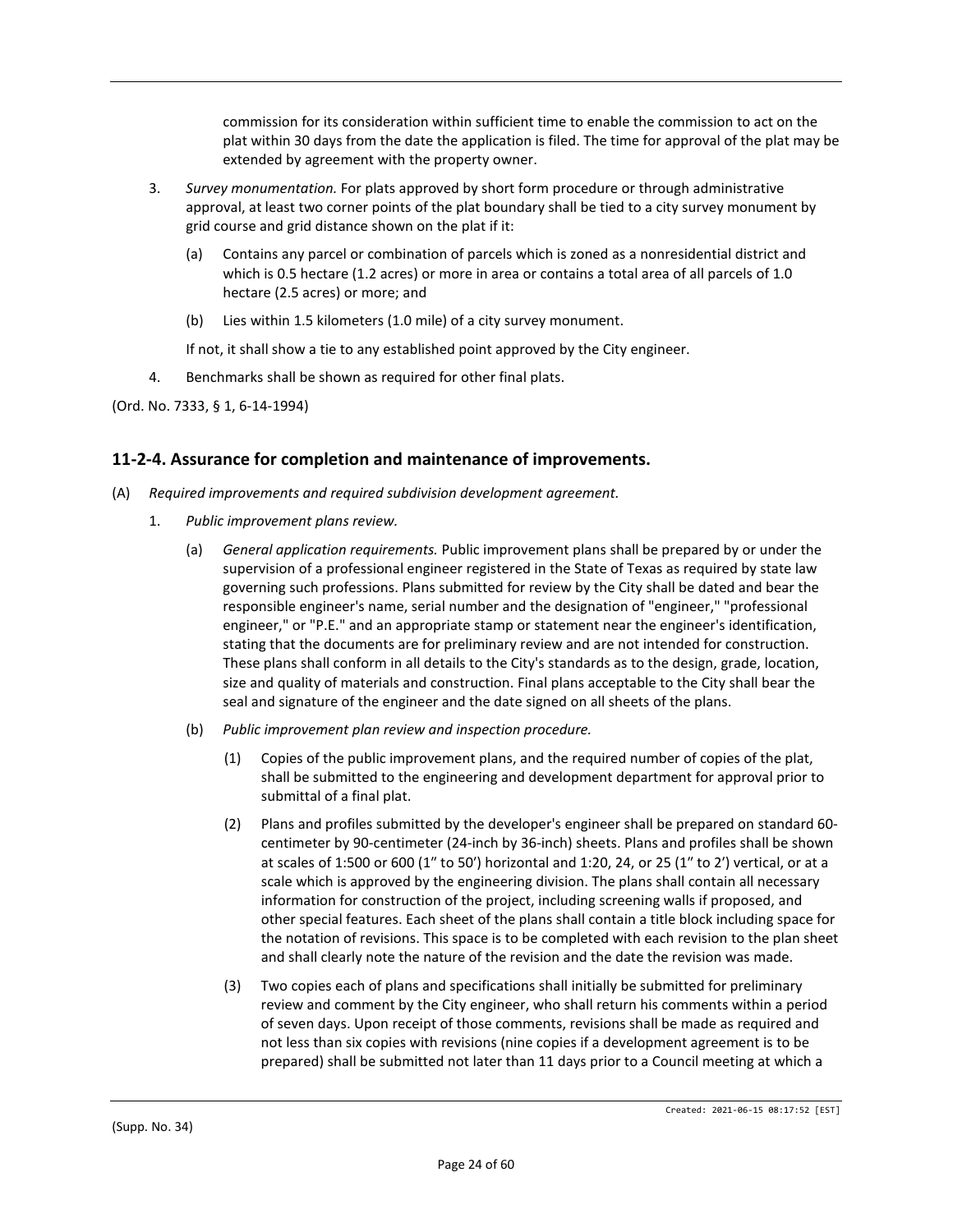development agreement is to be considered, if applicable, or not later than seven days prior to desired final approval if a development agreement is neither desired nor required. Upon the City engineer's approval, and following completion of a development agreement, if applicable, he will release the plans for construction, subject to approval of the preliminary plat by the commission and payment of all inspection fees, stamping all copies with his approval, retaining four copies (seven copies if a development agreement has been completed) for city records and use, and returning all other copies to the developer's engineer for the purpose of construction site use. The developer's engineer shall then return a set of plans to become the permanent property of the engineering division of the City. Upon release of approved plans, one set of plans, bearing the original stamp of approval by the City engineer, shall remain available to the contractors on the project site, and only plans bearing the original stamp of approval shall be used to verify the approved manner of construction.

- (4) Upon approval of the preliminary plat and improvement plans by the engineering division, the developer may enter into a contract for the construction of the improvements as so planned; provided, however, that the construction and installation of the improvements shall be inspected by inspectors of the City to ensure that the installation is made in accordance with the plans and the City's standard specifications which, in every instance, shall be a part of said installation contract.
- (5) When the project is ready for construction, line and grade stakes will be set by the developer's engineer and will be inspected by the engineering division. These stakes will not be set until after the developer's surveyor has properly staked on the ground all points of curves, including radius points for alley returns and street intersections, all points of tangency, and all block corners. Lot corners shall be staked by the owner's surveyor and inspected by the engineering division prior to authorization by the City engineer for a building permit to be issued as provided in Section 11-2-4(D).
- (c) This procedure shall also apply to approval of a final plat, if a preliminary plat is not required.
- 2. *Development agreement and guarantee of completion of public improvements.*
	- (a) *Public improvements required.* Except when waived or deferred by the Council, subdivision development improvements conforming to adopted city standards shall be provided by the developer for any subdivision, or portion thereof, within the City and within its extraterritorial jurisdiction. Said improvements shall be completed prior to the approval of a final plat by the City or shall be completed according to a development agreement and ensured by a security as specified herein.
	- (b) *Development agreement.* In the event the property owner elects to delay installation of all or some of the required public improvements to a time after approval of the final plat and the City agrees, the property owner shall enter into a development agreement incorporating approved development plans and by which he covenants to complete all required public facility improvements and lot improvements, including, but not limited to, soil preservation, removal of debris and waste, and all other lot improvements required by the City engineer, no later than 12 months following the date upon which the final plat is approved. Where the final plat is only a portion of the approved preliminary plat, the agreement shall contain a general schedule of phasing and construction for the entire plat. To the extent that the City waives any portion of the security required by this Chapter, the agreement also shall contain provisions requiring construction of all public facility and lot improvements upon demand by the City. The development agreement shall contain such other terms and conditions as are agreed to by the property owner and the City in addition to the following required terms: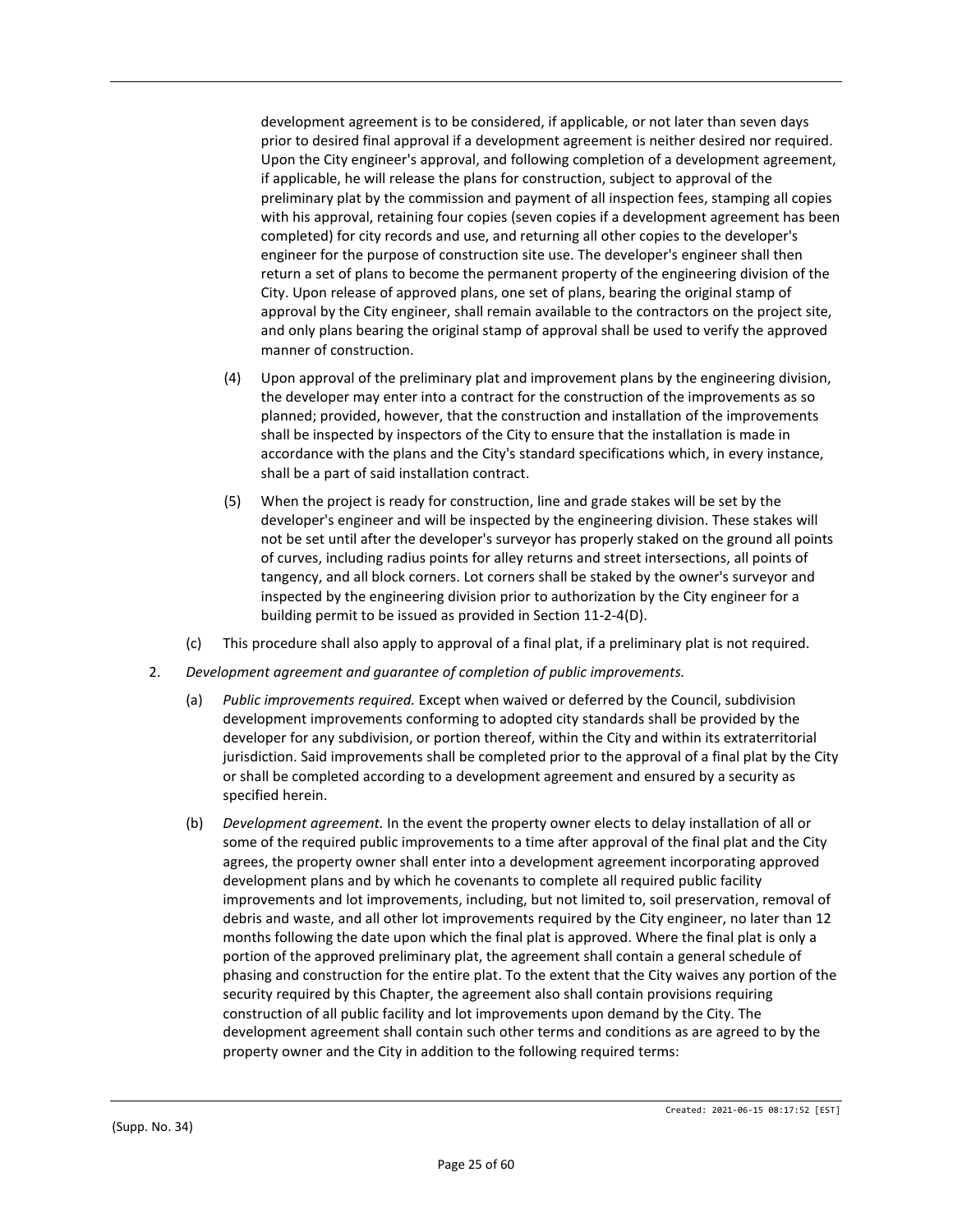- (1) Agreement to maintain the public improvements until such improvements are accepted by the City.
- (2) Agreement to cooperate with city inspectors and to abide by all rules and regulations relating to city inspection.
- (3) Designation of the extent of the City's participation in construction costs and the sources of reimbursement from fees to be collected from other developments.
- (4) When required by applicable Texas statute, an agreement to abide by the competitive bidding requirements and procedures set forth under Texas law.
- (5) A plan for the phasing of final plats of portions of the area of the preliminary plat, if the entire area will not be included in a single final plat, each phase thereof being subject to a determination by the Council that it will provide adequate street and alley circulation and otherwise represents a logical and well-planned phasing of the development.
- (c) *Security.* Whenever the City permits a property owner to enter into a development agreement, the owner shall provide sufficient security to ensure completion of the required public improvements. The security shall be in the form of either:
	- (1) A cash escrow; or
	- (2) A letter of credit drawn upon a state or national bank. Said letter of credit shall (a) be irrevocable, (b) be of a term sufficient to cover the completion period plus 30 days, and (c) require only that the City present the issuer with a sight draft and a certificate signed by an authorized representative of the City certifying to the City's right to draw funds under the letter of credit; or
	- (3) A performance bond or surety bond for the same time period in a form approved by the City attorney securing performance of the provisions of the development agreement by the developer.

Said security for completion of all improvements shall be issued in the amount of 100 percent of the funds estimated by the City engineer to be necessary to pay for all required public improvements, including all promises and conditions contained in the development agreement.

In addition to all other security for completion of those public improvements required in the development agreement, the owner shall provide a performance bond and payment bond from the contractor, with the City as a co-obligee. Such performance and payment bonds shall be equal to the total amount set forth in the contractor's contract.

The issuer and form of any surety bond and letter of credit shall be subject to the approval of the City attorney. The performance and payment bonds must be executed by a corporate surety in conformance with V.T.C.A., Government Code ch. 2253, as amended.

(d) *Waiver of development agreement or security.* The Council may waive the requirement of a development agreement or all or a portion of the security requirements of this Chapter if it finds that the public health, safety and general welfare will not be harmed by such waiver, taking into consideration the extent of public facility and lot improvements required to be installed, the likelihood that such improvements will be installed by the subdivider within the period specified in subsection (a), the impacts that may result if such improvements are not timely installed, and the hardship to the subdivider if development agreement and/or security requirements are imposed. A waiver of development agreement or security requirements shall be conditioned on execution of covenants by the subdivider, stating that the public facility and lot improvements will be constructed on demand by the City.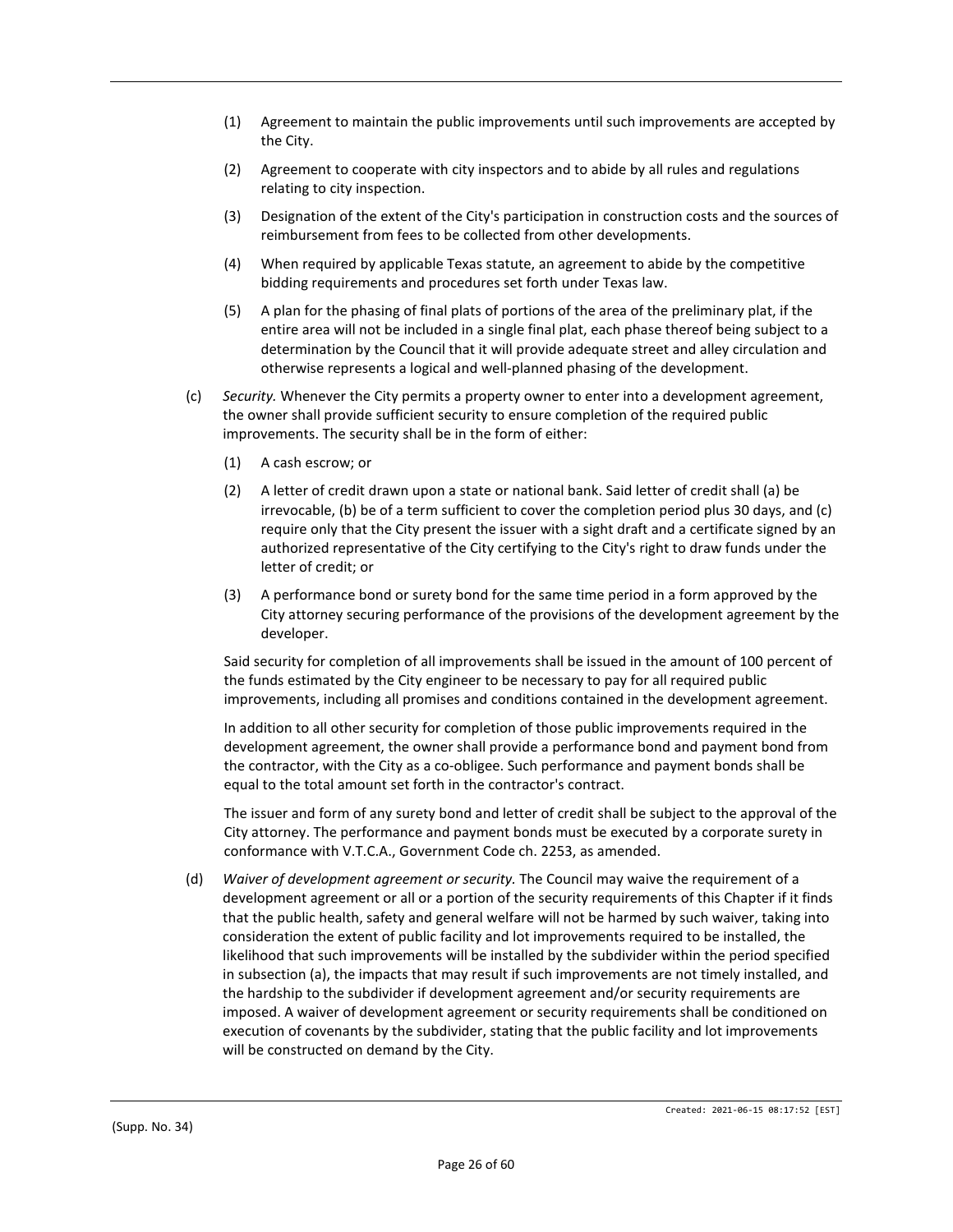- (e) Reserved.
- (f) *Release of security.* As portions of the public improvements are completed in accordance with the development agreement, city regulations, and the approved public improvement plans, the developer may make application to the director to reduce the amount of the original letter of credit, bond or cash escrow. If said director is satisfied that such portion of the improvements has been completed in accordance with city standards, he may cause the amount of the letter of credit, bond or cash escrow to be reduced by such amount that he deems appropriate, so that the remaining amount of the letter of credit or bond or cash escrow adequately insures the completion of the remaining public improvements. Final release of the security shall be subject to a retainage of 20 percent of the total until a certificate of satisfactory completion has been issued by the City engineer as specified by Section 11-2-4(C)2 hereof.
- (g) *Governmental units.* Governmental units to which these contract and security provisions apply may file, in lieu of the security, a certified resolution or ordinance from officers or agencies authorized to act in their behalf, agreeing to comply with the provisions of this Section and affirming that current funds have been appropriated for the purpose of paying for the construction of the required public improvements.
- 3. *Failure to complete improvements.* For plats for which no development agreement has been executed and no security has been posted, if the public improvements are not completed within the period specified by the City, the preliminary plat approval shall be deemed to have lapsed and further proceedings on the plat shall terminate, and the obligation to construct improvements required by this Chapter shall immediately mature. In those cases where a development agreement has been executed and security has been posted and required public improvements have not been installed within the terms of the agreement, the City may:
	- (a) Declare the agreement to be in default and require that all the public improvements be installed regardless of the extent of completion of the development at the time the agreement is declared to be in default.
	- (b) Obtain funds under the security and complete the public improvements itself or through a third party.
	- (c) Assign its right to receive funds under the security to any third party, including a subsequent owner of the subdivision or addition, in whole or in part, in exchange for that subsequent owner's promise to complete the public improvements on the tract.
	- (d) Approve an extension of the period of the security.
	- (e) Exercise any other rights available under the law.
- 4. *Temporary improvements.* The property owner shall build and pay for all costs of temporary improvements required by the commission and shall maintain those temporary improvements for the period specified by the commission. Prior to construction of any temporary facility or improvement, the owner shall file with the City a separate development agreement and security in an appropriate amount for temporary facilities, which agreement and security shall ensure that the temporary facilities will be properly constructed, maintained, and removed.
- 5. *Acceptance of dedication offers.* Acceptance of formal offers of dedication of streets, public areas, easements, and parks shall be by established procedures for such acceptance and shall be documented in the official files maintained by the City secretary or city engineer. Approval of a plat, whether preliminary or final, shall not be deemed to constitute acceptance of any proposed dedication and does not impose on the City any duty regarding the maintenance or improvement of any dedicated improvement, unless the City makes an actual appropriation of the dedicated improvement by entry, use, or improvement or written acceptance by the City engineer.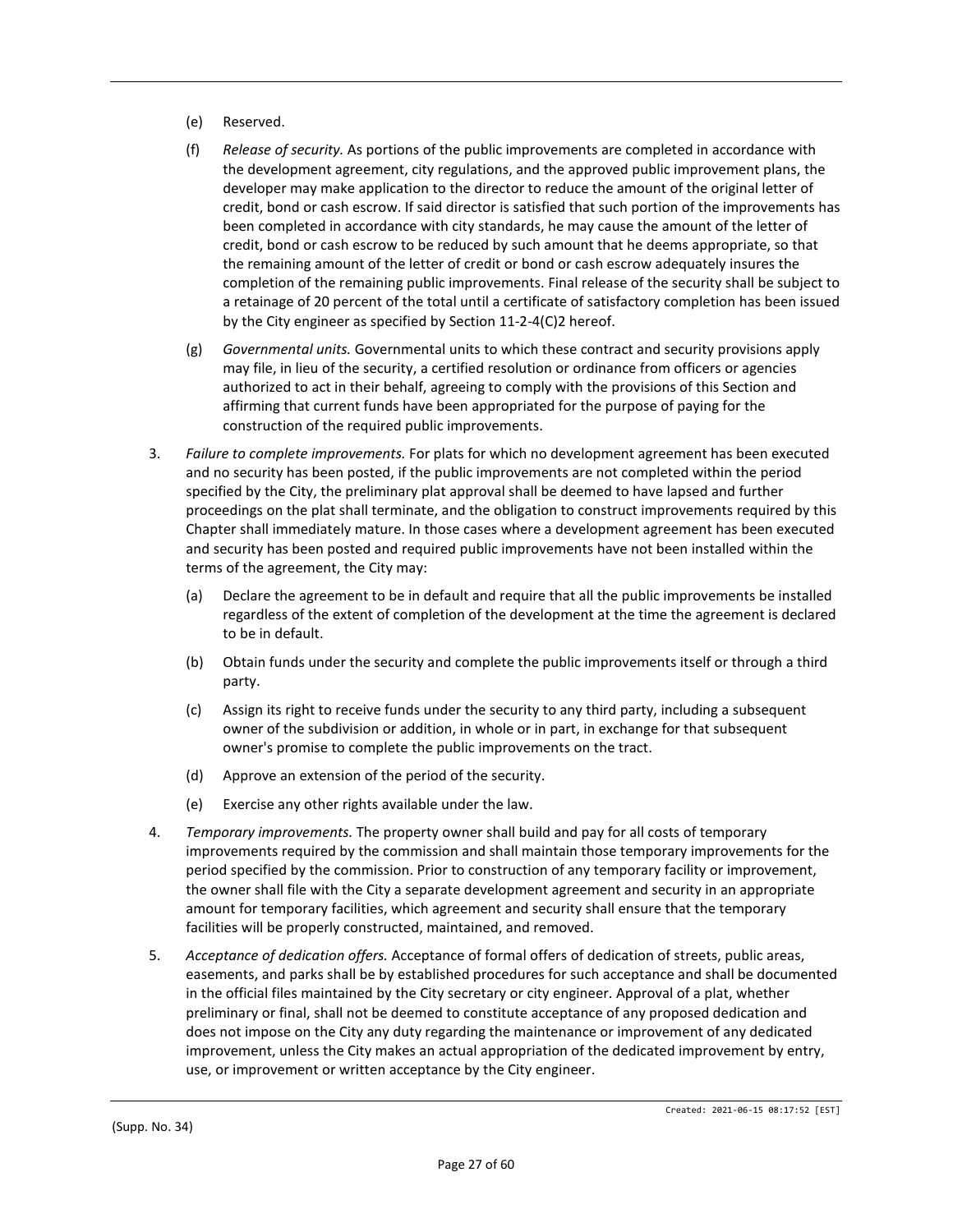- (B) *Construction procedures.*
	- 1. Construction of all public works projects shall be in accordance with the most recent version of City of Midland standard construction specifications and shall be in accordance with development plans approved under Section 11-2-4(A).
	- 2. *Preconstruction conference.* The city engineer may require that all contractors participating in the construction shall meet for a preconstruction conference to discuss the project prior to beginning work. If a conference is to be required, the City engineer shall notify the developer at or prior to the time that the public improvement plans are approved.
	- 3. *Conditions prior to authorization.* Prior to authorizing construction, the City engineer shall be satisfied that the following conditions have been met:
		- (a) The preliminary plat shall have been approved by the commission or Council as required.
		- (b) All required contract documents shall be completed and filed with the City engineer.
		- (c) All necessary off-site easements or dedications required for public facilities not shown on the final plat must be conveyed solely to the City, in a form approved by the City attorney and with proper signatures affixed. The original of the documents, and filing fees as determined by the City secretary, shall be delivered to the engineering division prior to approval and release of the engineering plans.
		- (d) All contractors participating in the construction shall be presented with a set of approved plans bearing the stamp of release of the engineering division, for use on the job site.
		- (e) A complete list of the contractors, their representatives on the site, and telephone numbers where a responsible party may be reached at all times must be submitted to the City engineer.
		- (f) All applicable fees must be paid to the City.
- (C) *Inspection of public improvements.*
	- 1. *General procedure.* Construction inspection shall be supervised by the City engineer. Construction shall be in accordance with the approved plans and the City of Midland standard specifications. Any change in design required during construction should be made by the engineer whose seal and signature are shown on the plans. Another engineer may make revisions to the original engineering plans if so authorized by the owner of the plans and if those revisions are noted on the plans or documents. All revisions shall be approved by the City engineer. If the City engineer finds upon inspection that any of the required public improvements have not been constructed in accordance with the City's construction standards and specifications, the developer shall be responsible for completing and/or correcting the public improvements in accordance with said standards and specifications.
	- 2. *Certificate of satisfactory completion.* The City will not accept dedication of required public improvements until the applicant's engineer or surveyor has certified to the City engineer, through submission of detailed construction record drawings on a survey plat of the property, showing the location, dimensions, materials, and other information required by the commission or city engineer. The construction record documents shall also include a complete set of drawings of the paving, drainage, water, sanitary sewer, or other public improvements, showing that the layout of the line and grade of all public improvements is in accordance with construction plans for the plat. Each construction record sheet shall show all changes made in the plans during construction and on each sheet there will be a stamp bearing the signature of the engineer and date. The engineer shall provide to the City the construction record information in the form of one reproducible drawing of each of the utility plan sheets and one digital Auto Cad ".dxf" or ".dwg" file of the master layout sheet of water, sewer, paving and drainage facilities. Alternatively, the developer may choose not to submit a digital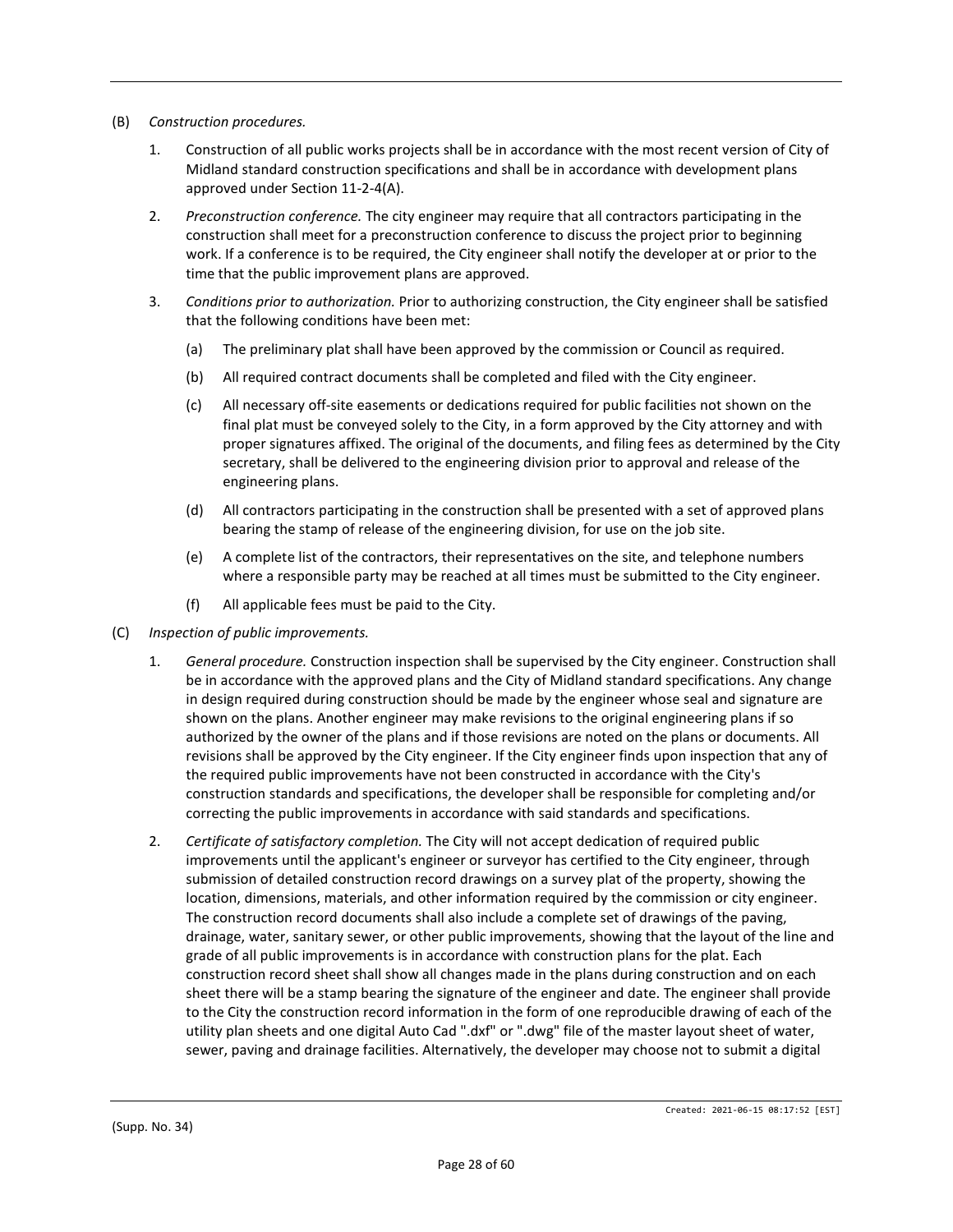file and shall instead pay a fee which will be established in the schedule of platting fees for conversion of the plans to digital form by the City.

Further, the City will not accept dedication of required public improvements until an escrow deposit, letter of credit, or performance bond, conforming to the same requirements as Section 11-2-4(A)2(d), and providing security of the warranty, in the amount of the total cost of the improvements, that the improvements are free from defects for the period of the required warranty, whether by the contractor or the developer, has been presented to the City.

When such requirements have been met, the City engineer, on behalf of the City, shall thereafter accept the public improvements for dedication in accordance with the established procedure. Acceptance of the development shall mean that the developer has transferred all rights to all the public improvements to the City for use and maintenance. The city engineer may, at his discretion, accept dedication of a portion of the required public improvements, provided adequate surety has been given for the completion of all of the required public improvements. Upon acceptance of the required public improvements, the City engineer shall submit a certificate to the developer stating that all required public improvements have been satisfactorily completed.

- 3. *Maintenance of facilities.* The developer shall maintain all required public improvements until acceptance of the public improvements by the City.
- (D) *Issuance of building permits and certificates of occupancy.*
	- 1. No building permit shall be issued for a lot or building site unless the site has been created in compliance with Section 4-1-4, "Site requirements," subsection (C), "Creation of a building site," of the building code, and all public improvements as required for any applicable subdivision plat have been completed, as attested to by the City engineer through the issuance of a certificate of completion, except as permitted below.
		- (a) The city engineer may authorize the building official to issue permits for nonresidential and multifamily (apartment) development provided that a final plat has been approved by the City and construction plans have been released by the City engineer. Building construction will not be allowed to surpass the construction of fire protection improvements.
		- (b) The city engineer may authorize the building official to issue residential building permits for a portion of a subdivision, provided that all public improvements, including lot monumentation, have been completed and accepted for that portion of the development, including but not limited to those required for fire and emergency protection, and a development agreement has been approved by the City for completion of all remaining public improvements and there remains adequate security to complete all public improvements.
	- 2. No certificate of occupancy shall be issued for a building or the use of property unless all subdivision improvements necessary to serve the property have been completed and accepted.

(Ord. No. 7333, § 1, 6-14-1994; Ord. No. 7702, § 1, 1-27-1998)

## **11-2-5. Requirements for public improvements, reservation and design.**

- (A) *General requirements.*
	- 1. *Plats straddling municipal boundaries.* Whenever access to the subdivision is required across land in another municipality, the commission may request assurance from that municipality's attorney that access is legally established, and from its engineer that the access road is adequately improved, or that a bond or other security has been duly executed and is sufficient in amount to assure the construction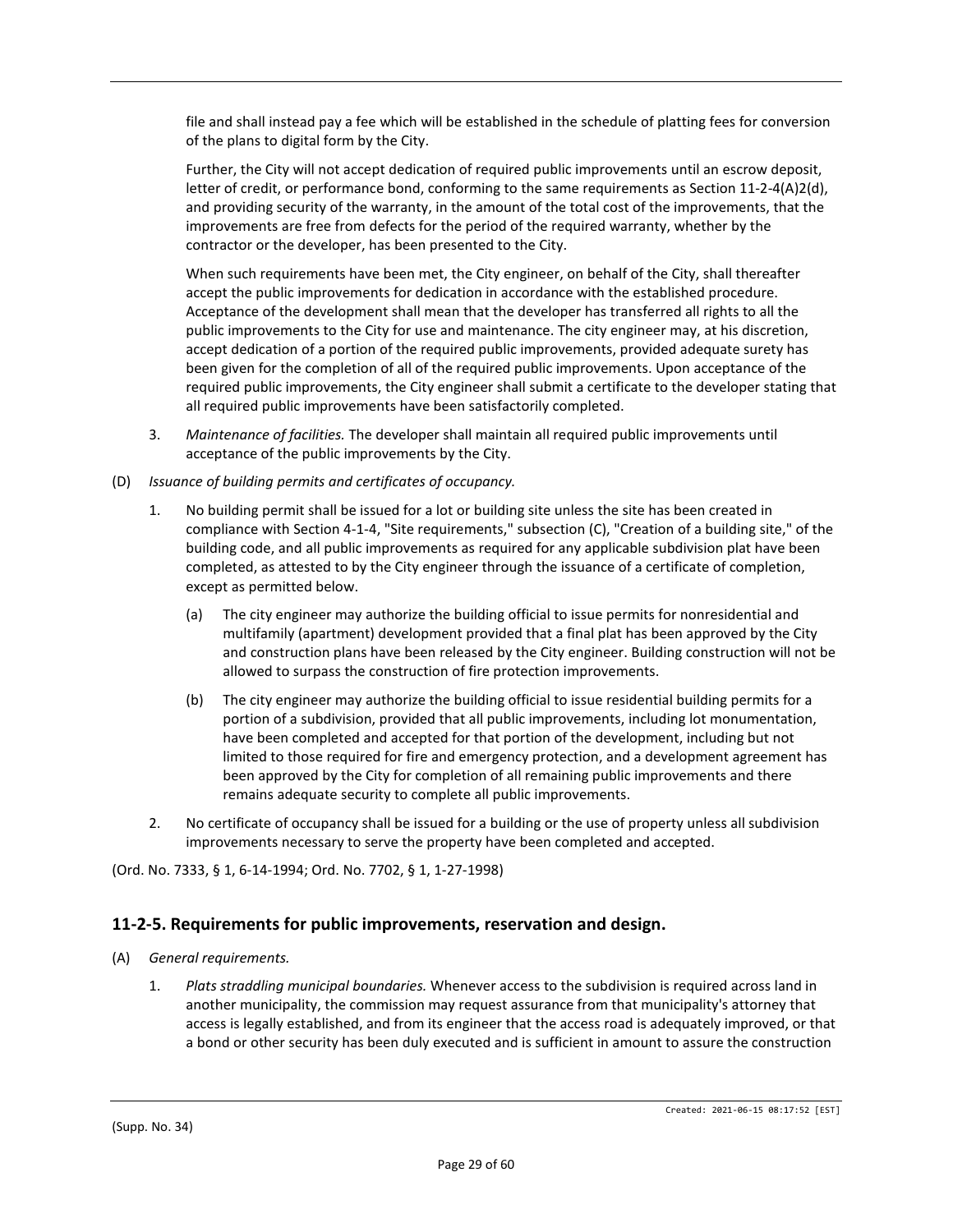of the access road. In general, lot lines should be laid out so as not to cross municipal, county or school district boundary lines.

- 2. *Character of the land.* Land that the commission finds to be unsuitable for subdivision or development due to flooding, improper drainage, steep slopes, rock formations, adverse earth formations or topography, utility easements, or other features which will reasonably be harmful to the safety, health, and general welfare of the present or future inhabitants of the subdivision and/or its surrounding areas shall not be subdivided or platted unless adequate methods are formulated by the owner and approved by the commission, upon recommendation of the City engineer, to solve the problems created by the unsuitable land conditions.
- 3. *Adequate public facilities policy.* The land proposed for subdivision must be served adequately by essential public facilities and services. Land shall not be approved for platting unless and until adequate public facilities exist or provision has been made for water facilities, wastewater facilities, drainage facilities and transportation facilities in the manner required by Section 11-2-4, which are necessary to serve the development proposed, whether or not such facilities are to be located within the property being platted or off-site. This policy may be defined further and supplemented by other ordinances adopted by the City.
	- (a) *Conformance to plans and regulations.* Proposed public improvements shall conform to and be properly related to the City's water distribution master plan, sewer master plan, major thoroughfare plan, master drainage plan, storm drainage design manual, the capital improvements plan and to all requirements of these subdivision regulations.
	- (b) *Utilities.*
		- (1) *Accessible public water supply and wastewater facilities.* Water and wastewater mains shall be installed to serve all lots within the proposed subdivision and shall be extended to the property to be platted in accordance with the water and wastewater extension provisions of Section 11-2-5(E) and (F), provided that water and wastewater mains are reasonably accessible.
		- (2) *Nonaccessible public water supply.* In a proposed subdivision, pending accessibility of public water supply, the subdivider shall be required to construct wells and/or a private water supply system in accordance with specifications of the City health department. Alternatively, the plat may be denied pending connection to a public water main system. Where connection to a public water main system is not to be made immediately, final plat approval shall be conditioned on approval of plans for future installation of a water distribution system to serve each lot, and a development agreement shall be executed in the manner provided in Section 11-2-4. Those parts of such system which lie in the parts of streets and alleys intended for vehicular traffic shall be installed when such streets and alleys are to be constructed to finish grade and in accordance with city specifications (including paving, curbs and gutters), or at any earlier time selected by the developer. All plans and construction shall be subject to the approval of the engineering and development and utilities departments.
		- (3) *Nonaccessible wastewater system.* In a proposed subdivision where public wastewater facilities are not currently accessible, but are expected to be extended to the property in the future, the subdivider shall be required to install sewer lines and a disposal system in accordance with specifications of the City health department pending access to wastewater facilities. Alternatively, the plat may be denied pending connection to such wastewater facilities system. Where connection to a public wastewater facilities system is not to be made immediately, final plat approval shall be conditioned on approval of plans for future installation of a wastewater collecting system to service each lot, and a development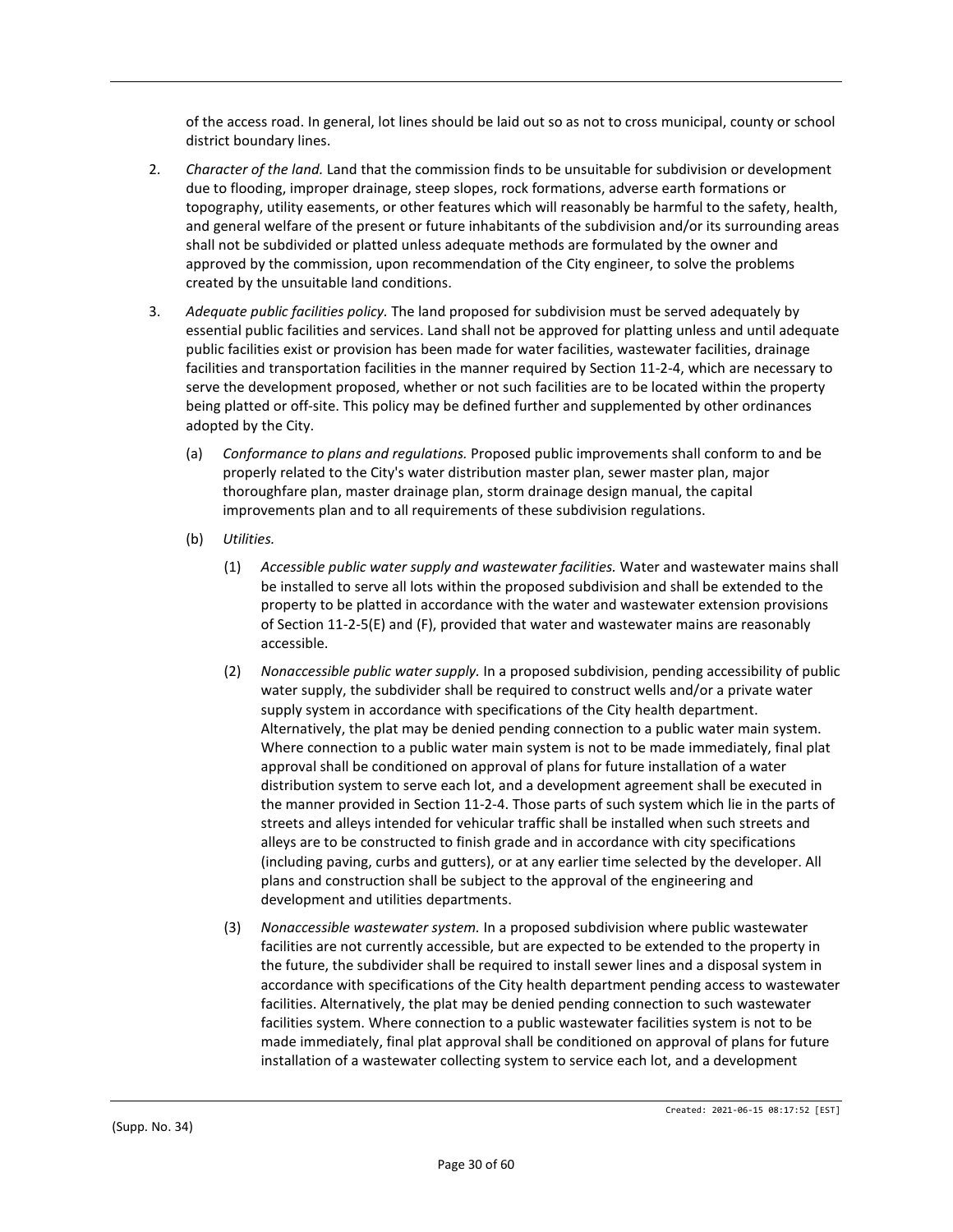agreement shall be executed in the manner provided in Section 11-2-4. Those parts of such system which will be in the portion of streets and alleys intended for vehicular traffic shall be installed. All plans and construction shall be subject to the approval of the engineering and development and utilities departments. In circumstances where the City health department has determined that there is sufficient area for each platted lot to permit installation of an individual disposal device in accordance with specifications of the department, and it is not anticipated that sanitary sewers will be accessible in the foreseeable future, the City may permit the subdivider to install such individual disposal systems for each lot in the subdivision in lieu of future provision for connection to public wastewater facilities.

- (4) All subdivisions within any area of special flood hazard as defined in this Title, including manufactured home subdivisions and any containing or intended to contain a manufactured home park, shall have public utilities and facilities such as sewer, gas, electrical and water systems located and constructed to minimize or eliminate flood damage.
- (c) *Streets.* Proposed streets shall provide a safe, convenient and functional system for vehicular and pedestrian circulation and shall be properly related to the City's major thoroughfare plan and the comprehensive plan and any amendments thereto, and shall be appropriate for the particular traffic characteristics of each proposed subdivision or development. Additional standards and requirements are defined in Section 11-2-5(C).
- (d) *Drainage.* Drainage improvements shall accommodate potential runoff from the entire upstream drainage area and shall be designed to prevent overloading the capacity of the downstream drainage system. The City may require the phasing of development, the use of control methods such as retention or detention, and/or the construction of off-site drainage improvements in order to mitigate the impacts of the proposed development. Additional standards and requirements are defined in Section 11-2-5(D).
- (e) *Other facilities.* Adequate sites and convenient access for schools, parks, playgrounds, and other community services indicated in the City's comprehensive plan shall be related to the character and uses of the surrounding properties in accordance with the intent, policies and provisions of this Chapter.
- 4. *Subdivision name.* The proposed name of the subdivision shall not duplicate, or too closely approximate phonetically, the name of any other subdivision in the area covered by these regulations, and subdivisions of less than 100 acres in area shall, except where the commission deems such would not be in the public interest, be named as subsequent sections (subdivision name, section \_\_\_\_\_\_\_) of any named subdivisions in the immediate vicinity and in same neighborhood. The commission shall have final authority to approve the name of the subdivision after considering the recommendation of the director.
- 5. *Subdivision monumentation.* All subdivision monumentation, described as follows, shall be considered to be subdivision development improvements, and shall be inspected and subject to acceptance and release of security, together with other subdivision development improvements, according to the provisions of Section 11-2-4(A) and (C).
	- (a) *Permanent survey monuments.* Permanent survey monuments (PSMs) shall be a minimum of 1.0 centimeter (0.5 inch) diameter iron rods or 1.8 centimeter (0.75 inch) diameter iron pipes not less than 60 centimeters (24 inches) in length, stamped with the surveyor's registration number, set flush and driven to refusal. In unstable soils, the City engineer may require concrete monuments to be set. Concrete monuments shall be not less than ten centimeters (4 inches) in diameter and 60 centimeters (24 inches) in length. They shall be set flush at, or three inches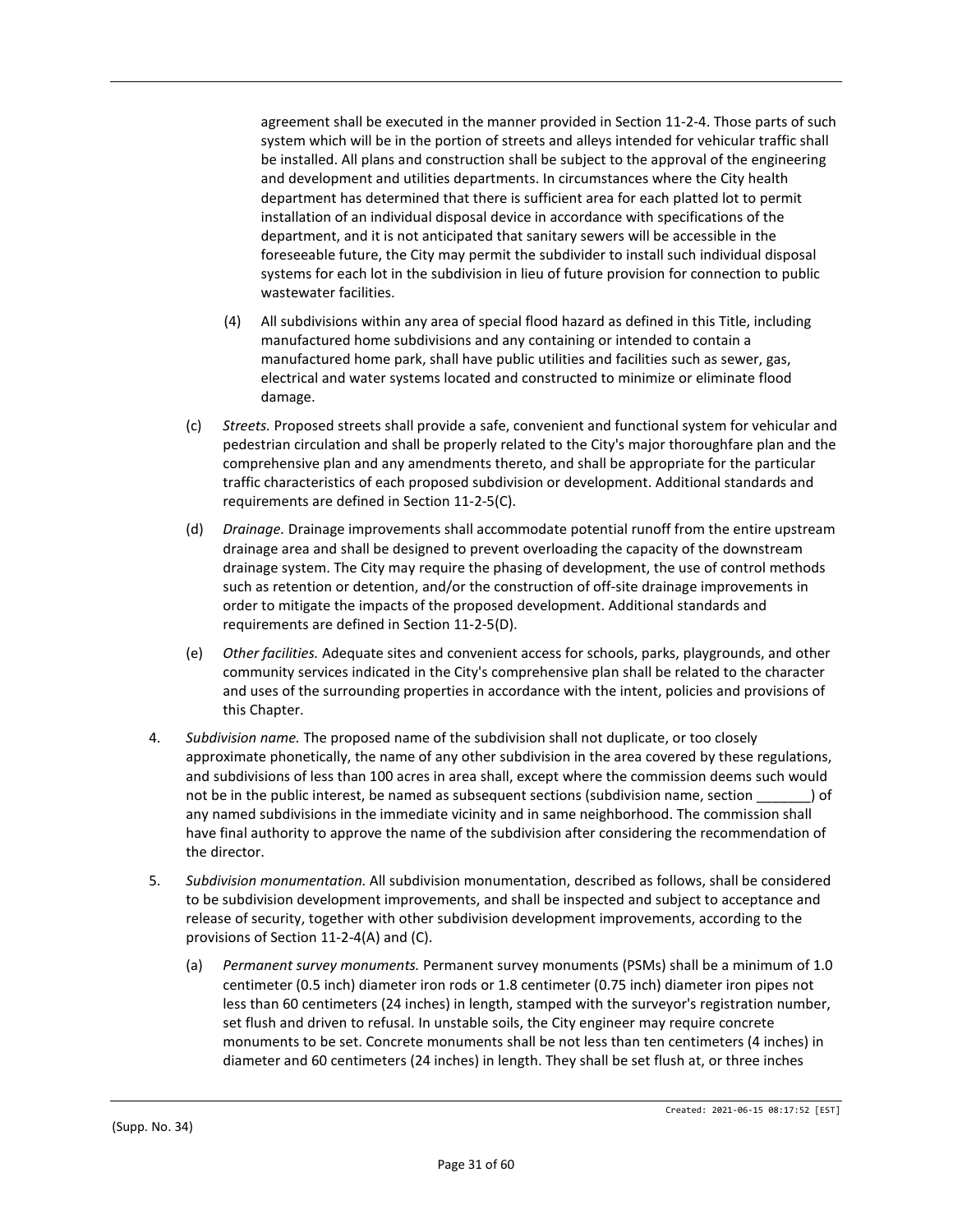below, the ground surface and bear a cap with the surveyor's registration number. Concrete monuments shall contain ferrous wire or rods, or a magnet, detectable by a metal locator instrument.

PSMs shall be set at all exterior subdivision boundary points prior to the final plat being filed with the director for consideration. PSMs shall be set according to the standards set forth hereinabove and specifications as determined by the City engineer. They shall be under the jurisdiction of the City engineer.

- (b) *Benchmarks.* Benchmarks shall be set for each residential subdivision which contains any parcel or combination of parcels which is zoned as a nonresidential district and which is 0.5 hectare (1.2 acres) or more in area, or contains a total area of all parcels of 1.0 hectare (2.5 acres) or more. One benchmark shall be required per 4.0 hectares (10.0 acres), or portion thereof, of area subdivided. The elevation of this benchmark shall be based on mean sea level as established by the U.S. Coast and Geodetic Survey. Said elevation shall be shown and referenced on the final plat by an identification code which shall be obtained from the City engineer and stamped on the benchmark. The benchmark design criteria shall be in accordance with specifications prepared by the office of the City engineer.
- (c) *Lot and block corners.* All lot and block corners and points of curvature shall be marked with a minimum of 1.8 centimeters (0.75 inch) diameter galvanized iron pipe or 1.0 centimeter (0.5 inch) iron rods, not less than 45 centimeters (18 inches) in length, driven flush with the ground, and bearing the identifying mark of the subdividing surveyor. In soils of less than 45 centimeters (18 inches) in depth, shorter monuments driven to bedrock may be used.
- (B) *Lot design and improvements.*
	- 1. *Lot arrangement.* The lot arrangement shall be such that there will be no foreseeable difficulties, for reasons of topography or other conditions, in securing building permits to build on all lots in compliance with the zoning code, building code and other applicable ordinances, laws and regulations, and that they are not unduly encumbered by easements or other hindrances to reasonable development. Driveway access shall be available to buildings on the lots from an approved street, alley or mutual access easement.
	- 2. *Lot dimensions.* Lot dimensions shall comply with the minimum standards of the zoning code. In general, side lot lines shall be at right angles to street lines (or radial to curving street lines) unless a variation from this rule will result in a better street or lot plan. Dimensions of corner lots shall be large enough to allow for erection of buildings. Depth and width of properties reserved or laid out for business, commercial, or industrial purposes shall be adequate to provide for the off-street parking, loading facilities and landscaping required for the type of use and development contemplated, as established in the zoning code.

In general, the depth of a residential lot should not exceed twice the width of the lot, unless topographic or environmental characteristics create a condition best addressed by an excessive lot depth.

3. *Double frontage residential lots.* Double frontage and reversed frontage lots shall be avoided except where approved in a PD Planned District, pursuant to Chapter 1 of this Title, or where a site plan has been approved in conformance with paragraph 8 below, and where conditions of landscaping, screening, preservation of view and the like have been established to avoid the undesirable public views and lack of maintenance of rights-of-way which typically result to the rear of double frontage lots. Where the site plan approval process of paragraph 8 is used, the same requirements shall apply as for nonresidential lots. The plat shall contain the reference required by paragraph 8 and conformance with said site plan shall be a requirement for development of the lots included in said site plan. Except where the commission or Council determines otherwise, any screening wall which is required, and any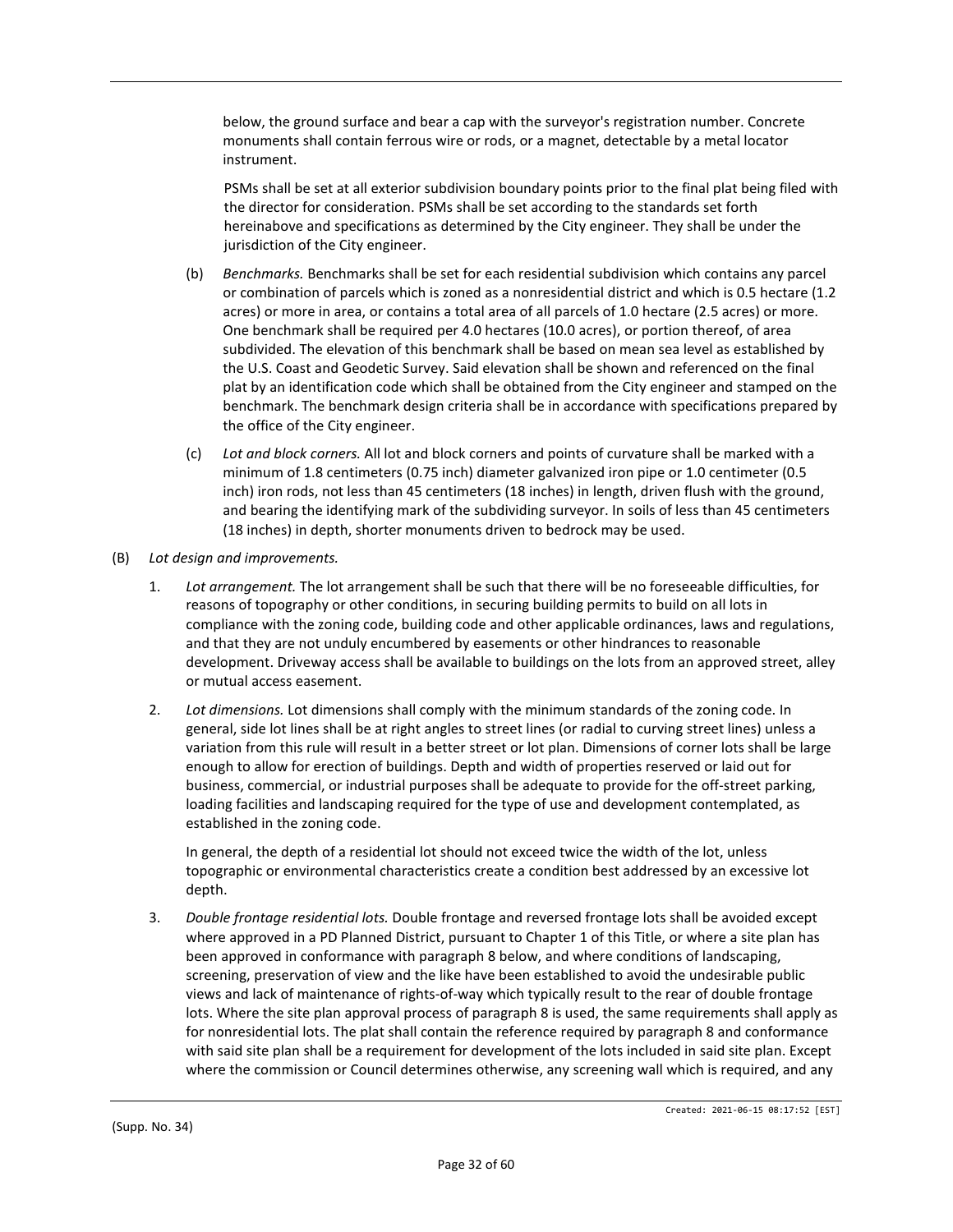sidewalk required by Section 4-1-4 of the building code which is separated from individual lots by a screening wall or common area, shall be considered to be a required subdivision improvement, subject to the requirements of Section 11-2-4.

- 4. *Lot access.* All platted lots must have direct access to an improved public street or a dedicated and improved mutual access easement or common area. Where the means of access is provided by other than a public street, covenants or other documents providing assurance of perpetual maintenance of said means of access, satisfactory to the commission or Council, shall be submitted, approved, and filed with the plat.
	- (a) Residential lots must have minimum frontage on a dedicated street as required by the zoning code, except where varied through approval of a planned district. Where subdivisions or additions are platted so that the front yards of single-family or two-family residential lots are adjacent to a dedicated roadway, and the roadway is designated as greater than a collector on the major thoroughfare plan, no one- or two-family lot shall have direct access to the thoroughfare by means of a driveway, unless the lot has no frontage on any other street, alley or mutual access easement.
	- (b) The following restriction, which shall run with the land, shall be used to prevent rear driveway access to any streets and side driveway access to an arterial street or freeway from one- or twofamily lots: "There is hereby imposed a restriction, which shall run with the land, that lots (backing/siding) [insert correct term] on **Exercise Street shall not have direct driveway** access to said street."
	- (c) *Frontages of corner lots adjacent to arterial streets and highways.* The frontages of any corner lot which abuts an arterial street or highway shall not be less than the following unless the plat, or a separate easement or agreement, makes provision for driveway access through an adjoining lot or, for lots zoned as one- or two-family dwelling district only, the plat has been so arranged to allow for rear driveway access to said lot off an alley or other approved access easement.
		- (1) The frontage of any lot along the street intersecting the arterial street shall be not less than 20 meters (70 feet); and
		- (2) The minimum frontages of a lot zoned as other than a one- or two-family dwelling district shall be sufficient to allow at least one driveway curb cut, not less than ten meters (35 feet) in length and conforming to the requirements of Section 9-4-5, for access to said lot.
	- (d) *Design.* Provisions for and improvement of all points of access shall conform to the City's policies on driveway access and design.
- 5. *Blocks.*
	- (a) *Block length.* Maximum block length for single-family residential development shall be 400 meters (1,300 feet), measured along the center of the block, when the minimum lot width required by the zoning district is 18 meters (60 feet) or less. If the required lot width is more than 18 meters (60 feet) but less than 30 meters (100 feet), the block length shall not exceed 550 meters (1,800 feet). Where the minimum lot width is not less than 30 meters (100 feet), the block length shall be reasonable but shall not exceed 825 meters (2,700 feet).
	- (b) *Arrangement.* A block shall be so designed as to provide two tiers of lots served by an alley, except as permitted otherwise according to paragraph 3, above. Provided, however, that no alleys shall be required in the AE, Agriculture Estate District, or the CE, Country Estate District, zoning classification.
	- (c) *Other requirements.* Block length and width shall be such as to accommodate the size of lot required in the area by zoning ordinance and to provide for convenient access, circulation control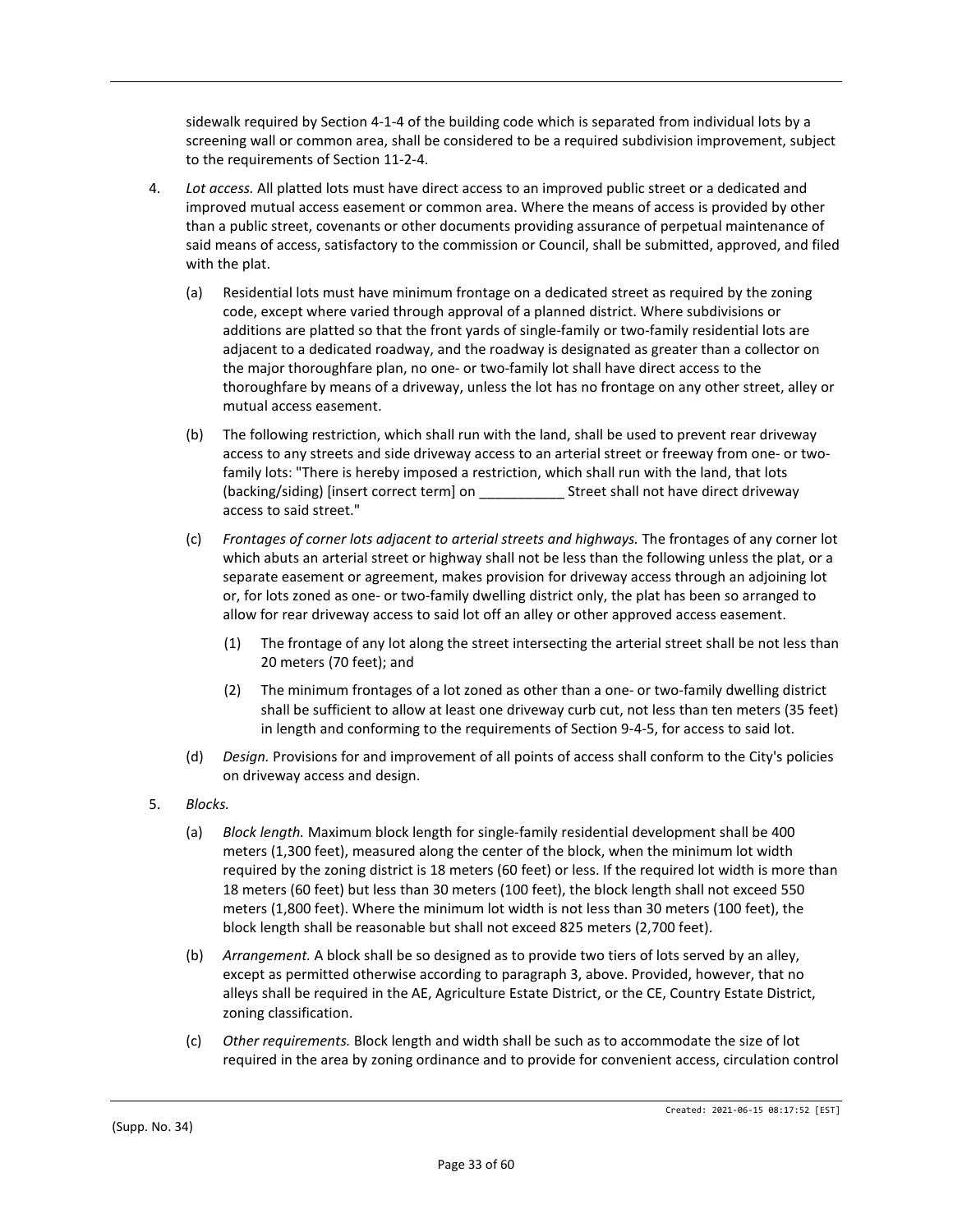and safety of street traffic. The commission may require shorter block lengths than the maximum lengths specified hereinabove where the allowed minimum lot width or density, terrain or other factor indicates that shorter blocks are appropriate.

- 6. *Setbacks at ends of certain culs-de-sac.* Where a lot faces a cul-de-sac turnaround and sides toward another street, a front yard setback of not less than 12.5 meters (45 feet) from the projection of the cul-de-sac's centerline, and extending from the turnaround to said side street, shall be shown on the plat.
- 7. *Nonresidential plats.*
	- (a) *Design principles.* In addition to these regulations, which are appropriate to all platting, the applicant shall demonstrate to the satisfaction of the commission or Council that the street, parcel, and block pattern proposed is specifically adapted to the uses anticipated and takes into account other uses in the vicinity. The following principles shall be observed:
		- (1) Proposed nonresidential parcels shall be suitable in area and dimensions to the types of nonresidential development anticipated.
		- (2) Street rights-of-way and pavement shall be adequate to accommodate the type and volume of traffic anticipated to be generated thereupon, but in no case shall be less than the design standards embodied in the major thoroughfare plan.
		- (3) Streets, other than arterial streets, carrying nonresidential traffic, especially truck traffic, shall not normally be extended to the boundaries of adjacent existing or future residential areas.
	- (b) *Frontage and access standards.*
		- (1) *Frontage.* In addition to the requirements of paragraph 4 above, all nonresidential lots established following the effective date of this Chapter and abutting an arterial or more important thoroughfare shall have a minimum of 60 linear meters (200 linear feet) of frontage. All nonresidential lots abutting a collector or less important thoroughfare shall have a minimum of 45 meters (150 feet) of frontage. Exception shall be made for a lot which has frontage on another street as well, but no access shall be allowed to or from the street having less frontage than specified. Further exception may be made where easements are established to provide access to any lot having less frontage than specified herein jointly with another lot.
		- (2) *Median openings.* Median openings shall be located in accordance with the major thoroughfare plan and other applicable ordinances. If direct access to a median opening is not available, lots shall have indirect access through a mutual access easement between adjacent properties. Such mutual access shall be indicated on the plat whenever possible.
- 8. *Site plan approval.*
- (a) *Required for certain nonresidential development.* Development of a lot with other than a residential use in any zoning district except the C-3, Commercial, LI, Light Industrial, HI, Heavy Industrial, or IP-1, Industrial Park Districts shall be subject to site plan review and approval in accordance with Title XI, Chapter 10, of the Midland City Code. No lot shall be developed with any nonresidential use and no building permit shall be issued for development of said lot until a site plan for its development has been approved. The development of any lot subject to site plan approval shall conform to the approved site plan, which may only be amended according to the procedures specified in Section 11-10-2(H)(3).
- (b) *Reference on plat.* All subdivision plats submitted for final approval after October 1, 2006 shall include on the face of the plat the following note: "Approval of a site plan by the City of Midland may be required before these lot(s) may be developed and before a building permit may be obtained."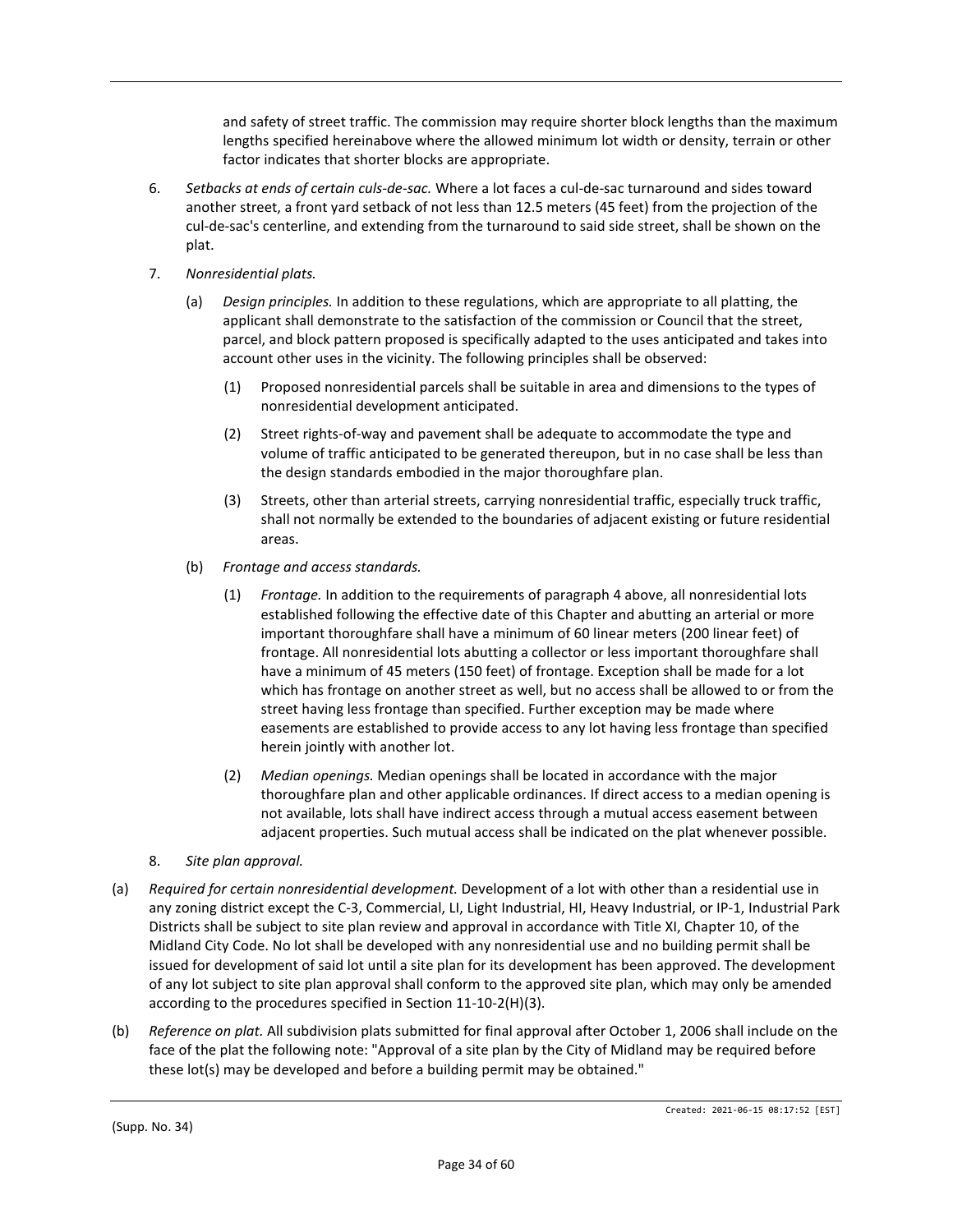- 9. *Soil preservation and final grading.* Topsoil shall not be removed from the area of the plat, except according to a plan approved by the City engineer, which plan shall be consistent with an objective of conserving topsoil to support vegetation growth. Unless determined by the City engineer to be impractical, at least ten centimeters (4 inches) of topsoil shall be provided as cover on all lots, parkway areas, median areas, parks, drainage basins, and all other common areas and public sites.
- 10. *Minimum lot elevations.* Minimum lot elevations shall be established as follows:
	- (a) Lots abutting a natural or excavated channel shall have a minimum finished grade elevation at or above the 100-year design elevation or base flood elevation as shown on the FIRM maps, or as directed by the City engineer.
	- (b) Where lots are located in or adjacent to a floodplain, the finished grade of the lot shall be constructed at or above the base flood elevation. The lot shall be graded so that there will be positive drainage away from the slab.
- 11. *Debris and waste.* No cut trees, timber, debris, large rocks or stones, junk, rubbish or other waste materials of any kind shall be buried in any land, or left or deposited on any lot or street, at the time of final acceptance by the City engineer, and removal of those items and materials shall be required prior to such acceptance. No items and materials as herein described shall be left or deposited in any area of the subdivision at the time of expiration of any improvement agreement or acceptance of dedication of public improvements, whichever is sooner; however, dirt or topsoil may be stockpiled on a property at a location approved by the City engineer.
- (C) *Streets and alleys.*
	- 1. *Adequacy of streets and alleys.* All streets and alleys shall be designed and platted in conformance with the major thoroughfare plan, comprehensive plan and other pertinent ordinances and policies of the City of Midland. Access to the subdivision and to all lots therein must be suitably improved or secured in accordance with these regulations prior to final plat approval. The developer shall be responsible for the dedication and improvement of all such streets and thoroughfares, subject to participation by other property owners utilizing the facilities and subject to participation by the City, where funds are available, in accordance with these regulations. In circumstances where such participation is not feasible, the regulations herein stated shall be considered minimum requirements of plat approval.
	- 2. *Street dedications and reservations.*
		- (a) *Dedication of right-of-way.* The property owner shall provide all right-of-way required for existing or future streets, including perimeter streets, as shown on the major thoroughfare plan and other applicable development plans approved by the commission or Council. Standard right-ofway widths for city streets are as specifically set forth on the major thoroughfare plan. In the case of perimeter streets, the total required right-of-way for such streets shall be provided except that one-half the width of a perimeter arterial street with a total required width of 25 meters (80 feet) or more generally shall be dedicated; however, in some instances more than half shall be required depending on the actual or proposed alignment of the street. Dedication of additional right-of-way beyond those widths specified in the major thoroughfare plan may be required at approaches to intersections, where right turn lanes are needed or, in other special circumstances, as designated by the City engineer.
		- (b) *Special collector street rights-of-way.* Where a type E secondary collector street, as described in Section 11-2-5(C)3, intersects an arterial street and is anticipated to continue across the arterial street, dedication of right-of-way of 20 meters (70 feet) in width shall be required for a distance of 60 meters (200 feet) from the point of intersection of the collector and arterial streets.
		- (c) *Perimeter streets.* Where the proposed subdivision abuts an existing half street, the property owner shall dedicate the right-of-way for the other half of the street. Where the proposed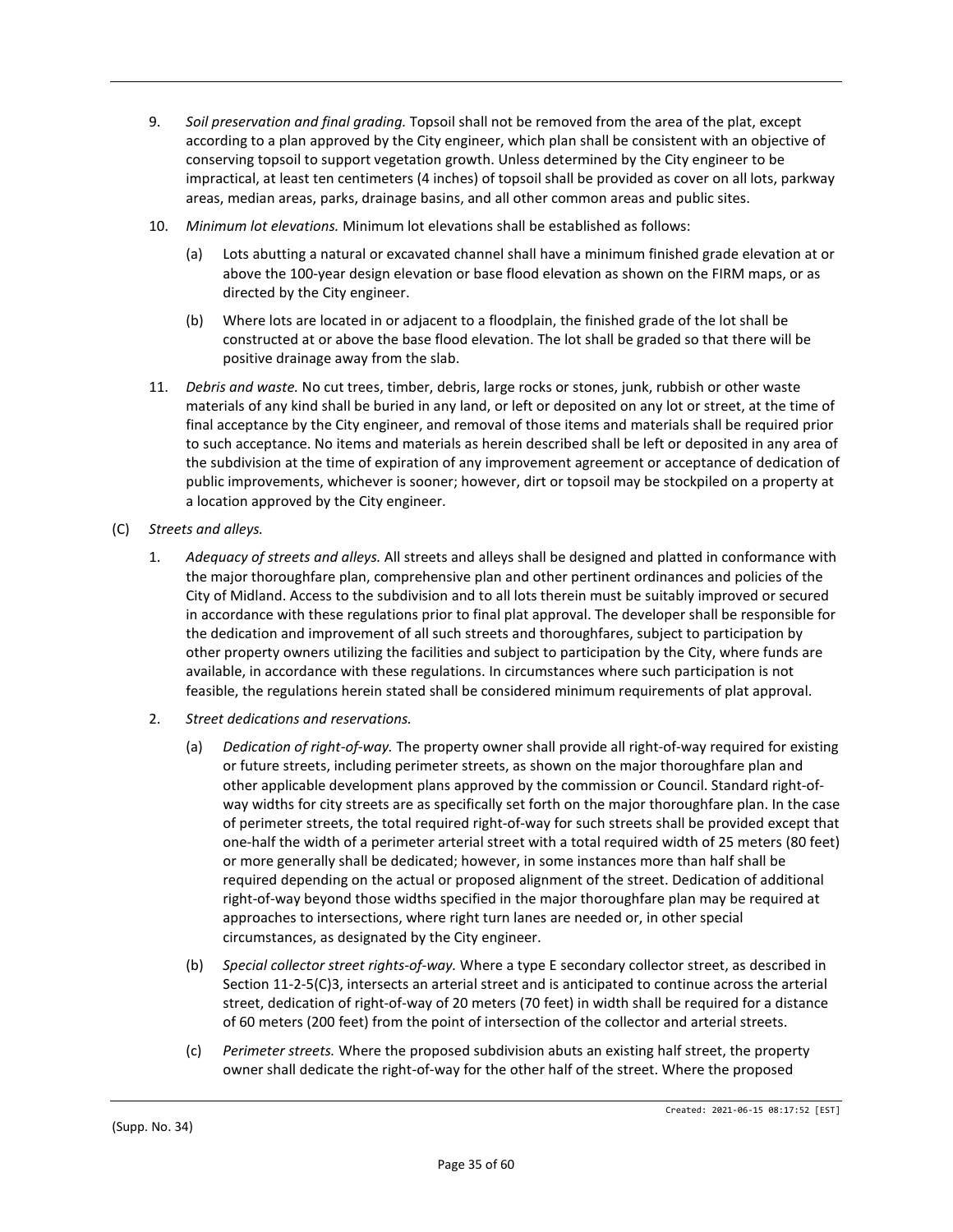subdivision abuts a new street designated on the major thoroughfare plan, the property owner shall dedicate the full right-of-way designated in the chart found in Section 11-2-5(C)3(b), except as provided otherwise in Section 11-2-5(C)2(a).

- (d) *Slope easements.* The dedication of easements, in addition to dedicated rights-of-way, shall be required whenever, due to topography, additional width is necessary to provide adequate earth slopes. Such slopes shall not be in excess of three feet horizontal to one foot vertical.
- 3. *Design and improvement standards.*
	- (a) *General.* In order to provide for streets of suitable location, width, and improvement to accommodate prospective traffic and afford satisfactory access to police, firefighting, sanitation, and street maintenance equipment, and to coordinate streets so as to comprise a convenient system and avoid undue hardships to adjoining properties, an adequate street and thoroughfare system within and abutting the subdivision and providing access thereto shall be designed and improved in accordance with the standards set forth in these regulations, together with those contained in the major thoroughfare plan, the comprehensive plan and the City of Midland standard specifications, as adopted or amended from time to time by the Council. In the event of a conflict between the standards and regulations set forth in this Chapter and those contained in such documents, the more specific and/or restrictive provisions shall be applied. Paving and other improvements are subject to the participation policies stated in Section 11-2-6.
	- (b) *Street improvements and paving standards.* After wastewater and water utilities have been installed by the property owner, all streets and thoroughfares shall be improved and paved to the width as stated in the table appearing at the end of this subsection (b). The width of pavement designated below is that between curbs back-to-back. Streets (including sidewalks) which are intended for future extension across power lines, railroads, or similar rights-of-way shall be constructed in the full right-of-way as required by the major thoroughfare plan for half the distance across such right-of-way for each side. The minimum right-of-way, the number of lanes and paving widths for the various types of streets shall be as follows:

| Classification                                  | Type  | R.O.W         | Lanes/Paving        |
|-------------------------------------------------|-------|---------------|---------------------|
| Expressway or freeway                           | AA    | 60 $m(200'+)$ | Variable            |
| Primary arterial                                | A     | 36m (120')    | 7-28m (93') [4]     |
| Secondary arterial                              | A     | 36m (120')    | 5-20m (68') [4]     |
| Primary arterial                                | В     | 30m (100')    | 7-26m (86') [4]     |
| Secondary arterial                              | В     | 30m (100')    | 5-20m (68') [4]     |
| Secondary arterial                              | C     | 25m (80')     | 5-20m (66') [4]     |
| Primary collector                               | $D-1$ | 25m (80') [1] | 5-20m (66') [4]     |
| Primary collector; local (NS-, LR-, C-, O-, LI, | $D-2$ | 20m (70')     | $4 - 15m(51')$      |
| $HI, IP [2]$                                    |       |               |                     |
| Secondary collector; local (school and MF-)     | E     | 18m (60') [3] | $4 - 12m (41')$ [3] |
| $[2]$                                           |       |               |                     |
| Local (park, TH, 2F) [2]                        | F     | 18m (60')     | $2 - 11m (37')$     |
| Local (IF-, MH) [2]                             | G     | 15m (50')     | $2 - 9m (30')$      |
| Local (AE, CE) [2]                              | H     | 15m (50')     | $2 - 9m (30')$      |
| Marginal access                                 |       | 12m (40')     | $2 - 9m (30')$      |

Notes:

[1] Where left turn lane is required.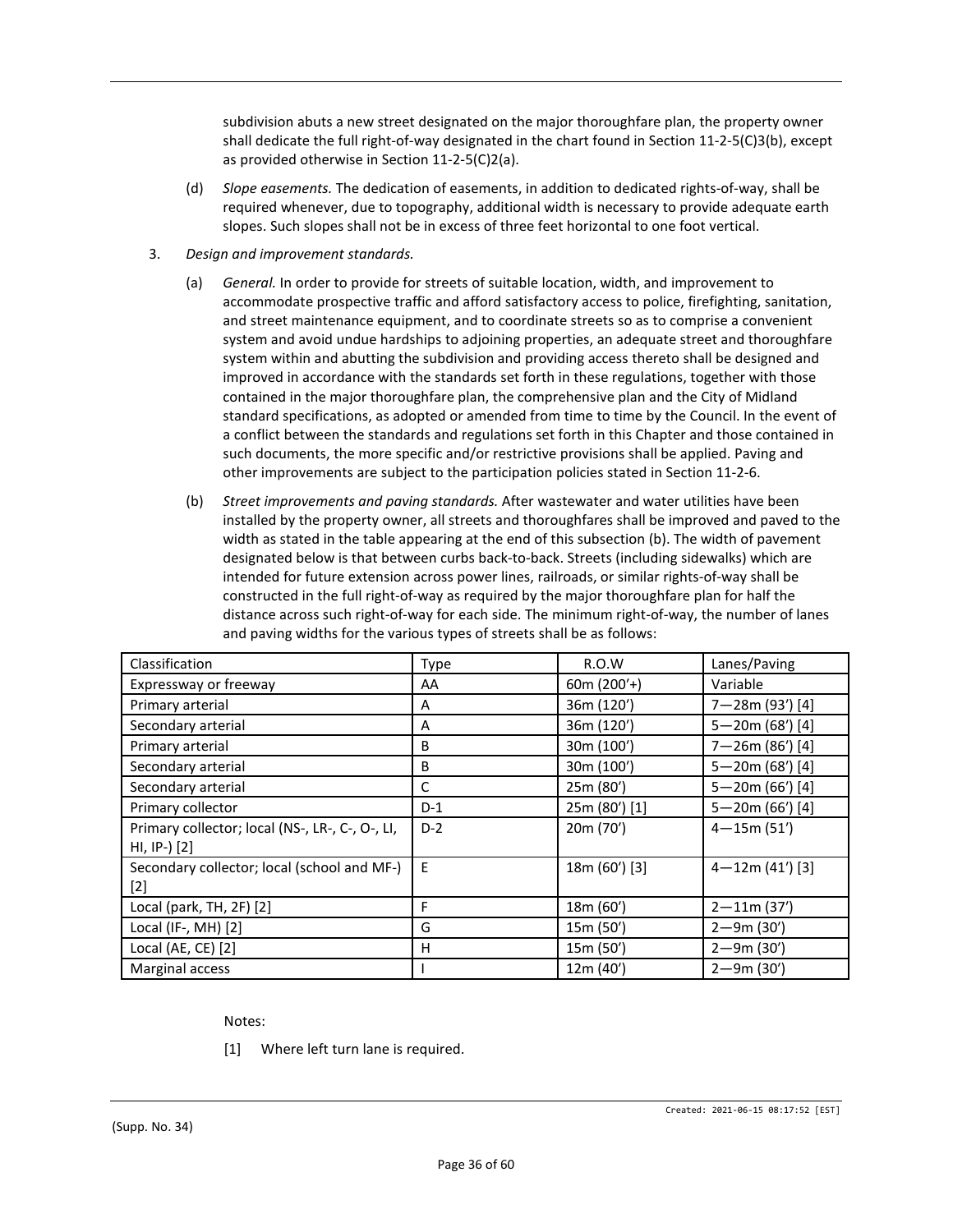- [2] Least restrictive or most intensive zoning district abutting a particular section of street. Requirement for a street which abuts a planned district shall be based on the zoning district to which the planned district zoning most closely conforms. Outside city limits, rights-of-way and paving requirements for collector and local streets serving nonresidential subdivisions shall conform to type D-2 of this table.
- [3] Right-of-way of 20 meters (70 feet) and improvement of four lanes to a width of 15 meters (51 feet) shall be required where the type E secondary collector intersects an arterial street, for a distance of 60 meters (200 feet) from the intersection of the streets, in circumstances where the collector street is to be extended across the arterial street.
- [4] Includes a left turn lane.
- (c) *Specifications.* All street pavement, drainage improvements and structures, turnarounds, and sidewalks where applicable shall conform to all construction standards and specifications contained or referenced in these regulations and shall be incorporated into the development and construction plans required for plat approval. Specific design standards are incorporated in the major thoroughfare plan and the City of Midland standard specifications. Concrete paving of the invert is required for a minimum width of 2.5 meters (8 feet) on all inverted crown streets.
- (d) *Obligations of subdividers and city participation.* The obligation of a subdivider to improve the right-of-way for all streets and thoroughfares serving a development is subject to the following policies:
	- (1) When the proposed subdivision abuts or will abut one or both sides of a substandard street, or where a street does not exist but is identified as a proposed street on the major thoroughfare plan, or is required to serve the subdivision according to the standards specified in this Chapter, the subdivider will be required to improve the substandard street or proposed street to meet the standards set forth in Section 11-2-5(C)3(b). Where the width of available right-of-way, including right-of-way that the developer is responsible to dedicate as specified in Section 11-2-5(C)2, is not sufficient for the full pavement width required, the developer shall be responsible for whatever lesser pavement width that the City determines practical within the limitation of the right-of-way.
	- (2) The City may participate in the cost of improvements in accordance with the policies set forth in Section 11-2-6 of these regulations.
- (e) *Median openings.* Median openings, median pavers and left turn lanes, including channelizing buttons, constructed to serve dedicated streets in a development, or to serve private drives, shall be installed and paved to city standards by the owner.
- (f) *Acceleration and deceleration lanes.* Acceleration, deceleration, and right turn lanes shall be installed by the owner along arterial streets, including freeway frontage roads, as follows:
	- (1) At all approaches to other arterial streets and at major driveways to all tracts which are subject to site plan review as provided herein, except when determined unnecessary by the director; and
	- (2) At all other street intersections when required by the director.

Such lanes shall be constructed to the same standards as the adjoining street. The width of such additional lanes shall be not less than three meters (10 feet), and shall be greater when required.

(g) *Gradient.* Streets and alleys shall be designed with a minimum gradient of 0.2 percent and a maximum gradient of 10.0 percent unless otherwise approved by the City engineer.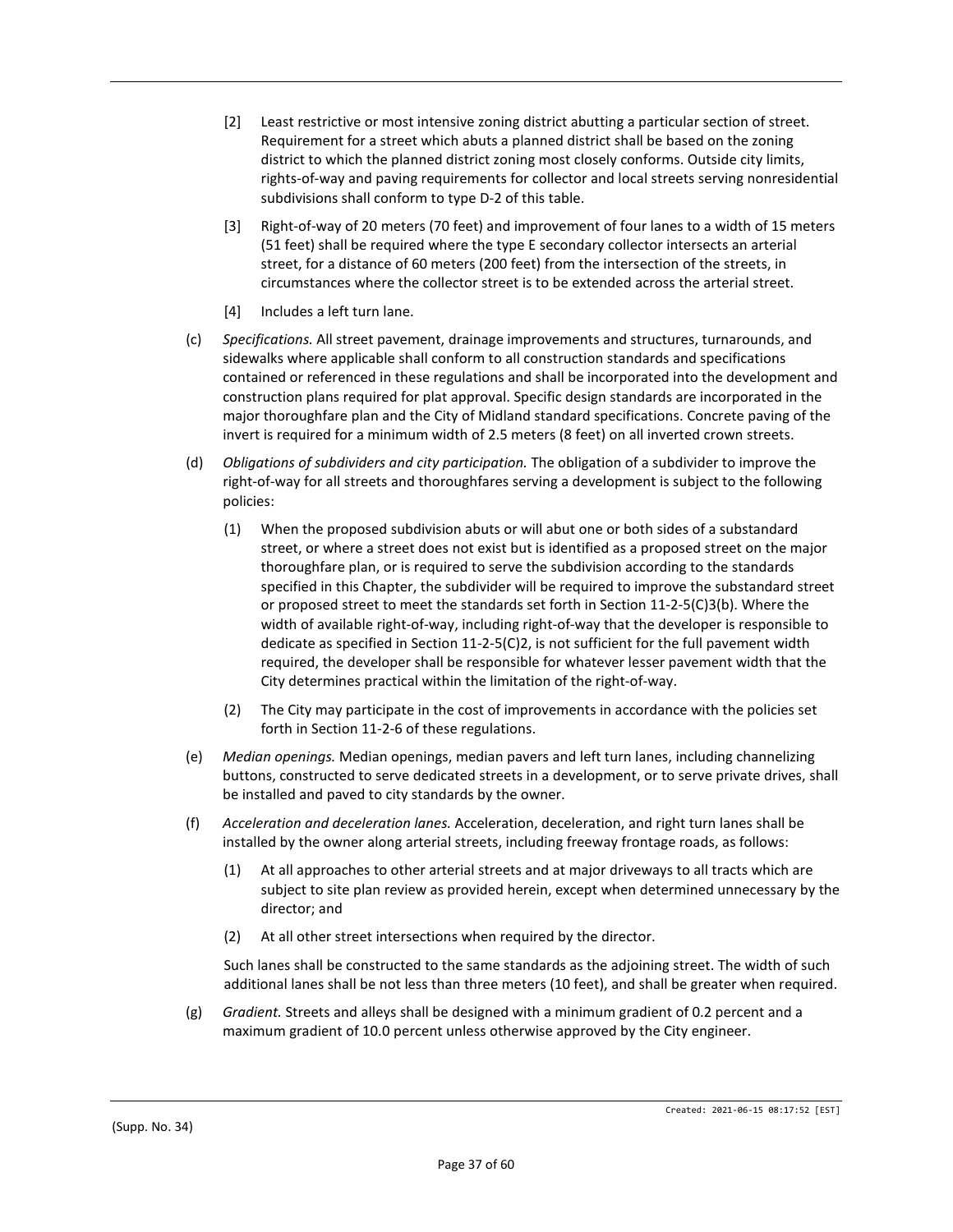- (h) *Reserve strips.* The creation of reserve strips shall not be permitted in such a manner as to deny access from adjacent property to any street, alley, public easement or other public facility.
- (i) *Grading and improvement plan.* Streets shall be graded and improved in conformance with the City of Midland standard specifications and shall be approved as to design and specifications by the City engineer, in accordance with the construction plans required to be submitted prior to final plat approval.
- (j) *Topography and arrangement.* Streets shall be related appropriately to the topography. All streets shall be arranged so as to obtain building sites at, or above, the grades of the streets. Grades of streets shall conform as closely as possible to the original topography. A combination of steep grades and curves shall be avoided.
- (k) *Intersections.* The intersection of more than two streets at one point shall be avoided except where it is otherwise impractical to secure an adequate street system. Streets shall intersect one another at, or as near to, right angles as possible. A corner cut-back shall be provided at each corner of all street intersections. The minimum length of the cut-back along each street right-ofway line shall be dependent on the radius of the curb or edge of the street pavement at that corner, according to the approved street improvement plans. The cut-back along each street shall begin no closer to the intersection than the point of curvature of the curb or edge radius, so that the full parkway width is maintained. The cut-back shall not be less than three meters (10 feet) along each right-of-way line of any street. Plats shall be subject to change after approval of the preliminary plat to conform to this provision and to approved street improvement plans. Street jogs with centerline offsets of less than 40 meters (130 feet), or 80 meters (270 feet) between collector streets, shall be avoided. Centerline distances between offset streets shall be shown on preliminary plats. Concrete valley gutters are required when intersection grades are less than 1.0 percent.
- (l) *Alignment.* Horizontal curves shall be designed for a travel speed not less than the following, without the need for super-elevation:
	- (1) Local streets: 50 kilometers (30 miles) per hour.
	- (2) Collector streets: 55 kilometers (35 miles) per hour.
	- (3) Arterial streets: 75 kilometers (45 miles) per hour.

A tangent at least 30 meters (100 feet) long shall be introduced between reverse curves. When connecting street lines deflect from each other at any one point by more than ten degrees, they shall be connected by a curve with a radius adequate to insure a sight distance of not less than 30 meters (100 feet) for minor streets, and of such greater distance as the commission shall determine for arterial and collector streets.

- (m) *Marginal access streets.* Where a subdivision abuts or contains an arterial street, the commission may require marginal access streets or other such treatment as may be necessary for adequate protection of residential properties and to afford separation of through and local traffic.
- (n) *Abutting railroad or limited access highway.* Where a subdivision borders on or contains a railroad right-of-way or limited access highway right-of-way, the commission may require a street approximately parallel to and on each side of such right-of-way, at a distance suitable for the appropriate use of the intervening land, as for park purposes in appropriate districts. Such distances shall also be determined with due regard for the requirements of approach grades and future grade separations.
- (o) *Continuity.* The arrangement of streets in new subdivisions shall make provision for the continuation of the existing streets in adjoining areas, including a reasonable number of collector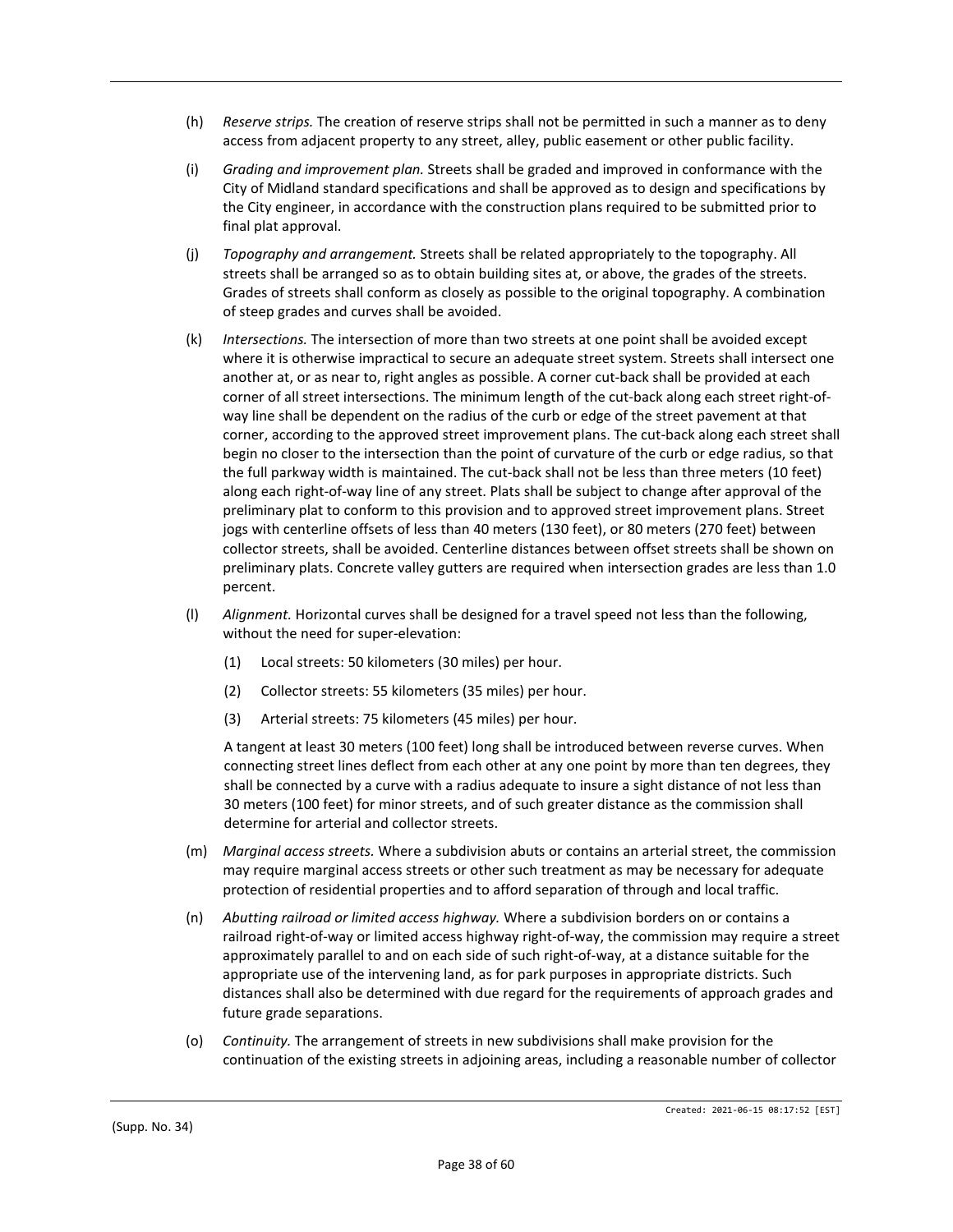streets aligned across arterial streets. Where adjoining areas are not subdivided, the street arrangement shall provide for the proper projection of principal streets which shall be carried to the boundaries of the tract proposed to be subdivided. In general, the street system shall provide for the normal circulation of traffic with adequate spacing and continuity of streets to perform their functions, but collector and minor streets shall not be so long as to encourage through traffic. Streets serving all one- and two-family zoned areas of a neighborhood shall connect to the neighborhood collector street system for access to schools, parks and other community facilities.

- (p) *Street names.* The names of proposed streets shall conform to the names of existing streets of which they are or may become extensions, but shall not otherwise duplicate or conflict with the recognized names of any other streets located in the area subject to these regulations and shall be consistent with the standards of street addressing. Street names shall not be dependent upon such typical endings as "street," "drive," "lane" and "court" to be distinguished from other street names. The base name of a street, not including such endings, shall not exceed 20 characters, including spaces between words in a multiple-word name. All street names shall be subject to approval by the commission and/or Council.
- (q) *Cul-de-sac streets.*
	- (1) Turnarounds shall have a minimum right-of-way radius of 15 meters (50 feet) for singlefamily use and 18 meters (60 feet) for apartment, commercial or other uses.
	- (2) Maximum length of a cul-de-sac street shall be:
		- a. Two hundred meters (650 feet) for single-family development.
		- b. One hundred twenty-five meters (400 feet) for townhouse, two-family, multifamily and commercial developments.
	- (3) Shall not terminate at, or near, alleys at rear lot lines.
	- (4) Temporary turnarounds, conforming to the minimum radii requirements of (1) above, are to be used at the end of a dead-end section of a street more than 60 meters (200 feet) long which will be extended in the future. (The following note shall be provided on the final plat when a temporary turnaround is used: "Cross-hatched area is temporary easement for turnaround until street is extended by an accepted street dedication.")
- (r) *Partial or half streets.*
	- (1) Partial or half streets, except arterial streets along property lines, shall not be permitted except where the commission determines, due to the established or proposed pattern of streets within an area, that a street located within the interior of a subdivision would not provide suitable access and circulation within the general area, and that a street should be located on a property line for maximum public benefit.
	- (2) Whenever a partial or half street has already been provided adjacent to a tract to be subdivided, the remaining half or width necessary to meet the minimum requirements for full right-of-way shall be platted within such subdivision.
	- (3) The general development plan of an entire subdivision may show a half street along adjoining property which has not been subdivided, if warranted, but no lot abutting upon such half street shall be included in the final plat until the complete street dedication is provided.
- (s) *Alleys.*
	- (1) *Where required.* Alleys shall be provided in all use districts, except for the AE, Agriculture Estate District, and the CE, Country Estate District, and except that the commission, or the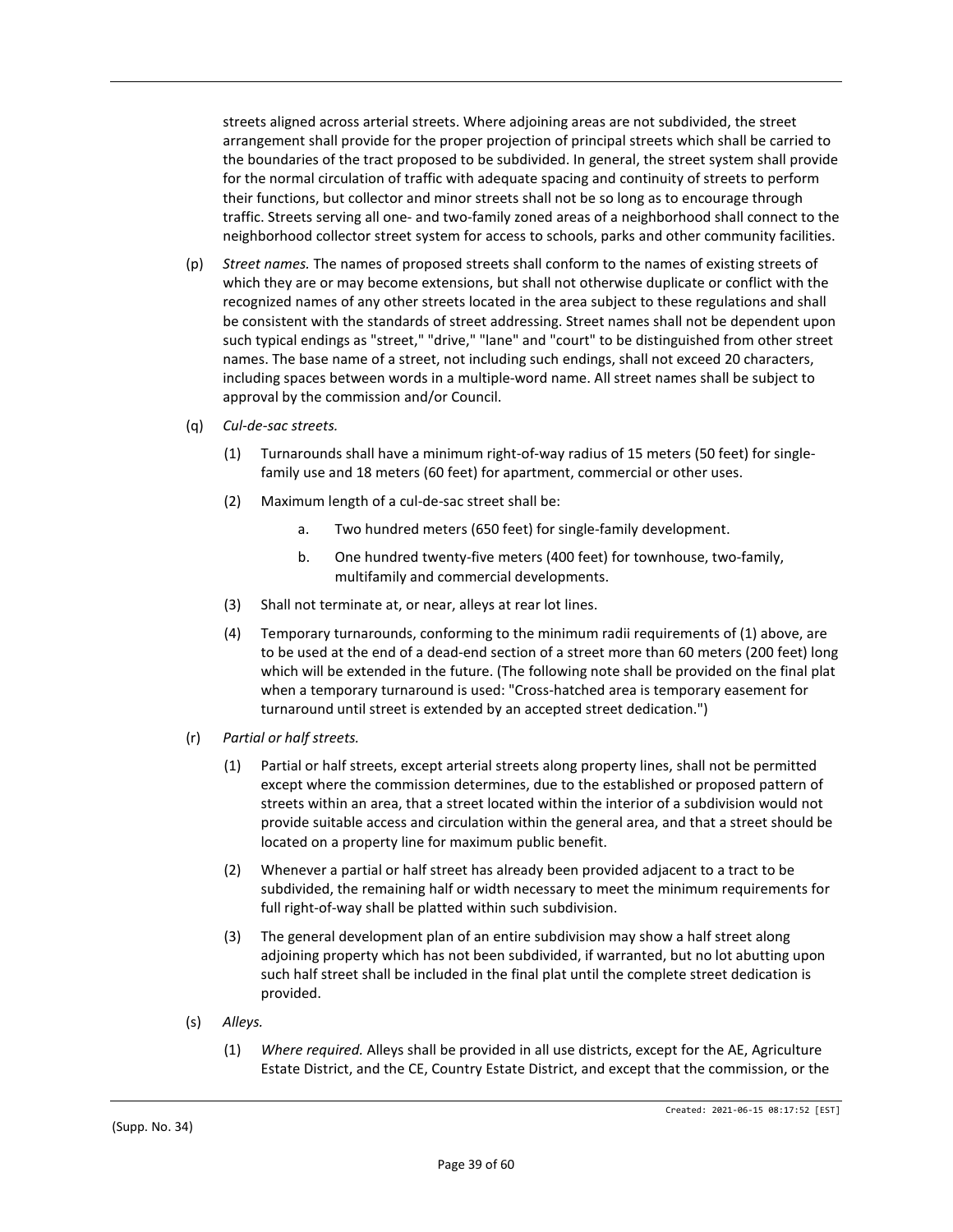Council where its approval is required, may waive this requirement where other definite provision is made for service access.

- (2) *Width.* The right-of-way of an alley shall be six meters (20 feet) wide where it serves residential lots only and nine meters (30 feet) wide for other lots or where the commission determines that the service access needs of the development require a greater width.
- (3) *Other requirements.* Dead-end alleys shall not be permitted. Where two alleys intersect, a cutoff of not less than six meters (20 feet) measured in both directions from the intersection point of the alley lines shall be provided. Alley alignment shall be consistent with economical design of utilities to be placed within such alley.
- (4) *Intersections with arterial streets.* Where an alley intersects an arterial street, said alley shall end at another crossing alley, or shall turn not less than 75 degrees prior to its intersection with another street, or, if continuous from arterial street to local or collector street, shall not continue across said local or collector street in a direct alignment.
- (5) *Access to alleys.* Automobile and truck access to any alley, and any connecting alleys within the same block, from garages, carports or other parking places on adjoining lots or tracts platted pursuant to an application for final plat filed with the City after June 30, 1994, shall be prohibited if either of the following conditions exists:
	- a. If the connected alley system exceeds 300 meters (1,000 feet) in length; or
	- b. If the connected alley system intersects an arterial street and:
		- (1) Exceeds 150 meters (480 feet) adjacent to a 1F-1 or lower density residential zoning district; or
		- (2) Exceeds 100 meters (330 feet) adjacent to any other district or adjacent to an area outside the City.

The following statement shall be placed on applicable plats filed for approval after said date: "Lots abutting on the alleys as indicated hereon (by cross-hatching) shall not have direct automobile or truck access to said alleys."

- (6) Alleys shall be improved according to the City of Midland standard specifications. For any residential lot final platted after June 30, 1994, or any commercial lot, an alley shall not provide access to vehicle garages, carports, or parking areas or business loading areas unless it has been constructed with a paved surface, conforming to said standard specifications, to an appropriate point of access to the street system as determined by the City engineer. Alley systems which will convey drainage that exceeds the local alley drainage area within the block will be required to have concrete curbs and gutters. The City engineer may also require a concrete valley gutter in these drainage alley inverts.
- (t) *Street name and traffic control signs.*
	- (1) *Sign requirement.* Traffic control signs shall be installed at all intersecting public streets, as needed, and street name signs shall be installed at all intersecting public streets and private streets which have been named on an approved subdivision plat or as approved by the Council. Intersections created by streets within a subdivision that intersect perimeter streets shall also be considered intersections within a subdivision.
	- (2) *Cost participation.* The developer shall share in the initial cost of sign installations to the extent of the required deposit per intersection within a subdivision.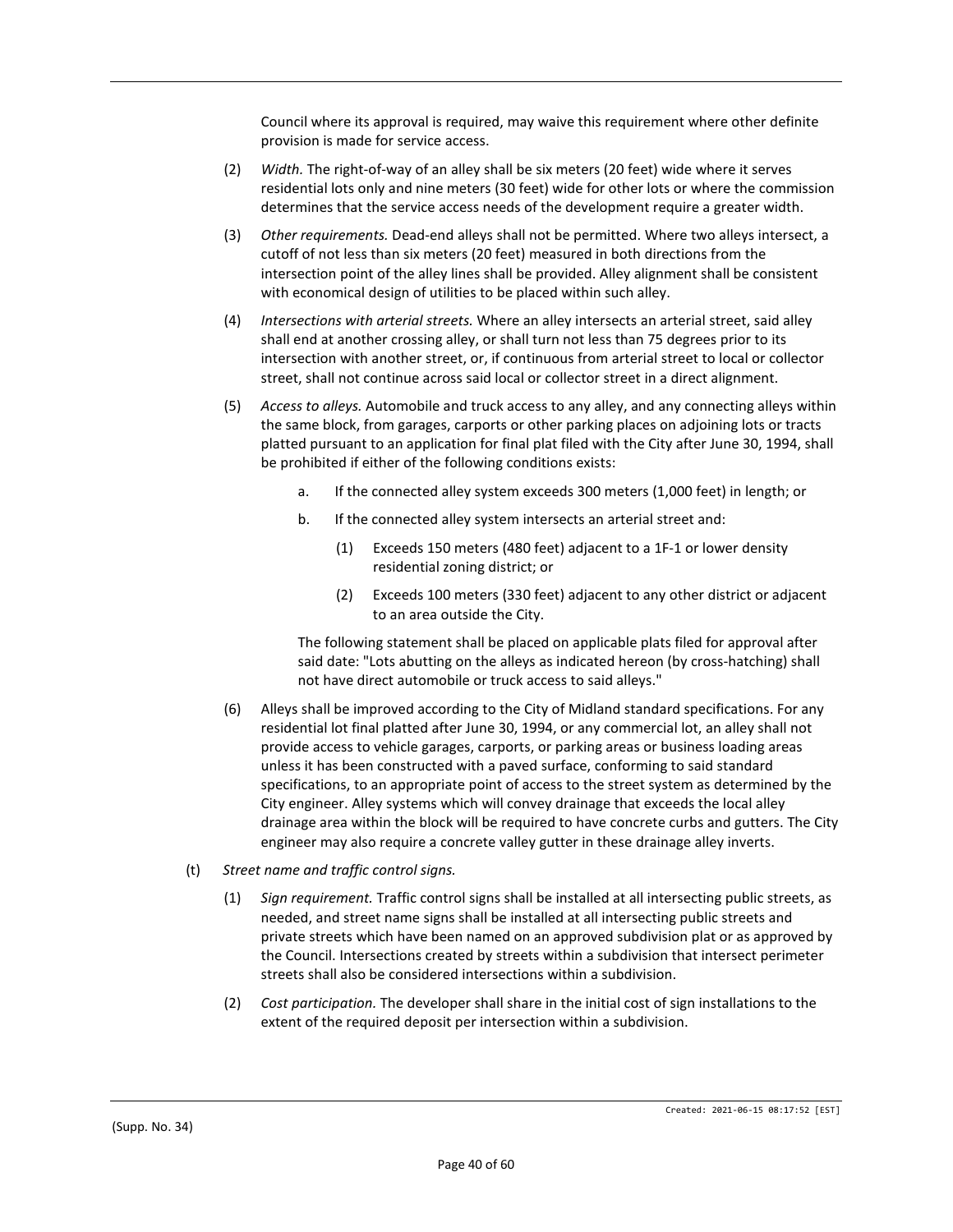The cost per intersection shall be determined annually by the department of engineering and development and shall be based on prevailing costs of materials and labor for the complete sign, support, and installation.

- (3) *Engineering and installation.* In order to remain uniform and consistent with materials and workmanship throughout the City, the department of engineering and development shall prepare, locate and install all signs for public streets within the City. The signs will be installed by the City when street construction has met final approval.
- (4) *Financial arrangements.* The developer shall deposit with the City:
	- a. A fixed sum of money based on the number of intersections within the subdivision development.
	- b. If the developer deposits cash funds with the City at the time of completion of a development agreement or filing of a public improvement guarantee, the cost of signs will be at the rate prevailing at that time. If the developer elects to wait until the time when signs are to be installed, the cost of signs will be at the rate prevailing at the time the developer deposits the money with the City.
- (u) *Streetlights.* Installation of streetlights shall be in accordance with design and specification standards of the City. The developer shall be responsible for the installation and cost of such street lighting.
- 4. *Subdivision access.* All platted lots must have safe and adequate street access for daily use and emergency purposes.
	- (a) *External access.* Except for lots which are provided access from an approved cul-de-sac, all subdivisions must have two means of access or approach. Where development phasing or constraints of the land prevent the provision of a second, separate means of access, the City may accept a temporary street connection, a median divided street or entry to satisfy this requirement.
	- (b) *Approach roads.* All subdivisions must be connected to the City's improved thoroughfare and street system by one or more approach roads. The developer shall be responsible for the dedication and improvement of approach roads to a standard not less than that specified by Section 11-2-5(C)3 for a local street in an area zoned as an AE District. Structural standards for construction shall be those required for the future classification specified for the road according to the major thoroughfare plan, collector street plans, or the capital improvements program. The road shall be constructed in a manner conducive to widening and installation of curbs and gutters in the future. Interim street drainage shall be accommodated by roadside ditch systems. Requirements for dedication of right-of-way and improvement of approach roads may be increased, depending on the density or intensity of the proposed subdivision. The subdivider's share of the costs and the City's participation in the costs of improvements shall be subject to the policies set forth in Section 11-2-6. In instances where several subdivisions are pending, which will take access from or abut the approach road, the requirements for cost-sharing and City participation may be jointly considered by the Council in order to equitably apportion the costs of improvements.
- (D) *Drainage, storm sewers and lake areas.*
	- 1. *General requirements.* All drainage design shall conform to the City's storm drainage design manual.
	- 2. *Design of facilities.*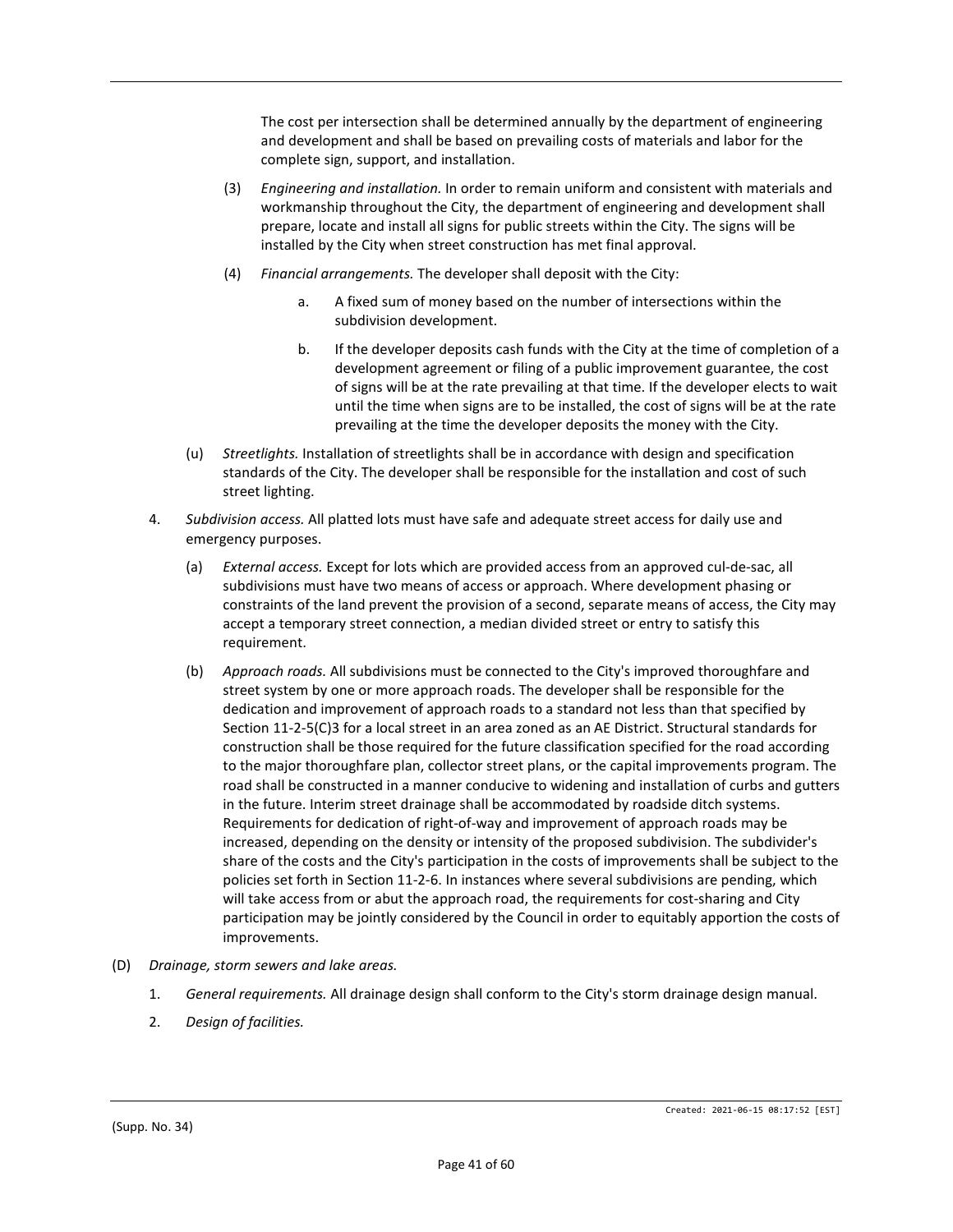- (a) *Standards.* Design of storm sewer systems shall be in accordance with the storm drainage design manual. Materials and construction shall conform to the City of Midland standard specifications. Plans shall be submitted with the plat.
- (b) *Accommodation of upstream drainage areas.* A culvert or other drainage facility shall in each case be large enough to accommodate potential runoff from its entire upstream drainage area, whether inside or outside the subdivision. The owner's engineer shall initially determine the necessary size of the facility, based on the criteria of the City of Midland storm drainage design manual, assuming conditions of maximum potential watershed development anticipated by the comprehensive plan or permitted by the zoning code, whichever is greater, and subject to approval by the City engineer.
- (c) *Effect on downstream drainage areas.* The owner's engineer, subject to approval by the City engineer, shall study the effect of each addition's storm runoff on the existing drainage facilities immediately downstream of the addition. Where it is determined that existing capacity is not available immediately downstream, the owner's engineer shall design a drainage system, detention facility, or parallel system to mitigate the deficiency. The commission may withhold approval of the plat until public improvement plans for such mitigation have been approved. If oversize improvements are required, the City may participate in the cost as prescribed by this Code.
- (d) *Ponding facilities.* Lakes, detention ponds, and retention ponds may be constructed in all areas provided they conform to the City's adopted drainage plans and are approved by the City engineer. Areas to be dedicated as public land for stormwater drainage and impoundment shall be designated on plats or referenced in the dedication deed as "stormwater drainage and impoundment" and shall be designated by a special tract number or letter. Plans for improvements to such areas shall conform to the City of Midland standard specifications and shall be subject to approval by the City engineer along with other elements of the public improvement plans. Common areas which will serve drainage purposes shall be subject to dedication of drainage easements as determined by the City engineer and conforming to the requirements of paragraph 5 below.
- (e) *Alternate facilities.* Other innovative drainage concepts will be considered if approved by the City engineer.
- 3. *Draws and floodplains.*
	- (a) *General requirements.* The following requirements shall be satisfied by any subdivision which abuts or includes any drainageway or floodplain, whether a major draw or a minor drainageway as described below:
		- (1) *Public ownership or easement.* Draws or drainageways may be required to be dedicated to the City. In the event the City decides not to require public ownership, the property containing the draw or drainageway shall be subject to the dedication of a drainage and maintenance easement that substantially conforms to the alignment of such watercourse. Said easement shall be of sufficient width to contain floodwaters and allow for maintenance and construction equipment and shall conform to the requirements of paragraph 5, below.
		- (2) *Access easements.* The property owner must provide sufficient access on each side of and parallel to draws or drainageways for maintenance purposes. The access shall be at or above the base flood elevation and accessible to vehicles and equipment. Access must also be provided at a maximum 400-meter (1,300-foot) spacing along streets or alleys. Access easements located and sized as determined by the City engineer shall be dedicated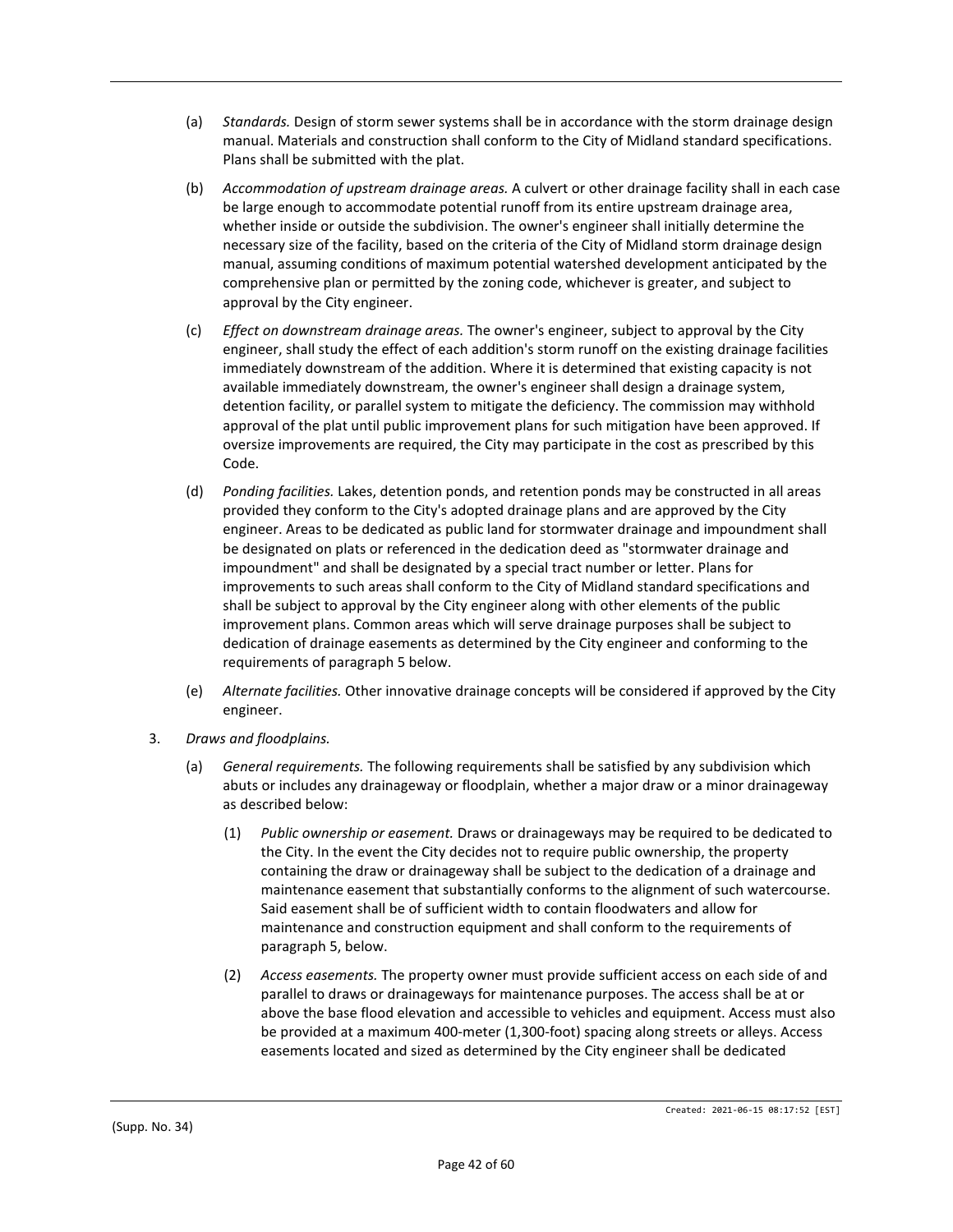according to the requirements of paragraph 5, below. The minimum width of the access easement shall be six meters (20 feet).

- (b) *Regulatory floodplains and major draws.* Development of all regulatory floodplains shall conform to Title XI, Chapter 3, "Flood Hazard Areas." Areas within the jurisdiction of the City subject to flood conditions as established by the City engineer will not be considered for subdivision purposes until adequate drainage has been provided, as determined by the director. Development along the Midland, Jal, Monahans and Scharbauer Draws shall conform to the following requirements:
	- (1) *Fully developed watershed.* Base flood elevation (BFE) and floodplain used for design and planning shall be evaluated upon total stormwater discharge quantities that will, through future urbanization, be generated from a fully developed watershed, consistent with any watershed drainage plan adopted by the City.
	- (2) *Floodplain reclamation.* Reclamation of a portion of the floodplain may be permitted only if it can be demonstrated that there will be no rise in the BFE or increase in peak stream flow or stream velocity.
	- (3) *Alteration or channelization.* Any alteration or channelization shall conform to the City's comprehensive drainage plan or be approved by the City engineer and shall provide for safety and public welfare and for adequate width for maximum potential volume of flow under a fully developed watershed condition. The floodway shall be left in a natural state, with landscaped banks, where possible, to control erosion velocities, prevent excessive downstream discharges, and preserve the natural characteristics of the stream.
	- (4) *Buffer zones.* Parallel roadways, greenbelts, etc., shall be required along the draw corridor to assure access and to create a buffer zone between the floodplain and development.
- (c) *Minor drainageways.* All other draws, natural or manmade drainways, etc., as determined by the City engineer which are not considered major draws as defined in subparagraph (b) above, but which are necessary to allow drainage from one tract of land to another, shall be classified as minor drainageways.
	- (1) *Location of drainage facilities, nonresidential development.* Site drainage facilities are required to be placed underground in nonresidential zoning districts, when an outfall is reasonably available.
	- (2) *Location of drainage facilities, residential development.* Drainage facilities may be placed underground or in an open channel in residential zoning districts. If placed in an open channel, the City engineer may require a pilot channel or channel lining as outlined in the City of Midland storm drainage design manual. Subject to the approval of the City engineer, the drainage plan for a subdivision may provide for stormwater runoff to be carried above ground in streets or alleys. The amount of stormwater to be carried above ground in streets or alleys shall be limited as specified in the storm drainage design manual. Where approved as part of a subdivision drainage plan, stormwater runoff to be carried in collector or local streets may be discharged across an arterial street, but shall not be carried along an arterial street except underground or in an open channel separate from the street pavement.
	- (3) Where topography or other conditions make the inclusion of drainage facilities within street rights-of-way impractical, perpetual unobstructed easements shall be provided for drainage facilities. Said easements shall be of sufficient width to accommodate the drainage facilities, and shall be located across property outside the street lines and with satisfactory access to the street. Easements shall be indicated on the plat and shall conform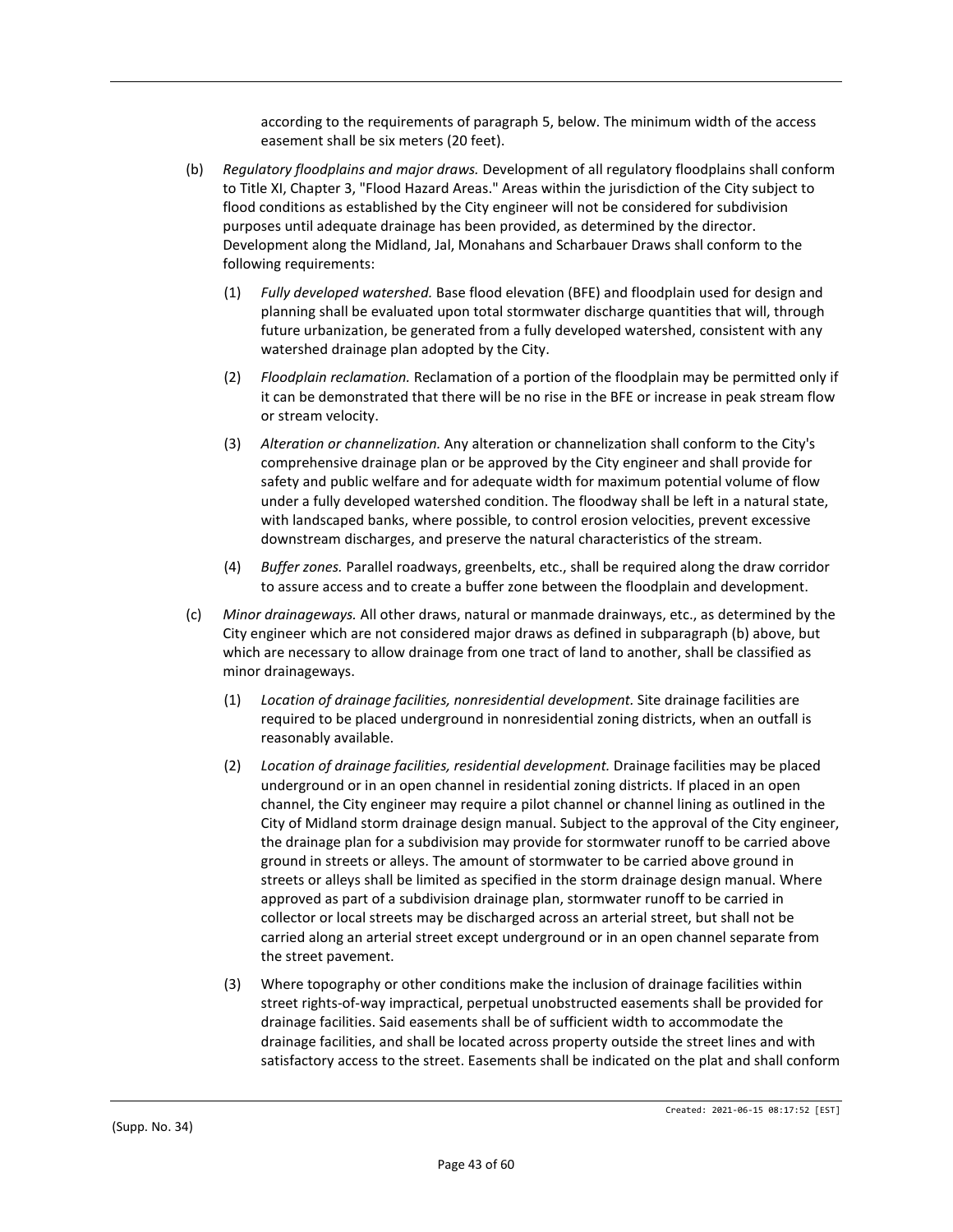to the requirements of paragraph 5, below. Drainage easements shall extend from the street to a natural watercourse or other drainage facilities, as required in the City of Midland storm drainage design manual.

- (4) When a proposed drainage system will carry water across private land outside the subdivision, appropriate drainage easements must be secured by the developer.
- 4. *Lake areas.* In order to promote the general health, safety and welfare, the City may require dedication of lake areas for stormwater drainage and impoundment areas necessary for flood control and preservation of natural drainage in accordance with the following policies:
	- (a) If the subdivider proposes to include any lake areas within lots or parcels within the subdivision for private use, he shall submit a reclamation plan for approval according to Section 11-4-14 hereof prior to said area being included.
	- (b) All land which is not either to be reclaimed and included within lots or parcels for private use or to be included within common areas pursuant to the approved reclamation plan shall be dedicated to the public for stormwater drainage and impoundment. All areas to be held in common are subject to the requirements of Section 11-2-5(K).
	- (c) No lot or tract adjacent to or within a lake area or on a bordering street may be final platted until such lake area, or the portion thereof adjacent to said lot or tract, required for drainage has been final platted and dedicated as described herein, along with dedication of stormwater storage and drainage easements as shall be required by the City engineer.
	- (d) The dedication of the lake areas for stormwater drainage and impoundment areas shall not prohibit the use of such area for public uses, so long as the impoundment and drainage capacity are not diminished by such use or, in the event such capacity is diminished, adequate alternative drainage or impoundment areas of similar capacity are provided.
- 5. *Dedication of drainage easements.*
	- (a) *General requirements.* The developer shall provide drainage easements, whether required within or outside the boundaries of the subdivision, as determined by the City engineer to be necessary to accommodate the stormwater runoff from the subdivision. In addition, when a subdivision is or will be traversed by, or is bounded by, a watercourse, drainageway, channel, or draw, or is encumbered by a lake area, there shall be provided a stormwater drainage easement conforming substantially to the alignment of such watercourse or the area of such lake, and of such width or extent as will be adequate for such purpose.
	- (b) *Condition concerning easements.* In areas where public ownership of drainways or ponding areas is not required, drainage easements to preserve such areas for drainage purposes and to permit access and maintenance, and improvements as appropriate, shall be provided. Easements, whether separate or included, shall be provided for adequate accessibility at or above the base flood elevation by vehicles and equipment. Access easements shall have a minimum width of six meters (20 feet) and their common boundaries with private properties shall be marked with permanent monuments, the type and locations to be determined by the City engineer. Property owners shall be responsible for maintaining all areas of their properties which are subject to drainage easements. Some drainageways or ponding areas, including those which occupy common areas, may require a separate maintenance entity. A maintenance entity's bylaws and covenants filed of record, if applicable, shall provide for ongoing maintenance and shall authorize a lien against individual lots in favor of the City to secure the payment to the City for any expenses incurred by the City in the event of default of maintenance responsibilities by the entity.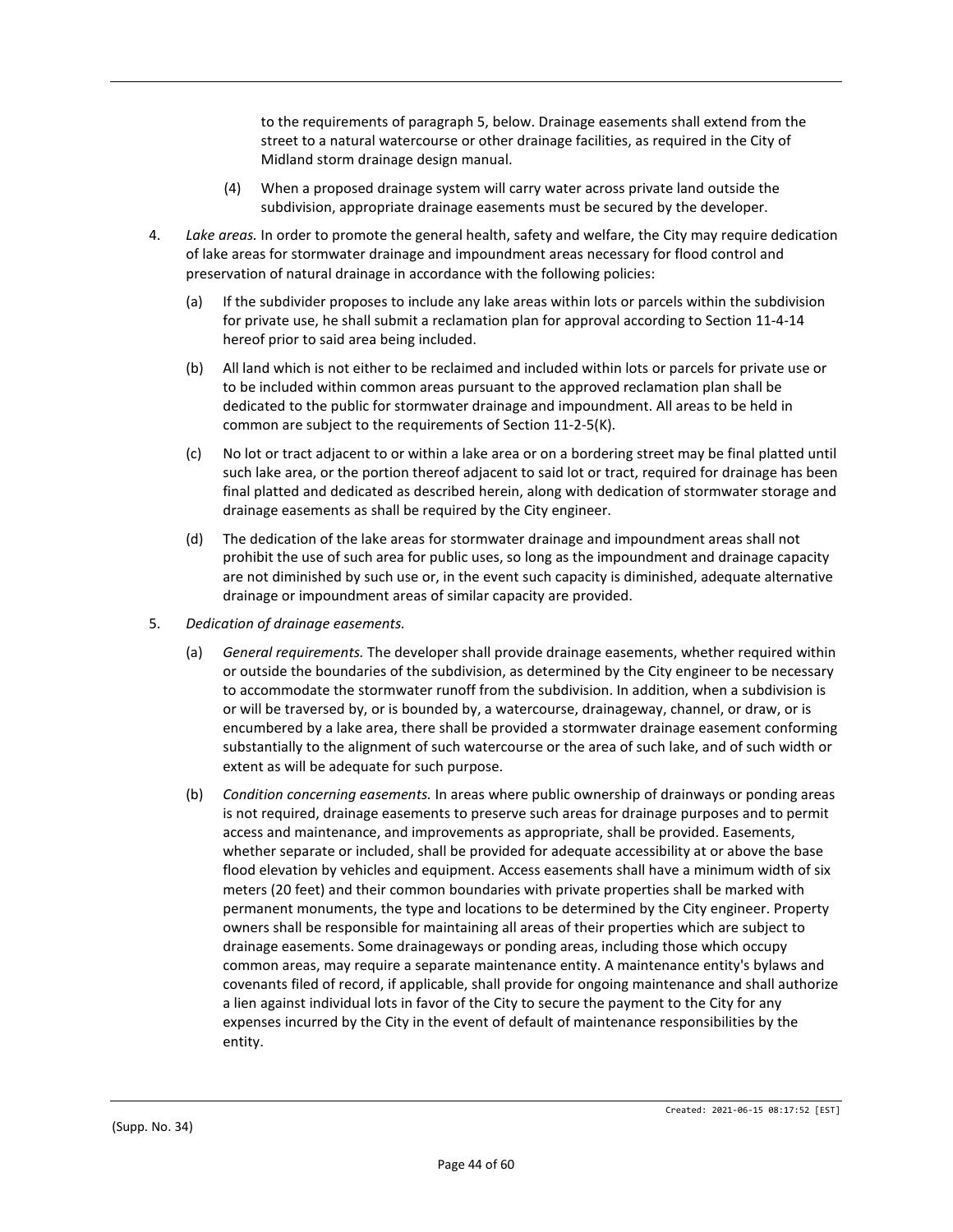The maintenance entity shall be responsible for all property within the easements or common areas. The City shall have the right, but not the obligation, to maintain and construct drainage facilities if, in the City's sole opinion, the property owners or maintenance entity is not properly maintaining the drainageway or ponding area.

- 6. *Special flood hazard areas.* The following additional conditions shall apply to any subdivision (including any manufactured home subdivision or any containing or intended to contain a manufactured home park) developed wholly or partially within any area of a special flood hazard as defined in this Title:
	- (a) Shall be consistent with Sections 11-3-2 and 11-3-6.
	- (b) Shall meet the development permit requirements of Sections 11-3-4, 11-3-5(C), and 11-3-12.
	- (c) Base flood elevation data shall be generated for any subdivision which is greater than 50 lots or two hectares (5 acres), whichever is less, if not otherwise available on a flood hazard boundary map (FHBM) by the Federal Emergency Management Agency or otherwise provided pursuant to Section 11-3-5(B)8.
	- (d) The boundaries of the 100-year floodplain and floodway, as applicable, shall be clearly shown on the plat.
	- (e) The following note shall be placed on the plat: "The boundaries of the 100-year floodplain (and floodway) [include if applicable] as shown hereon are as designated by [insert] reference], dated \_\_\_\_\_\_\_\_ [insert date of document], and are subject to change. Current information regarding flood hazard areas, including the minimum slab or floor elevation required for construction on any lot located wholly or partly within the 100-year floodplain, may be obtained from the City of Midland. Before any development (including fill, channel modification, etc.) proceeds on any land encumbered by the 100-year floodplain, or within any drainageway or basin, a development permit application must be filed at the City of Midland."
- 7. *Grading.* Site, street and development grading shall conform to the specifications in the City of Midland storm drainage design manual.
- (E) *Water facilities.*
	- 1. *Adequate water facilities.* Except as provided in Section 11-2-5(A), water systems serving any subdivision within the City or within its extraterritorial jurisdiction shall be served by an approved water supply and distribution system. Water facilities shall be installed to adequately serve each lot and shall be sized to conform to the City's water distribution master plan and other requirements of the City. Water service to each lot included on the final plat shall be from a looped water main. In addition, the water supply to the subdivision as a whole shall be based on a plan for an area-wide looped system of trunk lines which will supply water flow from two directions or sources. The required public improvements for the subdivision shall include all lines within or adjacent to the subdivision which are needed to conform to the City's plans for the area-wide trunk system. When so determined by the City, the public improvements shall also include off-site line extensions to complete that part of the trunk system necessary to supply water flow to the subdivision from two directions or sources. The City may require owners to provide adequate engineering data to support water demand projections before final plans will be approved. No building permit shall be issued and no development shall be approved unless adequate assurances are provided that the development shall be connected with the approved water supply and distribution system. No building permit shall be issued until satisfactory evidence of such connection has been provided, as determined by the City engineer.
	- 2. *Design and construction requirements.* The developer shall construct all water facilities needed to serve the development. Design of water systems shall be in accordance with the City of Midland standard specifications. No water system will be constructed unless all plans have been reviewed and approved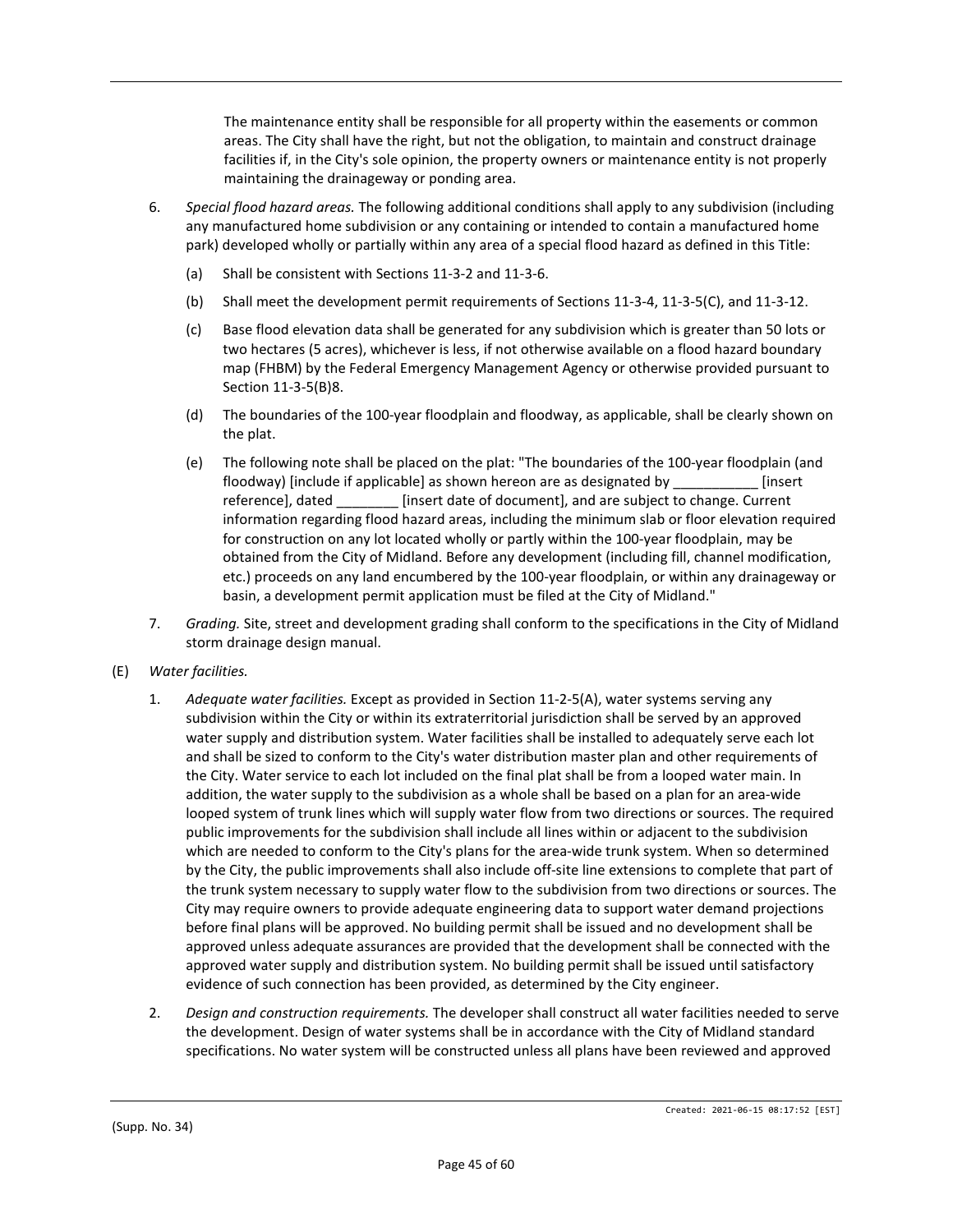by the City to assure compliance with these requirements. All design and construction will be done under the inspection of the City and in accordance with established city policies and practices.

- 3. *Extension policy.* The developer shall provide for the extension of all water mains and appurtenances, including major distribution facilities, necessary to connect the development with the approved water supply and distribution system. Authority to extend water mains to serve newly subdivided or platted land shall be granted by the City only upon a determination by the director of utilities that all facilities necessary to adequately serve the development are in place or will be in place prior to the issuance of occupancy permits for structures developed on such land. The developer shall pay all pro rata fees due prior to final plat approval.
- 4. *Fire protection.* Water service must be sufficient to meet fire flow requirements of the proposed development for domestic and industrial purposes, except where a suitable alternative means of fire protection is approved by the City. Fire hydrant spacing shall be based upon distance along hose-laying routes, measured along rights-of-way accessible to fire trucks, and shall be a maximum of 90 meters (300 feet) for nonresidential zoned and multiple-family residential zoned and 200 meters (650 feet) for other residential zoned areas. Where a water line is installed along a cul-de-sac street, fire hydrants shall be placed so that no lot shall be a greater distance from a fire hydrant than one-half the maximum specified hydrant spacing.
- (F) *Wastewater facilities.*
	- 1. *Adequate wastewater facilities.* Except as provided in Section 11-2-5(A), all subdivisions within the City or within its extraterritorial jurisdiction shall be served by an approved wastewater collection and disposal system. Wastewater collection and disposal systems shall be installed to adequately serve each lot and shall be designed accordingly. All additions to the City's wastewater system shall conform to the City's master sewer plan and other requirements of the City. The City may require adequate engineering data to support projected sewer flows before final plan approval. The proposed wastewater discharge of a proposed development shall not exceed the capacity of the wastewater system based upon required studies. No development shall be approved unless adequate assurances have been provided that such development will be connected with the approved wastewater collection and disposal system. No building permits shall be issued until satisfactory evidence of such connection has been provided, as determined by the City engineer.
	- 2. *Design and construction requirements.* The developer shall construct all wastewater collection and disposal facilities needed to serve the development. Design of wastewater facilities shall be in accordance with the City of Midland standard specifications. No wastewater system shall be constructed unless all plans have been reviewed and approved by the City to assure compliance with these requirements. All design and construction will be done under the inspection of the City and in accordance with established city policies and practices.
	- 3. *Extension policy.* The developer shall provide for the extension of all wastewater mains and appurtenances, including major collection and disposal facilities, necessary to connect the development with the approved wastewater collection and disposal system. Authority to extend wastewater mains to serve newly subdivided or platted land shall be granted by the City only upon a determination by the director of utilities that all facilities necessary to adequately serve the development are in place or will be in place prior to the issuance of occupancy permits for structures developed on such land. The developer shall pay all pro rata fees due for wastewater mains prior to final plat approval for the property.
	- 4. *On-site treatment.* On-site wastewater treatment systems will not be permitted, except for the pretreatment of industrial waste. In such instances, plans must be submitted to the director of utilities for approval prior to construction of the facilities.
- (G) *Water and wastewater main extensions.*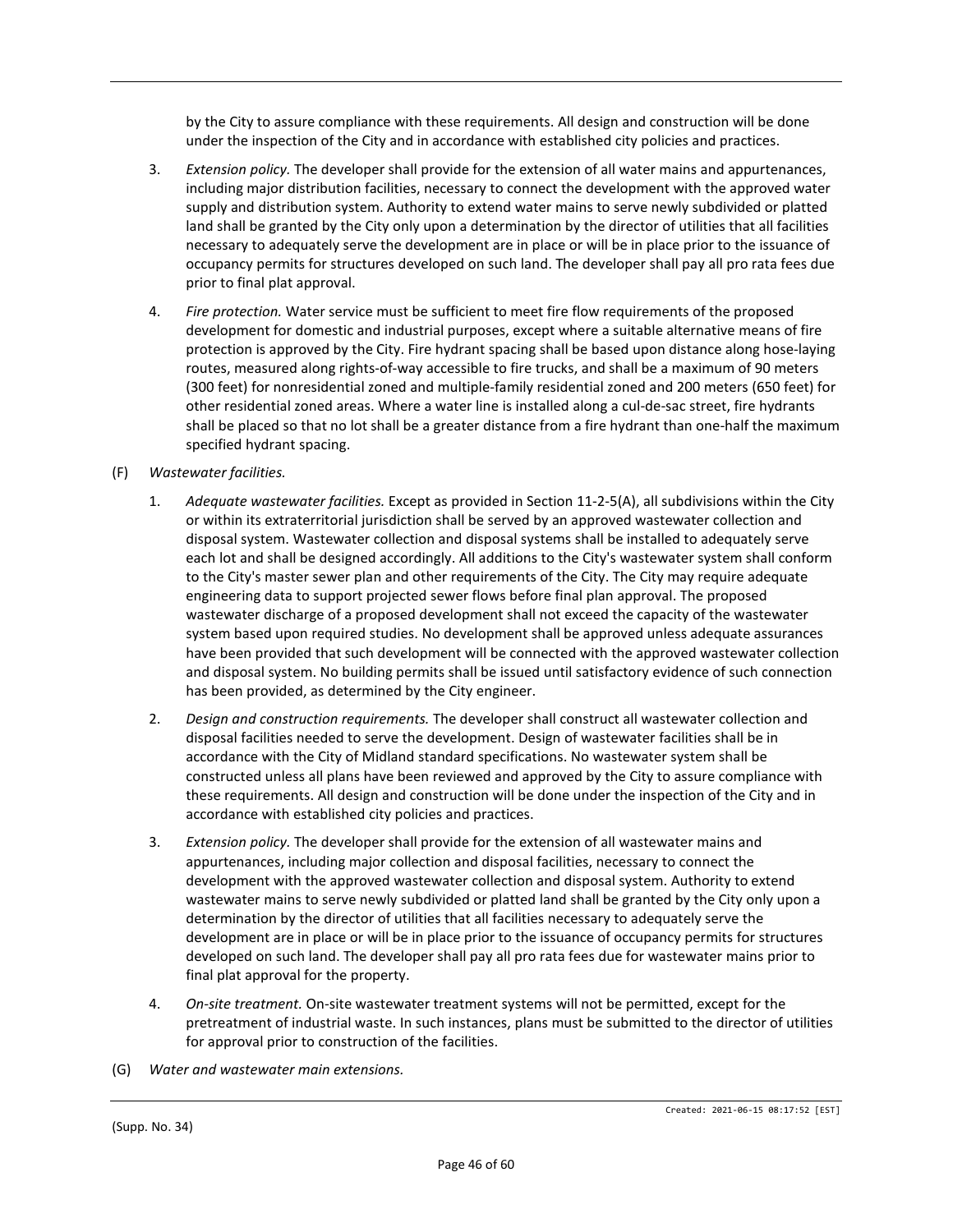- 1. *Responsibility for installation and extension.* The developer shall construct all water and wastewater facilities needed to serve the development and, pursuant to a development agreement with the City, shall construct or finance all water and wastewater mains and appurtenances, including major distribution and collection facilities, necessary to connect the development with the City's water supply and distribution system and the City's wastewater system. Mains to be extended shall be of a size sufficient to serve the development and all other properties to be served by the facility, as determined from an analysis of the City's water distribution master plans, sanitary sewer master plan and capital improvement program, as may be amended from time to time. All costs of installation shall be initially borne by the developer, subject to city participation in oversize costs pursuant to Section 11-2-6 and subject to reimbursement from other developments. Requests for city extension of water and wastewater mains shall be as provided for in Section 11-2-5(G)7.
- 2. *Condition of main extension.* Authority to extend water and wastewater mains to serve the subdivision shall be granted by the City only upon a determination by the director that all water or wastewater facilities necessary to adequately serve the development are in place or will be in place prior to issuance of the occupancy permits for structures developed on such land.
- 3. *Minimum standards.* Water and wastewater mains shall be installed and extended in accordance with the following standards:
	- (a) *Location of facilities.* The location of all water and wastewater mains necessary to serve newly subdivided or platted land shall be in accordance with the City's water distribution master plan, sanitary sewer master plan and capital improvement program, as may be amended from time to time, and in accordance with this Chapter.
	- (b) *Construction standards.* All water and wastewater facilities required by these regulations shall be constructed in accordance with the requirements and specifications of the City.
	- (c) *Size of mains.* Water and wastewater mains shall be sized and designed in accordance with the City's water distribution master plan and sanitary sewer master plan.
	- (d) *Items included.* Mains to be constructed shall include all valves, manholes, piping, fire hydrants and other appurtenances, including any lift stations or pumping facilities necessary to connect the property with the City's water or wastewater system, as determined by the director.
	- (e) *Extensions within property to be developed.* All water and wastewater mains shall be extended through and/or across the frontage of the property to be developed in streets, alleys, or in easements to the tract or addition in order to provide service to adjacent property where applicable.
	- (f) *Acquisition of easements.* The developer must obtain all off-site easements which are necessary for extending water and wastewater mains to and through the property being developed. However, the City may acquire such easements, or portions thereof, if the Council determines such acquisition is in the public interest. A metes and bounds description and a drawing of each easement must be submitted to the engineering division in order for the proper legal document to be prepared. The document will be sent to the developer for acquisition of the required signatures. The executed document will be returned to the engineering division for filing with the county clerk.
- 4. *Agreement required.* Prior to extension of any water main or wastewater main for which there is city participation in the project costs, or prior to construction of any main or appurtenances thereto which is identified in the capital improvements program for water or wastewater facilities, the developer shall execute a development agreement with the City in accordance with Section 11-2-4. In addition to matters contained therein, the following additional requirements apply: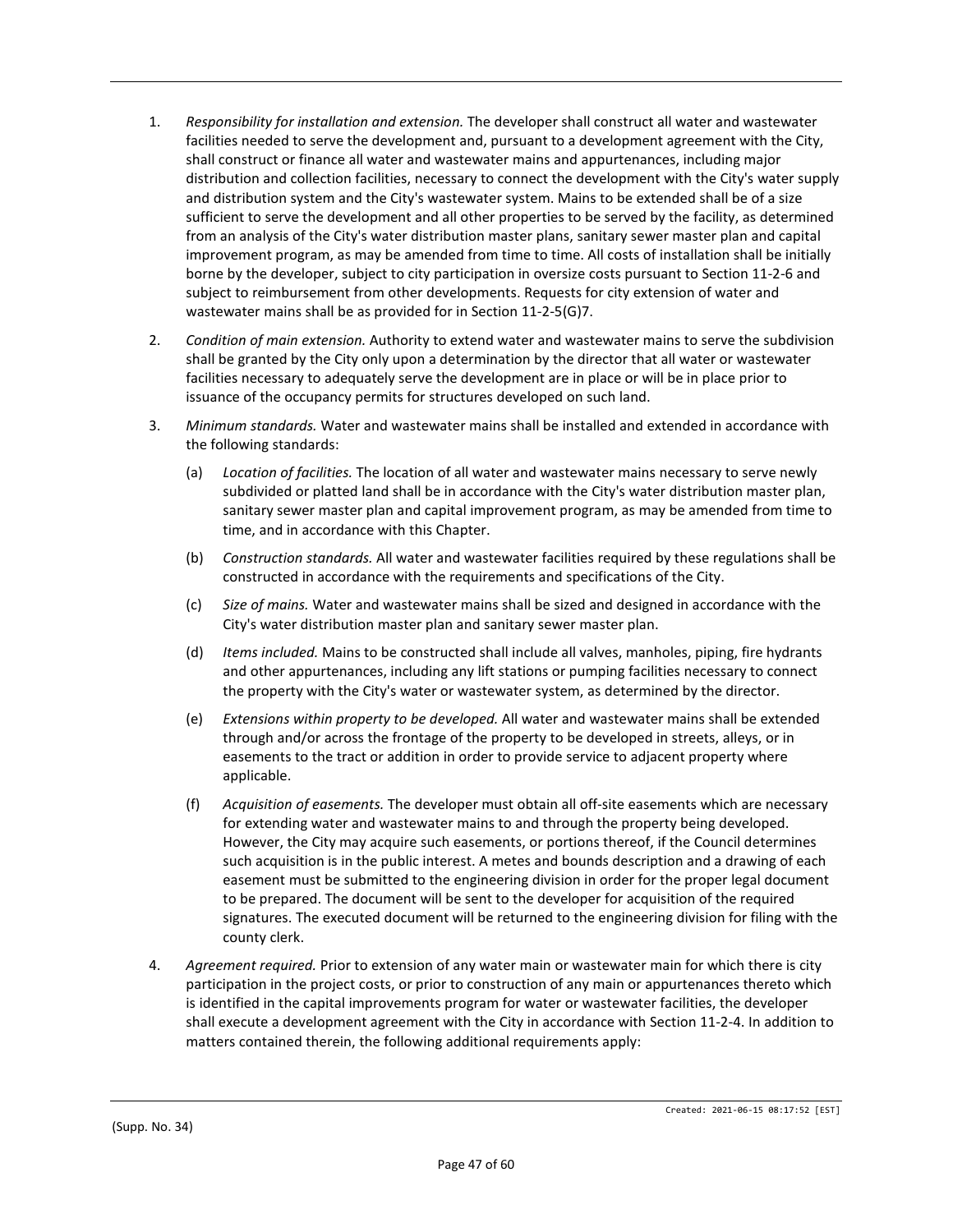- (a) Construction plans approved by the director demonstrating compliance with all city standards and regulations.
- (b) Appropriate provisions for providing security in a form approved by the City attorney.
- (c) Offers to deliver to the City clear and unencumbered title to all proposed water or wastewater facilities prior to the time of acceptance by the City.
- (d) Off-site easements necessary for the extension of water and wastewater mains.
- (e) Designation of the proposed extent of the City's participation in construction costs and the sources of reimbursement from fees to be collected from other developments.
- (f) Agreement to cooperate with city inspectors and to abide by all rules and regulations relating to city inspection.
- (g) Agreement to maintain the facilities until such facilities are accepted by the City and a warranty that the facilities will be free from defect for a period of one year following the acceptance by the City of the dedication of the facility. This warranty obligation may be met by securing a warranty of the facility from the general contractor which is transferred to the City at the time of acceptance of the facility.
- (h) When required by applicable Texas statute, an agreement to abide by the competitive bidding requirements and procedures set forth under Texas law.
- 5. *Construction management procedures.* Requirements for management of construction and inspection of facilities constructed shall be as provided in Section 11-2-4. The following additional requirements apply:
	- (a) *Preconstruction conference.* The city engineer may require that all contractors participating in the construction shall meet for a preconstruction conference to discuss the project prior to beginning work. If a conference is to be required, the City engineer shall notify the developer at or prior to the time that the public improvement plans are approved.
	- (b) *Conditions prior to authorization.* Prior to authorizing construction, the City engineer shall be satisfied that the following conditions have been met:
		- (1) All required contract documents shall be completed and filed with the City engineer.
		- (2) All necessary off-site easements or dedications required for city-maintained water or wastewater facilities, not shown on the final plat, must be conveyed solely to the City, with proper signatures affixed.
		- (3) All contractors participating in the construction shall be presented with a set of approved plans bearing the stamp of approval of the engineering and development department. These plans shall remain available to the contractors on the job site.
		- (4) A complete list of the contractors, their representatives on the site and telephone numbers where a responsible party may be reached at all times must be submitted to the City engineer.
- 6. *City participation and reimbursement.* Standards and procedures for City participation in the costs of oversized water and wastewater mains and provisions for reimbursement to developers from pro rata fees shall be as provided in Section 11-2-6.
- 7. *Extension of mains by City.* The City may extend a water or wastewater main to serve a subdivision, in lieu of installation by the developer, subject to the following standards and procedures: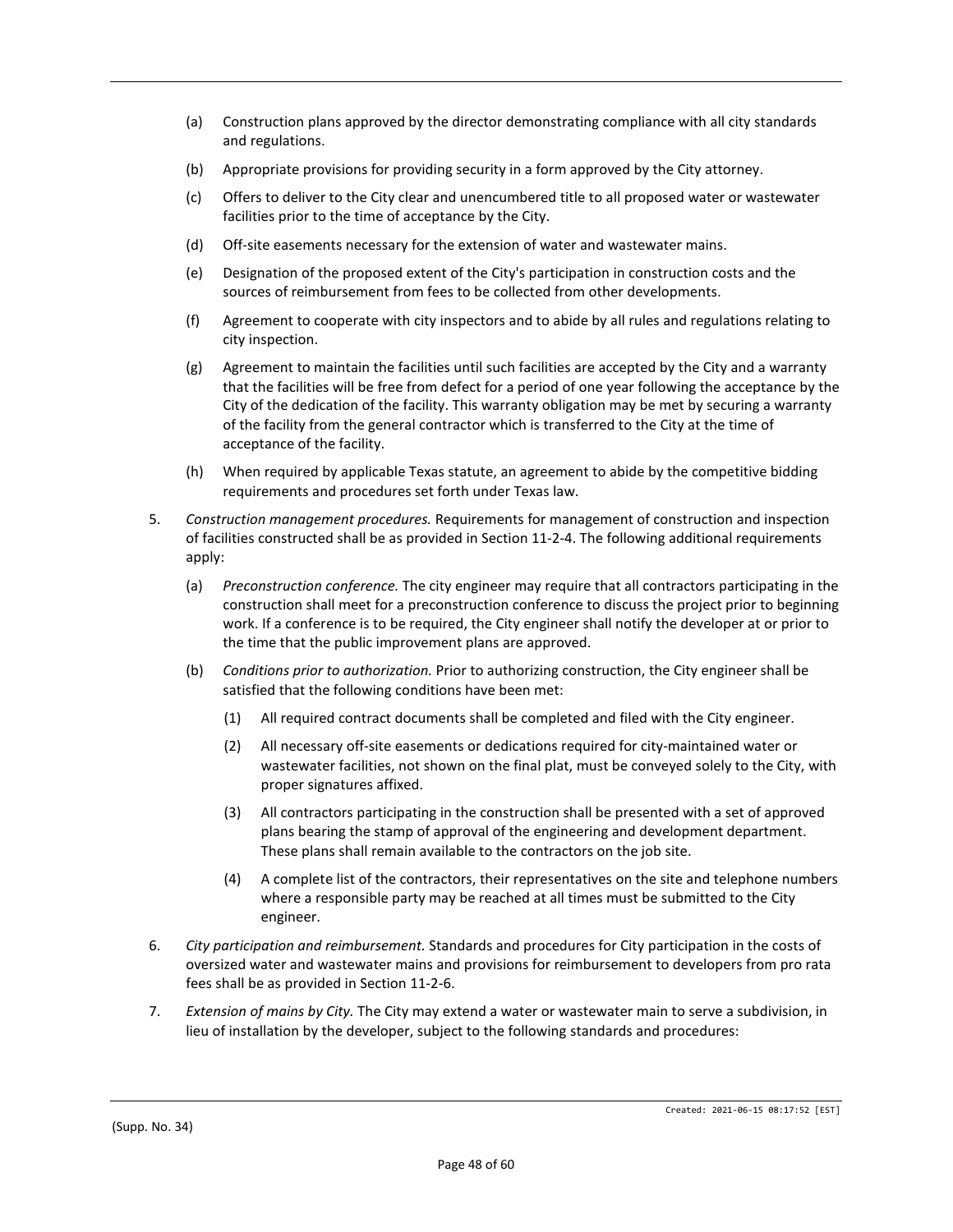- (a) *Request by developer.* The developer shall petition the City to extend a water or wastewater main to serve the development in lieu of constructing the facilities or to accelerate installation prior to the City's proposed construction schedule.
- (b) *Condition of extension.* The City may agree to extend the water or wastewater main upon condition that the subdivider shall deposit cash in an amount equal to 100 percent of the projected costs of the extension, together with easements required by Section 11-2-5(G)3.
- (c) *Participation by City.* The City shall participate in the costs of oversized mains according to the standards and procedures established in Section 11-2-6. Upon determination of the amount and timing of the City's participation thereunder, the portion of the cash deposit equal thereto shall be refunded to the developer.
- (d) *Reimbursement from other developments.* The developer shall be entitled to reimbursement from the proceeds of pro rata fees established for the main or mains serving other developments pursuant to Section 11-2-6. The developer shall also be entitled to reimbursement from any lot or acreage fees which the City may hereafter impose on other developments to be served by the main or mains installed.
- 8. *Extensions to serve lots in partly developed areas.*
	- (a) The City may extend a water or wastewater main to serve lots in partly developed areas, upon receiving in advance the total costs of such extension from owners of existing developed residential lots to be served by such main. Upon petition of such property owners, the City may establish pro rata fees for such line in the manner provided in Section 11-2-6, which fees shall be reimbursed to the owners who have made advance payments, upon connection of other property owners to the main.
	- (b) Upon the request of the owner of a single-family residential lot, the City may extend, lay or construct all necessary water and/or wastewater mains, including necessary appurtenances, a maximum distance of 15 meters (50 feet), excluding street intersections. Only one such 15-meter (50-foot) extension on any one main extension will be made for any applicant during any 12 month period.
	- (c) Property owners in partly developed areas may finance the construction of a water or wastewater main to serve their property, subject to city approval under the rules and regulations generally applicable to construction of such facilities by developers.

## (H) *Utilities, general.*

- 1. *Easements.*
	- (a) The property owner shall be required to furnish all easements and rights-of-way required to serve the development. Where reasonable, all public and franchised utilities should be located within street or alley rights-of-way. Notwithstanding the above, developers may offer easements outside of street and alley rights-of-way. All utility facilities existing and proposed throughout the property shall be shown on the preliminary plat and accompanying public improvement plans.
	- (b) Easements shall be provided for both municipal and franchised utilities. Municipal easements for water, sanitary sewer and storm sewer shall be a minimum of 4.5 meters (15 feet) in width, except that easements that are located along common side lines between lots and are for the purpose of connecting facilities located in streets and alleys shall be not less than 3.5 meters (12 feet) in width. The full width of any easement located along the common line between lots shall be provided on one side of the lot line. All municipal easements shall be wider when a need is determined by the City engineer depending on the depth and the size of the utility. Franchised utility easements must be sized by the utility company. Proper coordination shall be established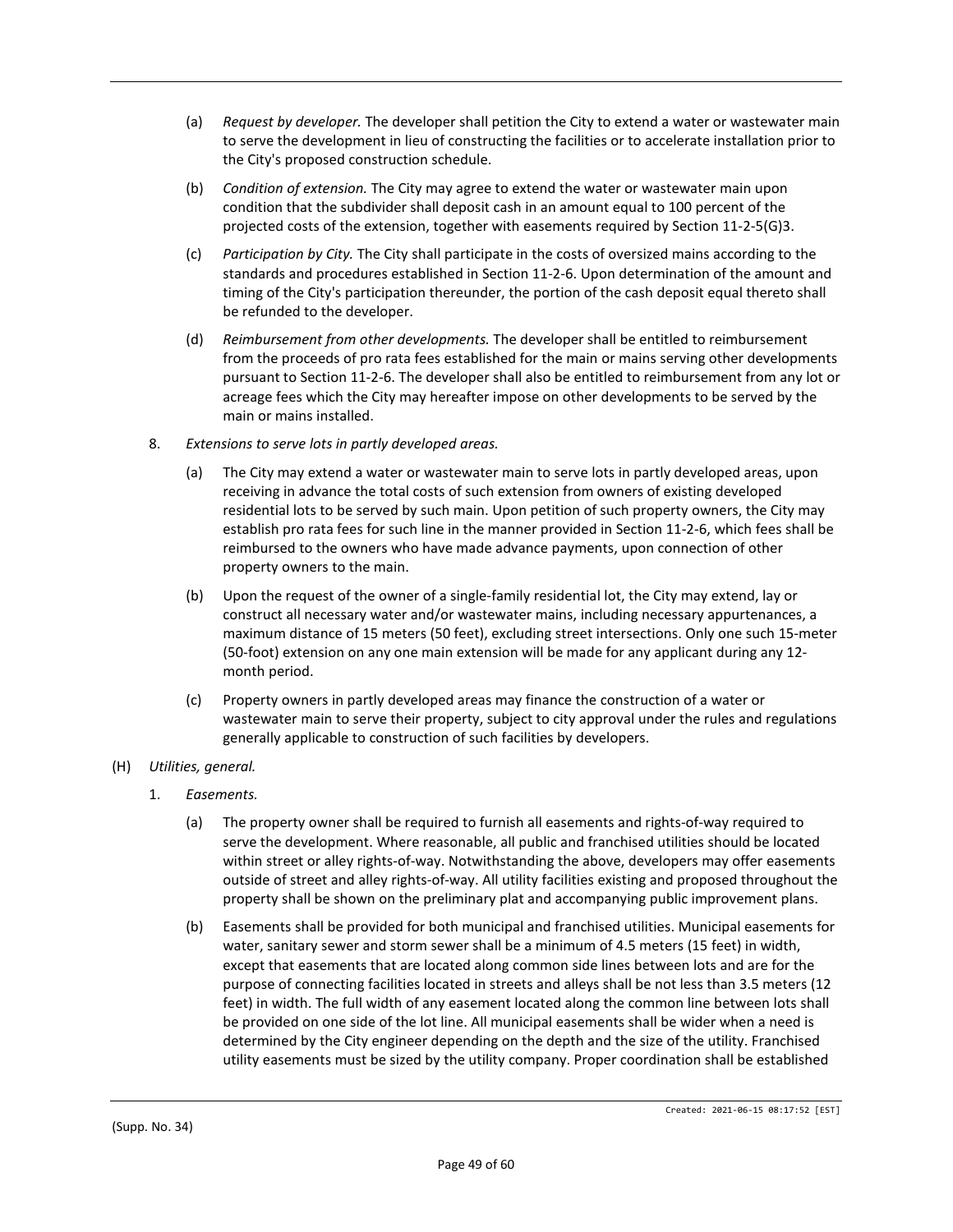among the City, the property owner and the applicable utility companies for the establishment of utility easements on adjoining properties. Easements shall be indicated on the plat.

- (c) When topographical or other conditions are such as to make impractical the inclusion of utilities within an alley, and an easement is provided instead at the rear of residential lots, perpetual unobstructed easements conforming to subparagraph (b) above shall be provided along selected side lot lines for satisfactory access to the street and the rear lot easements.
- (d) *In areas adjoining proposed subdivision.* When the City engineer finds that easements in areas adjoining proposed subdivisions are necessary to serve such subdivision with utilities, the subdivider shall obtain such easements or shall make arrangements with the City to obtain them.
- 2. *Damage.* The contractor and owner shall be responsible for all damage to existing public improvements caused during construction of new public improvements.
- (I) *Public uses.*
	- 1. *Reservation of land.* Sketch plats, preliminary plats and final plats shall reserve land which has not been dedicated for such use pursuant to these regulations or other provisions of the City Code for future public use, as designated in the comprehensive plan and associated plans for future public facilities and utilities. These uses include, but are not limited to: parks, recreation and open space areas, schools, libraries, police and fire stations, pump stations, water storage tanks, and lift stations. Land reserved shall be of a suitable size, dimension, topography, and character for the designated purpose.
	- 2. *Procedure for reserving land.* All sketch plats, preliminary plats and final plats shall provide for the necessary reservation of land for future public use, as required by the commission or Council. Boundaries of land reserved for public use may be adjusted subject to the approval of the commission or Council. The City, or other responsible public entity, shall initiate acquisition of any area reserved for public use on the final plat within 18 months of the date of approval of the final plat, unless the period is extended by mutual agreement of the City and the developer. The reservation shall be made void if the City, or other responsible public entity, fails to initiate acquisition of the area reserved within this period. In such event, the reserved area may be developed upon approval of a replat in accordance with Section 11-2-7, or development may proceed if the final plat has included the platting of the land reserved for public acquisition on a contingent basis.
- (J) *Provision of amenities.* Where amenities are owned and maintained by property owners in common or through an association of property owners, or where amenities are to be dedicated to the City and are to be maintained publicly or privately through agreement with the City, the City may require any or all of the following:
	- 1. Plans and illustrations of the proposed amenities;
	- 2. Cost estimates of construction, maintenance and operating expenses;
	- 3. Association documents, deed restrictions, contracts and agreements pertaining to maintenance of the amenities, if appropriate; and
	- 4. Provision of surety as required for maintenance and other expenses related to the amenities, if appropriate.
- (K) *Common areas.* Where any area is retained under private ownership and is to be established for the common use or enjoyment or to serve a common need of a subdivision and the owners of lots therein, said area shall be established as a common area on the plat, and designated by a special common area number or letter. The plat shall be accompanied by the covenants or ownership agreements, providing for the perpetual ownership and maintenance of such area, which shall be submitted to and approved by the City attorney's office and the commission, and filed of record with the plat. All improvements to a common area which are required as a condition of plat approval and all sidewalks required by Section 4-1-4 of the building code along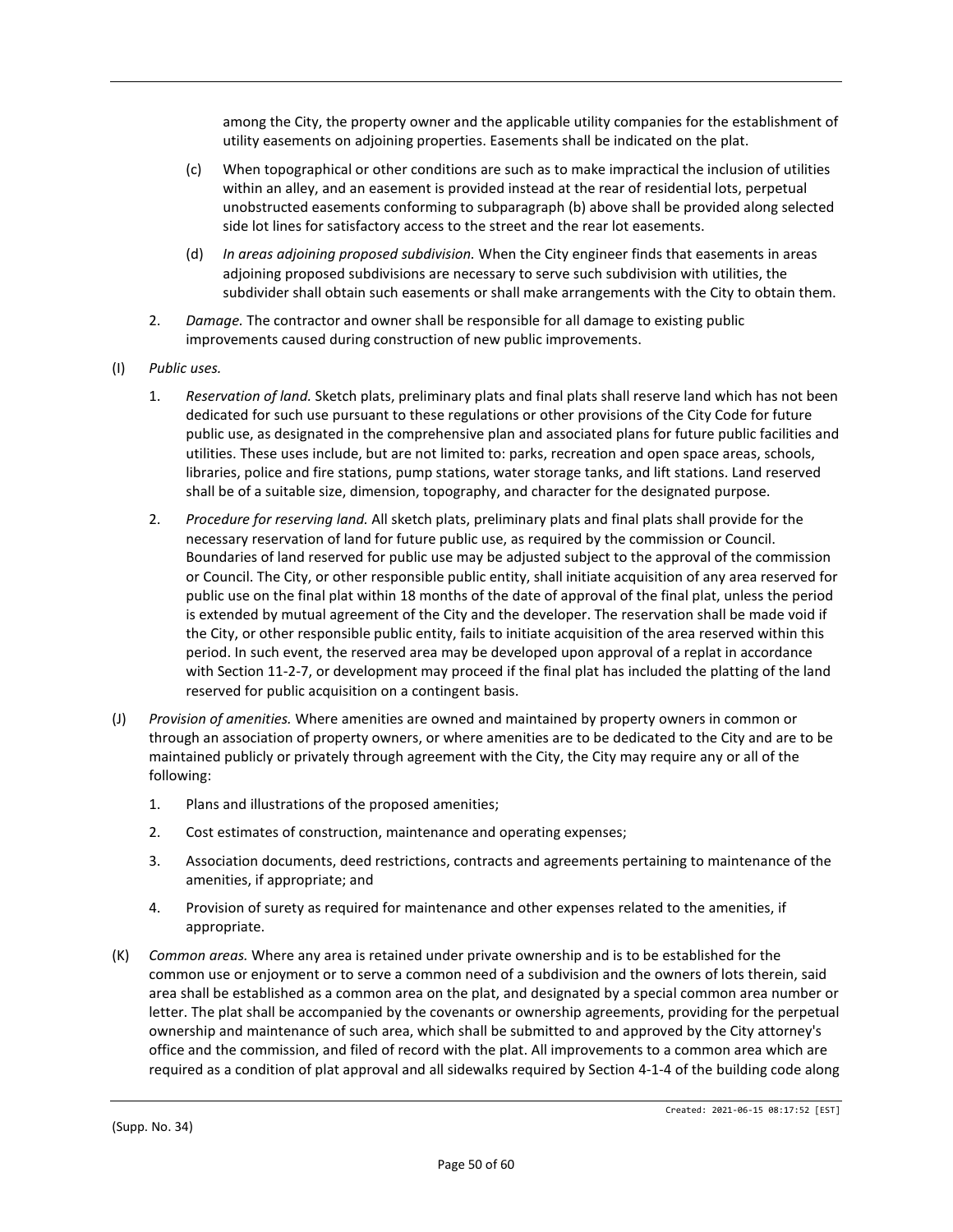streets abutting any common area shall be considered to be required subdivision improvements, subject to the requirements of Section 11-2-4 herein.

(L) The following design policies, standards and specifications as they may be adopted, amended or revised from time to time are incorporated by reference into this ordinance and shall be considered as provisions of this ordinance as if fully set forth herein; provided, however, no such policies, standards, or specifications, nor any amendment or revisions thereto, shall have any effect until approved by resolution of the Council and the text of same be on file with the City secretary for five calendar days following the date of said approval:

City of Midland standard specifications.

Major thoroughfare plan.

Comprehensive plan.

Policy on driveway access and design.

Capital improvements program.

Storm drainage design manual.

Water distribution master plan.

Sanitary sewer master plan.

(Ord. No. 7333, § 1, 6-14-1994; Ord. No. 8388, §§ 1—3, 3-21-2006; Ord. No. 8447, § 4, 9-26-2006; Ord. No. 8790, § 1, 4-13-2010 ; Ord. No. 9307, § 1, 8-26-14 )

## **11-2-6. Participation policies and pro rata fees.**

#### (A) *Participation policies.*

- 1. *Developer's responsibility.*
	- (a) The developer shall be responsible for the entire cost of designing and installing all public improvements which primarily serve the subdivision. Facilities required by these regulations, unless listed in Section 11-2-6(B), shall be considered as primarily serving the subdivision unless otherwise determined by the City.
	- (b) The developer shall also be responsible for his share of the costs of oversized or off-site public improvements needed to assure adequacy of public facilities and services for the subdivision, subject to participation, escrow and reimbursement policies contained in this Section 11-2-6.
	- (c) The developer shall be responsible for extending all streets, water, wastewater and drainage facilities to his property, as required by the commission or Council to ensure adequacy of public facilities.
	- (d) Should the subdivision abut an existing water or wastewater line installed by someone other than the City, the developer shall pay to the City a pro rata charge to be refunded to the original installer of the line, as prescribed in Section 11-2-6(E) of these regulations.
	- (e) Should a lift station, either temporary or permanent, be necessary to provide sanitary sewer service to the subdivision, the developer shall construct the station and all appurtenances at his own expense. If and when the lift station is no longer needed, the installation will, unless other provisions are made, remain the property of the City of Midland for reuse or disposal. A pro rata charge for such lift stations and appurtenances may be established as prescribed in Section 11-2- 6(E).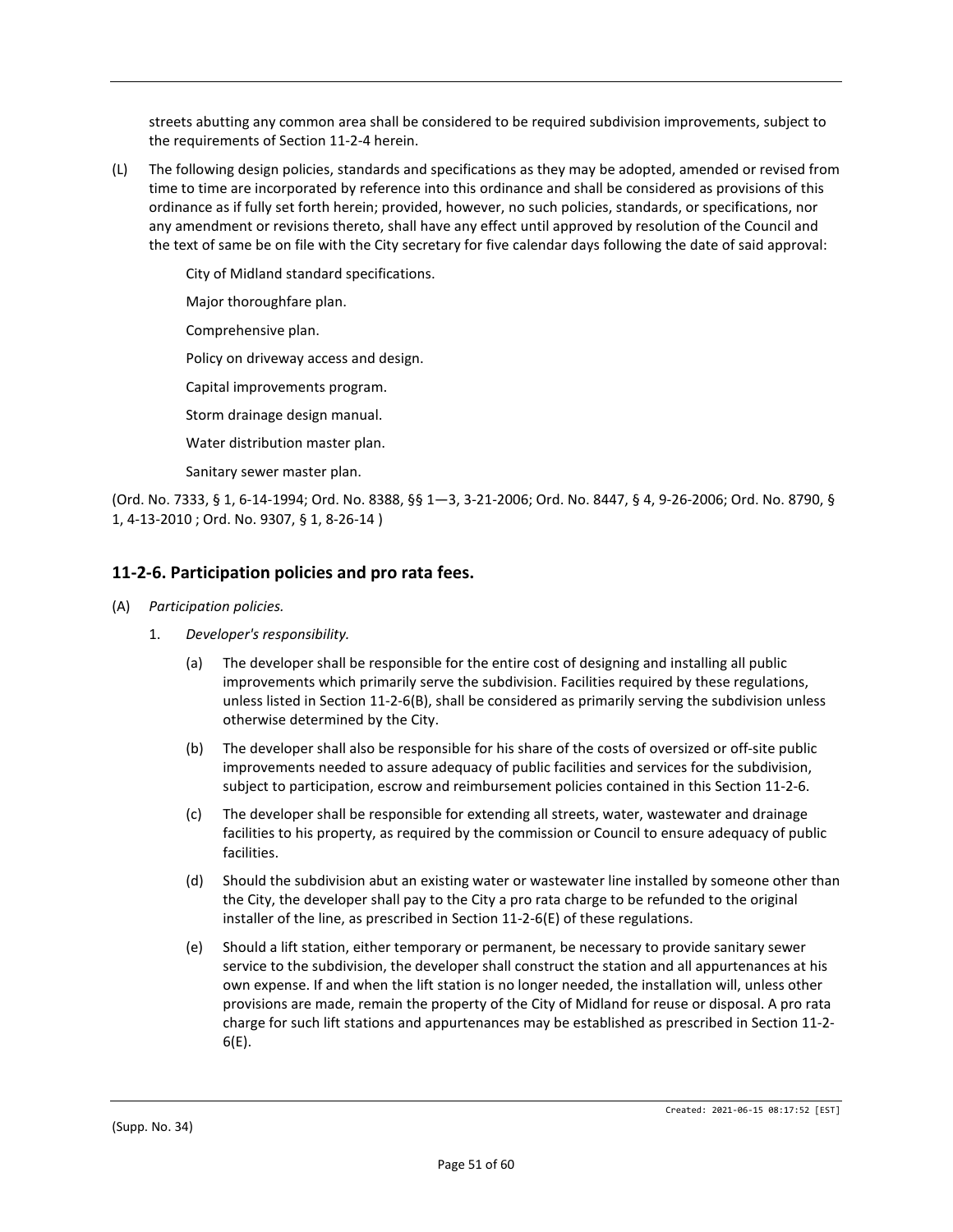- 2. *City's share of improvement costs.* The City may participate with the developer in the costs of public improvements which are not for the primary benefit of the development and which have been oversized to serve developments other than that for which the plat has been submitted for approval, in an amount not to exceed a maximum of 30 percent of the total construction costs of the public facilities set forth in the development agreement between the City and the developer, and pursuant to the procedures herein set forth. The agreement shall be consistent with the requirements of V.T.C.A., Local Government Code ch. 252, and V.T.C.A., Local Government Code §§ 212.071—212.074, inclusive, as amended. In the event that the City, in its sole discretion, determines to participate to an extent greater than 30 percent of total construction costs of the public facilities set forth in the development agreement, in order to preserve the public health and safety, or to prevent confiscation of property, the developer shall be responsible for compliance with all competitive bidding procedures required by the City and V.T.C.A., Local Government Code ch. 252.
- 3. In no event may the City be required to participate in the costs of public facilities if the Council determines in its sole discretion that there are no funds available for such purposes.
- (B) *Facilities eligible for city participation.* The developer shall be responsible for the entire initial cost of installing public facilities, including oversizing. As funds become available, the City may participate at a maximum in the costs of installing public improvements according to the following schedule:
	- 1. *Streets and thoroughfares.* The city's participation in the costs of improvements for perimeter and approach roads shall be computed following determination of the developer's responsibilities and those of abutting property owners. Internal subdivision streets, except arterial streets, are not eligible for city cost participation. The city's maximum share of improvement costs for perimeter and approach roads and for arterial streets is set forth in the following table, which designates the developer's and the City's share for various categories of streets. The costs of improvements which are eligible for city participation include those for construction, utility adjustments, excavation, subgrade preparation, pavement, crossovers, turn lanes, curbs and gutters. All other costs are the responsibility of the developer, except as provided otherwise herein. The city's participation in the costs of streets and thoroughfares applies only within the City limits. If an area zoned as a less restrictive or more intensive district than 1F, MH, TH, or 2F will be abutted by streets that the developer will improve on more than one side, the developer's share for the abutting section of street shall be determined by said zoning district, according to the table. If an area zoned as one of the less restrictive or more intensive districts will be abutted by only one street that the developer will improve, the developer's share for the zoning area shall be applicable to a length of the abutting roadway equal to the square root of the zoning area, regardless of the actual street frontage of the zoning area. The developer's share for the most restrictively or least intensively zoned area shall be applicable to the remainder of street frontage within or abutting the area of the plat after his share for all less restrictively or more intensively zoned areas has been applied.

| Street       | R.O.W.   | Adjacent                                                          | Developer's                                                                                                                         | City's    |
|--------------|----------|-------------------------------------------------------------------|-------------------------------------------------------------------------------------------------------------------------------------|-----------|
| <b>Class</b> | Pavement | Zoning                                                            | Share***                                                                                                                            | Share     |
| Arterial     | Various  | C-, LI, HI, IP- or major<br>concentration of LR-, O-, or<br>MF-   | 1/ <sub>2</sub> cost of street, based on<br>maximum 28-meter (93-foot)<br>width including C & G, arterial<br>construction standards | Remainder |
| Arterial     | Various  | NS, or neighborhood scale*<br>concentration of LR-, O-, or<br>MF- | 1/ <sub>2</sub> cost of street, based on<br>maximum 20-meter (68-foot)<br>width including C & G, arterial<br>construction standards | Remainder |

#### CITY PARTICIPATION TABLE—STREETS 11-2-6(B)1

Created: 2021-06-15 08:17:52 [EST]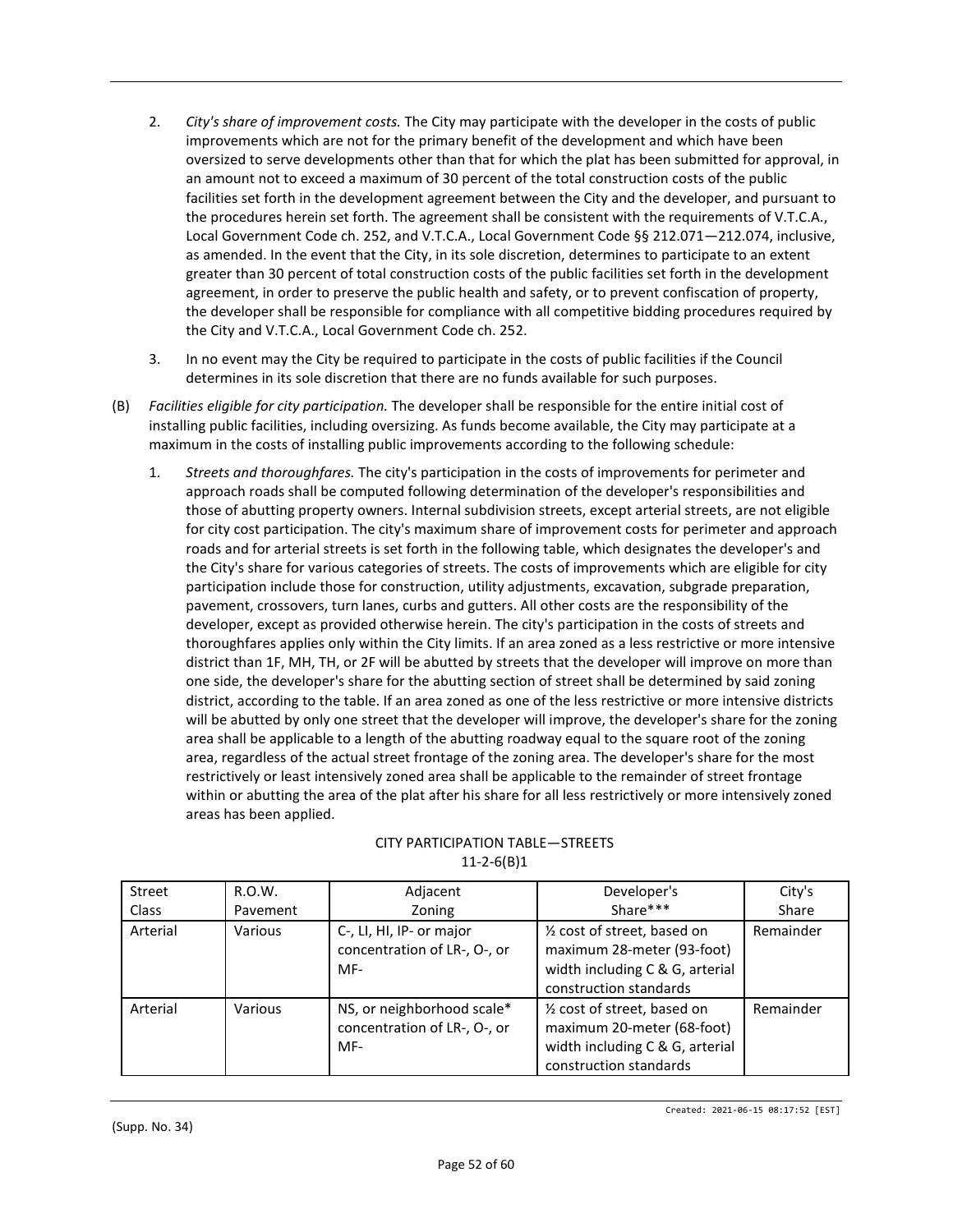| Arterial              | Various | 1F-, MH, TH, 2F                                                                                               | 1/ <sub>3</sub> cost of street, based on<br>maximum 20-meter (68-foot)<br>width including C & G, arterial<br>construction standards | Remainder |
|-----------------------|---------|---------------------------------------------------------------------------------------------------------------|-------------------------------------------------------------------------------------------------------------------------------------|-----------|
| Arterial              | Various | AE or other with minimum<br>residential lot area of 2,500<br>square meters (27,000 square<br>feet) or greater | 1/ <sub>3</sub> cost of street, based on<br>maximum 15-meter (51-foot)<br>width, no C & G, arterial<br>construction standards       | Remainder |
| Collector or<br>local | Various | AE or other with minimum<br>residential lot area of 2,500<br>square meters (27,000 square<br>feet) or greater | Full street to a maximum of 8-<br>meter (26-foot) width, no $C$ &<br>G                                                              | Remainder |
| Collector or<br>local | Various | All other                                                                                                     | <b>Full street</b>                                                                                                                  | None      |
| Collector**           | Various | All other                                                                                                     | Full street to a maximum of<br>10-meter (34-foot) width,<br>including C & G one side                                                | Remainder |

\*Neighborhood scale commercial: 3.0 hectares (7.5 acres) or less.

Neighborhood scale office: Limited to less than 10,000 square meters (100,000 square feet) of floor area.

\*\*Applicable to an existing street only, where the subdivision neither creates the street nor extends its length.

\*\*\*For each side of the road which the subdivision abuts.

- 2. *Water and wastewater.* If the request for city participation is approved by the Council, following dedication and acceptance of the facility or appurtenances in which it has agreed to participate, the City shall refund the costs of oversizing such facility in accordance with the following procedures and standards:
	- (a) *Oversizing standards.* The City shall pay the difference in the cost of materials between a "standard" size main (a 20-centimeter (8-inch) water main or a 25-centimeter (10-inch) wastewater main) and a larger size main required by the City, as determined under subparagraph (b) hereof, up to the maximum amount agreed to by the City.
	- (b) *Oversize cost determination.* The extent of the City's participation in the cost of oversized mains shall be determined in the following manner: Estimates of the actual costs of materials, which are provided by the developer's professional engineer along with an estimate of the City participation, according to the policies stated herein, shall be submitted to the director for his review and approval. The approved estimates shall be set forth in the development agreement between the developer and the City, including an estimate of the City's portion. However, the City's participation shall be based on actual bid between the "standard" size main and the oversize main. The developer's engineer shall include the "standard" size main in the base bid with the oversize as an alternate and shall provide for separate unit price bids for labor and materials. All bids received by the developer shall be provided to the City engineer for review and approval. The City has the right to reject any and all bids in which it is participating. In no event shall the City's participation exceed the City's portion of the construction costs set forth in the development agreement, or as may be subsequently amended.

Created: 2021-06-15 08:17:52 [EST]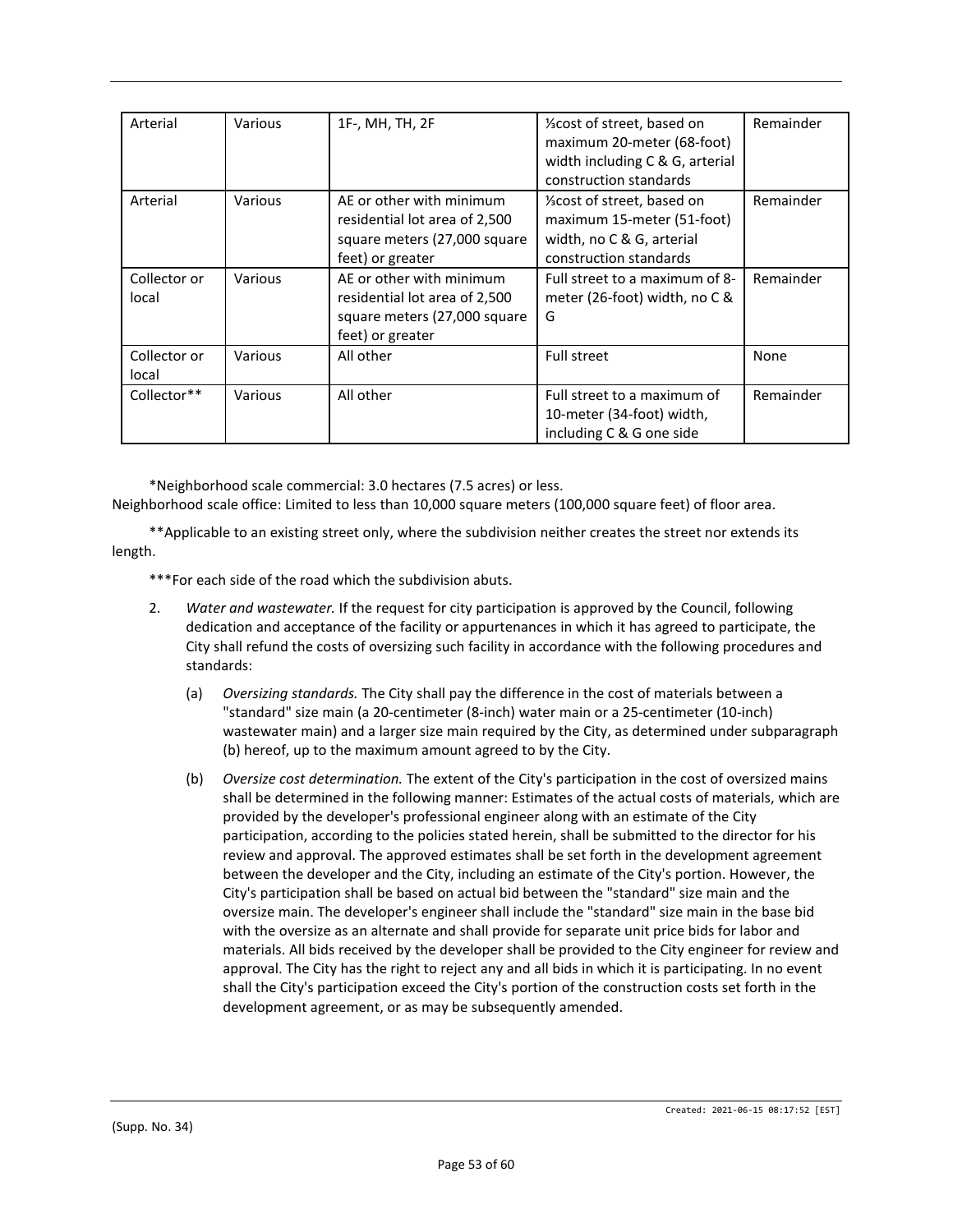- (c) *Participation in costs of construction other than materials.* The Council may, in its sole discretion, agree to participate in costs related to water and wastewater main extensions other than the costs determined under subparagraph (b), above, upon a determination by the Council that:
	- (1) The size of the water or wastewater line required by the City to be constructed by the developer is necessary for the public health, safety and welfare; and
	- (2) The difference in the cost of constructing the oversize line excluding materials costs is so significant over the cost of the standard line as to create an undue and inequitable burden on the developer relative to the benefit the developer's subdivision will receive from use of the oversized line.
- 3. *Drainage facilities.* The developer is required to provide all drainage facilities and appurtenances necessary to conduct stormwater runoff through or along the boundary of his subdivision and all drainage facilities and appurtenances, whether within or outside the boundaries of his subdivision, that are required to conduct stormwater runoff from the subdivision. This includes underground and/or open channel facilities, and detention or retention basins, as well as any required off-site drainage facilities for stormwater runoff from the subdivision. A subdivision which contains a major drainageway and/or draw, or has substantial off-site drainage, is required to provide adequate rights-of-way and channelization for drainage. The City may elect, provided funds are available, to participate in the cost of a major drainage structure (e.g., bridge, culvert, or multi-box culvert) along the perimeter of the subdivision, but the developer shall be responsible for not less than one-third the cost of the structure if it provides access to the subdivision or conveys drainage through or from the subdivision. However, if a major drainage structure is required only to provide access and/or drainage for the subdivision, there will be no city participation in the cost.
- (C) *Procedures for city participation.*
	- 1. *Participation requests.* A request for city participation for those facilities identified in Section 11-2-6(B) shall be initiated through the submission of an application for participation by a developer. Such application shall be submitted in the form specified by the City prior to commencement of construction. The request for participation shall be accompanied by proposed construction drawings showing the reimbursable items, a copy of the contractor's bid for construction, final payments with quantities, oversized calculations for all reimbursable items and a project location map.
	- 2. *City determination of oversized costs.* The city engineer initially shall determine an amount for city participation in the costs of public improvements, based on public improvement plans approved by him, in accordance with the criteria in Section 11-2-6(A) and (B). The Council shall approve any requests for participation. The terms of the City's participation shall be incorporated within the development agreement.
	- 3. *Reimbursement.* Reimbursement of the City's share of participation in the costs of public improvements shall be made as funds become available, unless otherwise specified in the development agreement.
- (D) *Escrow policies and procedures.*
	- 1. *Deposit with City.* Whenever the City agrees to accept escrow deposits in lieu of construction by the owner of the property under these regulations, the property owner or developer shall deposit an amount in escrow with the City equal to his share of the costs of design and construction. Such amount shall be paid prior to the time of final plat approval.
	- 2. *Determination of escrow amount.* The amount of the escrow shall be determined by an estimate of the City engineer based on comparable bids awarded by the City and current market value of the construction. Such determination shall be made as of the time the escrow is due hereunder.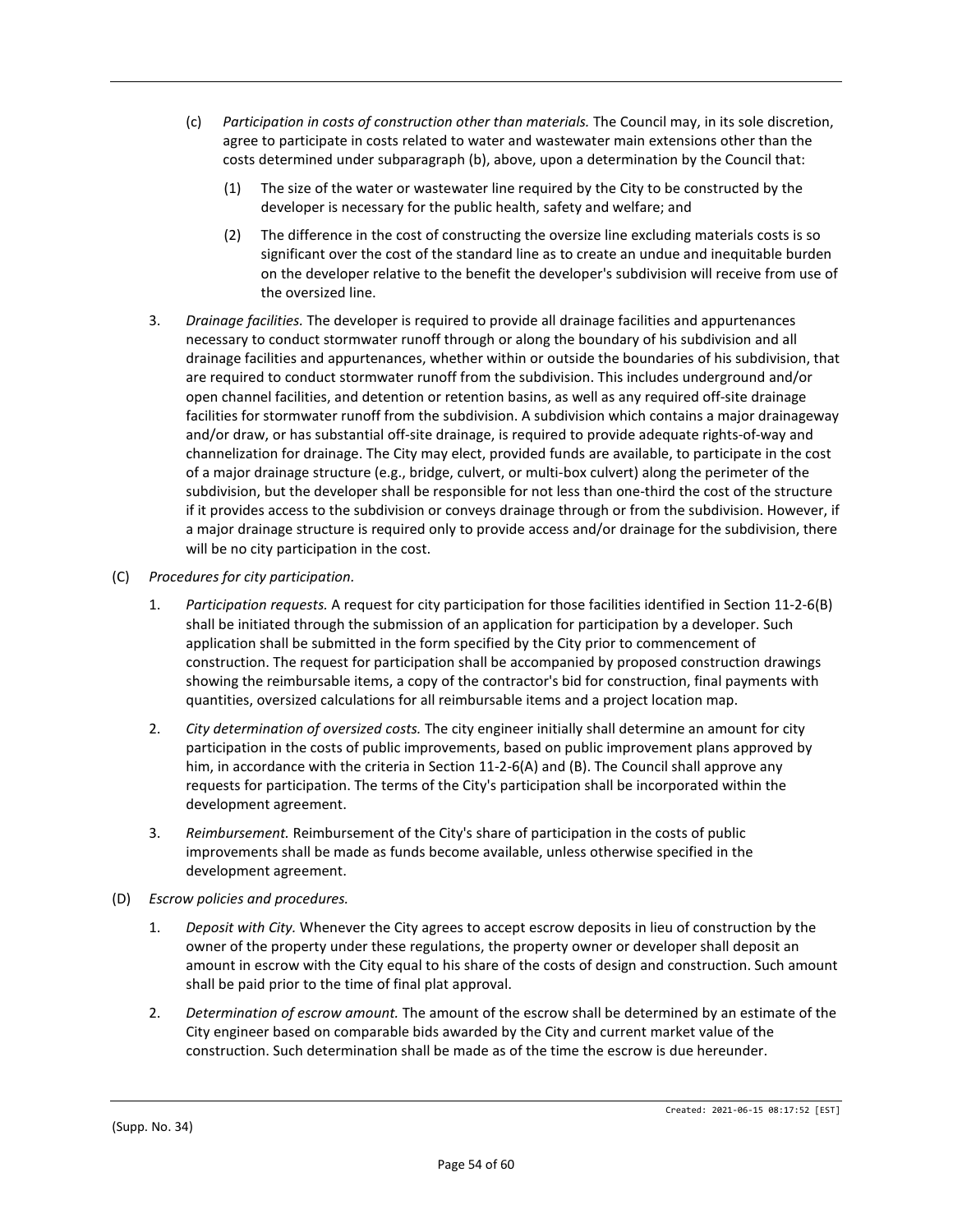- 3. *Termination of escrow.* Escrows placed with the City under this Section which have been held for a period of ten years from the date of such payment, in the event that the City has not authorized the preparation of plans and specifications for construction of such facilities for which the escrow was made, shall, upon written request, be returned to the property owner, with accrued interest. Such return does not remove any obligations of the owner for construction of the required facilities if a building permit has not been issued on the subject lot or if a new building permit is applied for.
- 4. *Interest limitation.* If money is refunded within six months of deposit, only the principal will be refunded. Monies returned after this date will be refunded with interest accrued, calculated at one percent less than the rate of actual earnings.
- (E) *Pro rata fees.*
	- 1. *Water and wastewater line reimbursements.*
		- (a) *Nature of fee.* A charge known as a "pro rata fee" shall be imposed on each lot or tract abutting an existing water or wastewater main for which such fee has been established pursuant to this Section, as a condition of connection to such main, for the purpose of reimbursing the developer who previously installed or paid for the main.
		- (b) *Amount of fee.* The pro rata fee shall be established for each side of the main to which connections are made. The fee for each side shall be equivalent to one-half the cost of the constructed main less the oversize participation, if any, together with all appurtenances, for that length of the main abutting the property being charged. For mains where connections can be made on one side only, the fee shall be equivalent to the cost of the constructed main less the oversize participation, if any, together with all appurtenances, for that length of the main abutting the property being charged.
	- 2. *Procedure for establishing pro rata fees.*
		- (a) *Request for pro rata fees.* Prior to final acceptance of the improvements, the developer who installs a water or wastewater main shall request the establishment of a pro rata fee for such facility.
		- (b) *Submittal requirements.* The request to establish a pro rata fee shall be in a form specified by the City. The request shall include a copy of the actual contract for construction of the water and/or wastewater mains with unit prices. The request must identify the constructed cost of the main, including any fire hydrants, valves, fittings, manholes and other appurtenances which were determined to be necessary for construction of the main.
		- (c) *Verification of costs by engineer.* The director shall verify the developer's calculations of main costs. In the event of disagreement, the director shall establish the cost per unit length for the pro rata fee.
		- (d) *Reimbursement amount.* The maximum amount for which a developer may be reimbursed from the proceeds of pro rata fees shall not exceed the costs determined by the director under subparagraph (c) hereof, less the amount of any city participation in costs pursuant to Section 11- 2-6(C) hereof.
	- 3. *Payment of pro rata fees.*
		- (a) *Obligation to pay fee.* Any property owner whose property lies adjacent to a street, alley or easement containing an existing water or wastewater main for which a pro rata fee has been established pursuant to these regulations shall pay the applicable fee prior to final plat approval of the property.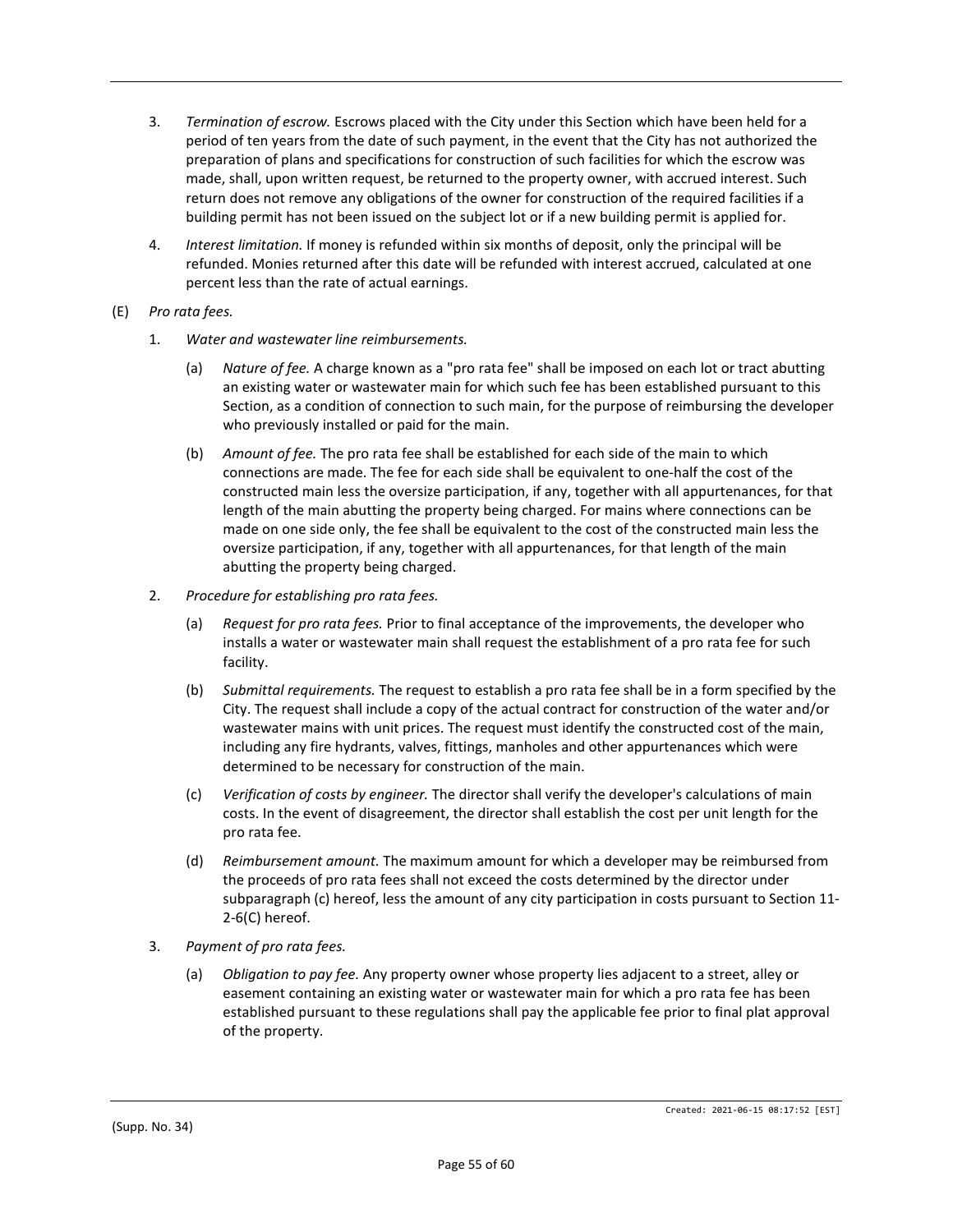- (b) *Calculation of fee.* The amount of the pro rata fee shall be calculated by multiplying the unit cost determined in paragraph 2 of Section 11-2-6(E) by the length of that portion of the property boundary of a lot which abuts a street, alley or easement containing a water or wastewater main for which pro rata fees have been established. The number of linear feet shall be determined by the following formulas:
	- (1) For residential lots: When the main installation is designed to serve property on only one side of the street or alley, the frontage rates established according to paragraph 2 above shall be doubled. The frontage rates shall apply to property fronting on streets in areas platted into the usual rectangular lots or tracts of land, with a depth not to exceed 45 meters (150 feet). Where lots or tracts have greater depth than 45 meters (150 feet) from the front street line and are occupied, or are to be occupied, exclusively as dwelling places then the additional depth shall not be assessed. If the property is later subdivided, requiring the extension of mains to serve same, then the terms of this Chapter shall govern. Where lots or tracts are irregular in size or shape, then the pro rata charged shall be based upon equivalent rectangular lots or tracts using one front meter (foot) for each 150 square meters (feet) of area, or the pro rata charges provided herein on the average frontage of such tracts, whichever is least.
	- (2) For commercial lots: On lots or tracts of land which extend through from one street to another, with frontage on both streets, and where the distance between the street lines is 80 meters (260 feet), or more, then the pro rata charges herein provided for shall be paid on both frontages when a connection is secured to the lot or tract.

Where lots or tracts are irregular in size or shape, then the pro rata charged shall be based upon equivalent rectangular lots or tracts using one front meter (foot) for each 150 square meters (feet) of area, or the pro rata charges provided herein on the average frontage of such tracts, whichever is least.

Where lots or tracts have a depth greater than 45 meters (150 feet) from the front street line, then the pro rata herein provided shall be paid on the frontage on all streets which the property may abut minus 45 meters (150 feet) frontage for each corner of the property abutting a street intersection. Should said property be resubdivided whereby further extensions are required to service same, the terms of this Chapter shall apply.

- 4. *Pro rata fee account.* A pro rata fee account is hereby established. The City shall deposit all pro rata fees collected pursuant to Section 11-2-6(E)3 into such account. Expenditures from such account shall be earmarked solely for reimbursement of developers for the reasonable costs of installing water mains or wastewater mains for which pro rata fees have been established pursuant to Section 11-2- 6(E)2.
- 5. *Reimbursement for water and wastewater main extensions.*
	- (a) *Reimbursement time limit.* For a period of seven years after dedication to and acceptance by the City of the completed facility, the developer shall be entitled to reimbursement from the proceeds of the pro rata fees established pursuant to Section 11-2-6(E)2 up to the total cost of the extensions established by resolution pursuant to Section 11-2-6(E)3(a). Payment shall be from the pro rata fee account. Upon request of the developer, the City shall make reimbursements for main extensions semiannually on May 1 and November 1 of each calendar year. Following expiration of such period, the City shall cease to collect pro rata fees for the main.
	- (b) *Unclaimed funds.* If the City is unable to reimburse the developer who installed the main following reasonable attempts to locate such developer, the City shall transfer all fees which remain unclaimed seven years following the date of acceptance of the water or wastewater main to the water and sewer fund for disposition in accordance with general provisions.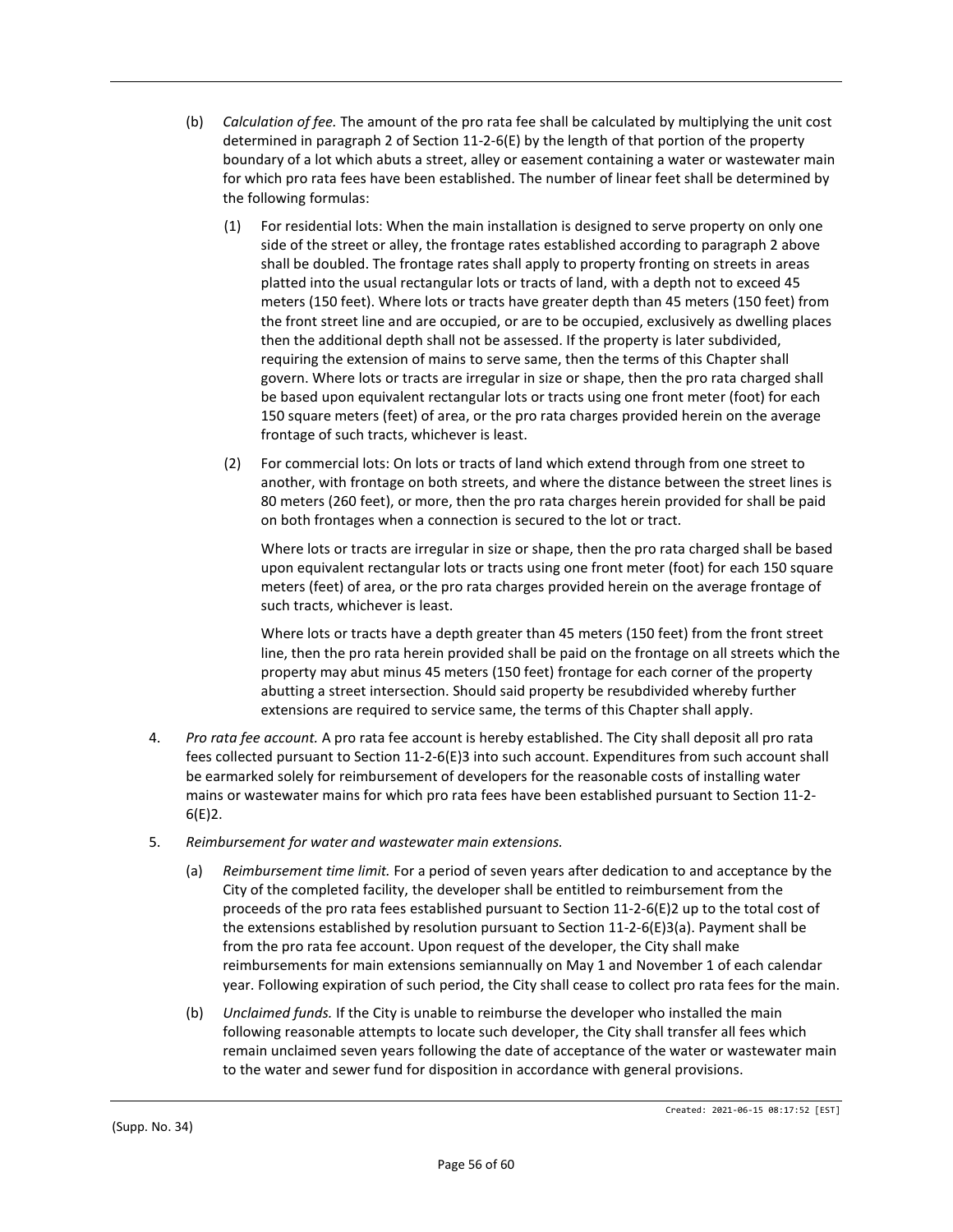- 6. *City collection fee.* The City shall collect from the property owner paying pro rata fees an additional two percent of the amount collected plus \$100.00 as a collection fee. The City shall establish a collection fee account into which all such monies shall be deposited for purposes of administering this Section. Any interest earned on the pro rata fee account shall also be deposited in the collection fee account.
- 7. *Method of enforcing pro rata payment.* Nothing herein shall be deemed in any way to be an exclusive method of enforcing the payment of pro rata fees against the property owner, and shall not be deemed in any manner to be a waiver of the City's right to validly assess the property owner for the costs of installing a standard size water or wastewater main and to affix and enforce liens against said property, all of which may be done as provided by ordinance in the manner prescribed by law.
- 8. *Application of pro rata fees to existing mains predating Chapter.* Pro rata fees imposed on property abutting a water or wastewater main installed by a developer prior to June 26, 1990, pursuant to former Section 3-1-13 of the City Code, which fees are for the sole purpose of reimbursing such developer for the costs of installing a standard size main, shall be collected at the following rates:
	- (a) Six dollars per front foot of the lot or tract of land to which water connections may be made.
	- (b) Five dollars per front foot of the lot or tract of land to which wastewater connections may be made.

Computation of fees for such facilities shall be as provided under this Section. Following June 26, 1990, the City shall neither impose nor collect fees for city-installed facilities pursuant to former Sections 3-1- 9 through 3-1-18 of the City Code, nor shall the City continue to collect pro rata fees for developerinstalled facilities following the expiration of the period for refund pursuant to former Section 3-1-14. The rights of persons entitled to refunds under previous ordinances where the water or wastewater installations have actually been made shall remain unaffected by this Chapter.

(F) *Payment of fees, charges and assessments.* As a condition of plat approval, the property owner shall pay all fees, charges and assessments required to assure adequacy of public facilities to the subdivision, as may be imposed under this Chapter or other regulations of the City.

(Ord. No. 7333, § 1, 6-14-1994)

# **11-2-7. Replatting.**

- (A) *Replatting of land.*
	- 1. *Replat required.* Unless otherwise expressly provided for herein, a property owner who proposes to replat any portion of an already approved final plat, other than to amend or vacate the plat, must first obtain approval for the replat under the same standards and by the same procedures prescribed for the platting of land by these regulations.
	- 2. *Replatting without vacating preceding plat.* A replat of a final plat or portion of a final plat may be recorded and is controlling over the preceding plat without vacation of that plat if the replat:
		- (a) Is signed and acknowledged by only the owners of the property being replatted.
		- (b) Is approved by the commission after a public hearing on the matter at which parties in interest and citizens have an opportunity to be heard.
		- (c) Does not attempt to amend or remove any covenants or restrictions previously incorporated in the final plat.
	- 3. *Additional requirements for certain replats.*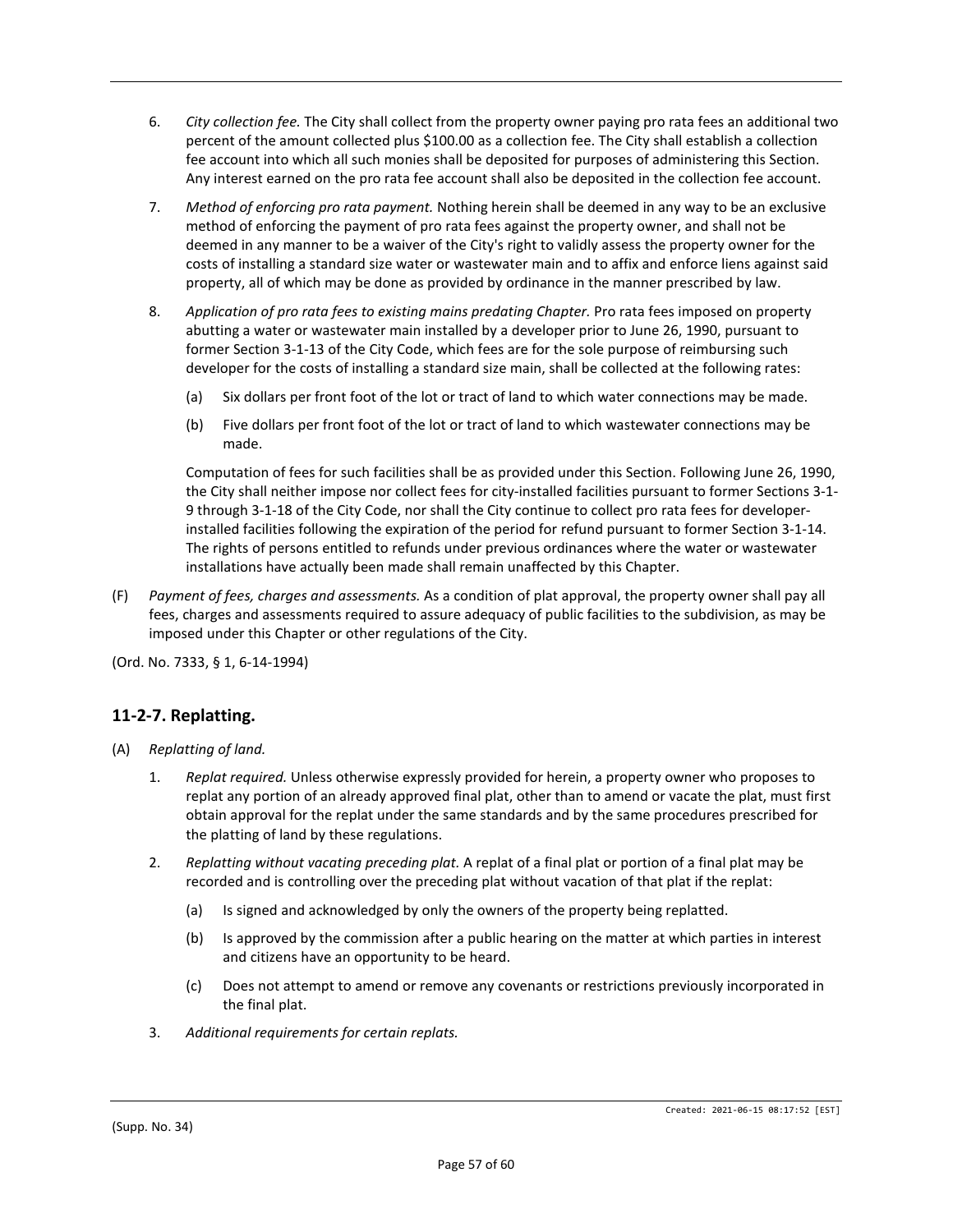- (a) In addition to compliance with subparagraph (b) below, a replat without vacation of the preceding plat must conform to the requirements of this Section if:
	- (1) During the preceding five years, any of the area to be replatted was limited by an interim or permanent zoning classification to residential use for not more than two residential units per lot.
	- (2) Any lot in the preceding plat was limited by deed restrictions to residential use for not more than two residential units per lot.

Compliance with this paragraph is not required for approval of a replat of part of a preceding plat if the area to be replatted was designated or reserved for other than single or duplex family residential use by notation on the last legally recorded plat or in the legally recorded restrictions applicable to the plat.

- (b) Notice of the hearing required under subparagraph 2(b) shall be given prior to the 15th day before the date of the hearing by publication in an official newspaper or a newspaper of general circulation in the county and by written notice, with a copy of subparagraph (c) below attached, forwarded by the director to the owners, as indicated on the most recently approved ad valorem tax roll of the City, of property in the original subdivision within 200 feet of the property upon which the replat is requested. The written notice may be delivered by depositing the notice, properly addressed with postage prepaid, in a post office or postal depository within the boundaries of the City.
- (c) If the owners of 20 percent or more of the land area within which notice is required to be given under subparagraph (b) file with the commission a written protest of the replatting before or at the hearing, approval of the replat will require the affirmative vote of three-fourths of all members of the commission. The area of streets and alleys shall be included in computing the percentage of land area.
- (B) *Amending plats.*
	- 1. The commission may, upon petition of the property owner or developer, approve an amending plat which is signed by the applicants only unless otherwise required to the contrary, and which is for one or more of the purposes set forth in this Section, and such approval and issuance shall not require notice, hearing, or approval of other lot owners. This subsection shall apply only if the sole purpose of the amending plat is:
		- (a) To correct an error in any course or distance shown on the prior plat;
		- (b) To add any course or distance that was omitted on the prior plat;
		- (c) To correct an error in the description of the real property shown on the prior plat;
		- (d) To indicate monuments set after death, disability, or retirement from practice of the surveyor charged with responsibilities for setting monuments;
		- (e) To show the proper location or character of any monument which has been changed in location or character or which originally was shown at the wrong location or incorrectly as to its character on the prior plat;
		- (f) To correct any other type of scrivener or clerical error or omission as previously approved by the commission or Council; such errors and omissions may include, but are not limited to, lot numbers, acreage, street names, and identification of adjacent recorded plats;
		- (g) To correct an error in courses and distances of lot lines between two adjacent lots where both lot owners join in the application for plat amendment and neither lot is abolished, provided that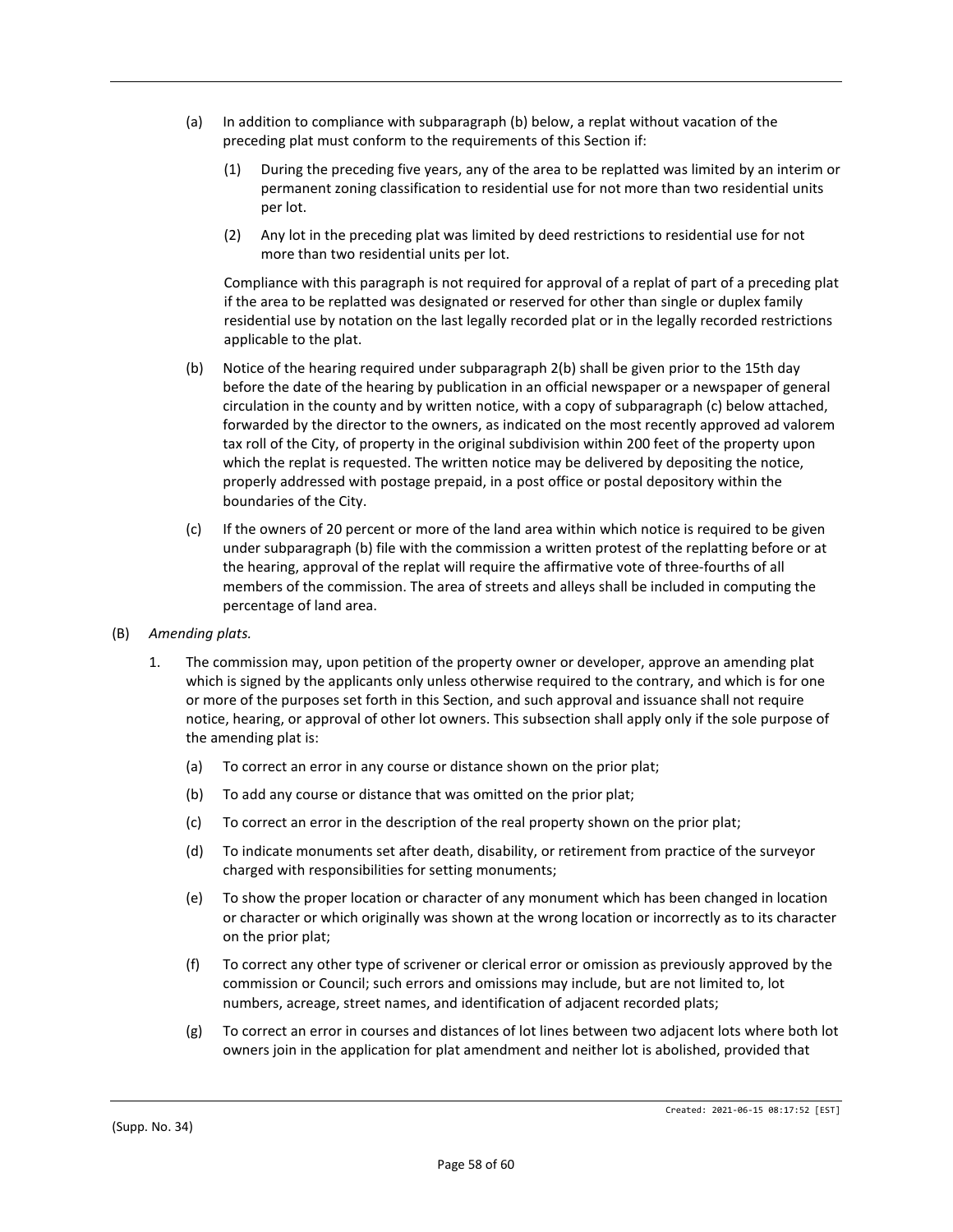such amendment does not attempt to remove recorded covenants or restrictions and does not have a material adverse effect on the property rights of the other owners in the plat;

- (h) To relocate a lot line in order to cure an inadvertent encroachment of a building or improvement on a lot line or on an easement; or
- (i) To relocate one or more lot lines between one or more adjacent lots where the owner or owners of all such lots join in the application for the plat amendment, provided that such amendment does not:
	- (1) Attempt to remove recorded covenants or restrictions; or
	- (2) Increase the number of lots.
- 2. *Procedures.* Amending plats shall be processed using procedures set forth in Section 11-2-3.
- (C) *Plat vacation.*
	- 1. *By property owner.* The property owner of the tract covered by a plat may vacate the plat at any time before any lot in the plat is sold upon the approval of the commission. The plat is vacated when a signed, acknowledged instrument declaring the plat vacated is approved and recorded in the manner prescribed for the original plat.
	- 2. *By all lot owners.* If lots in the plat have been sold, the plat, or any part of the plat, may be vacated on the application of all the owners of lots in the plat with approval obtained in the manner prescribed for the original plat.
	- 3. *Criteria.* The commission shall approve the petition for vacation on such terms and conditions as are reasonable to protect public health, safety and welfare. As a condition of vacation of the plat, the commission may direct the petitioners to prepare a revised final plat in accordance with these regulations.
	- 4. *Effect of action.* On the execution and recording of the vacating instrument, the vacated plat shall have no effect. Regardless of the commission's action on the petition, the property owner or developer will have no right to a refund of any monies, fees or charges paid to the City nor to the return of any property or consideration dedicated or delivered to the City except as may have previously been agreed to by the commission.
	- 5. *Government-initiated plat vacation.*
		- (a) *General conditions.* The commission, on its motion, may vacate the plat, or a portion of the plat, of an approved subdivision when one of the following occurs:
			- (1) The plat has been of record for more than two years, the property owner has not installed all public improvements according to approved public improvement plans for the subdivision and the City is unable to obtain funds with which to complete construction of public improvements, except that the vacation shall apply only to lots owned by the property owner or its successor.
			- (2) The plat has been of record for more than five years and the commission determines that the further sale of lots within the subdivision presents a threat to public health, safety and welfare, except that the vacation shall apply only to lots owned by the property owner or its successors.
		- (b) *Procedure.* Upon any motion of the commission to vacate the plat of any previously approved subdivision, in whole or in part, the commission shall publish notice in a newspaper of general circulation in the county and provide personal notice to all property owners within the subdivision and shall also provide notice to the Council. The notice shall state the time and place